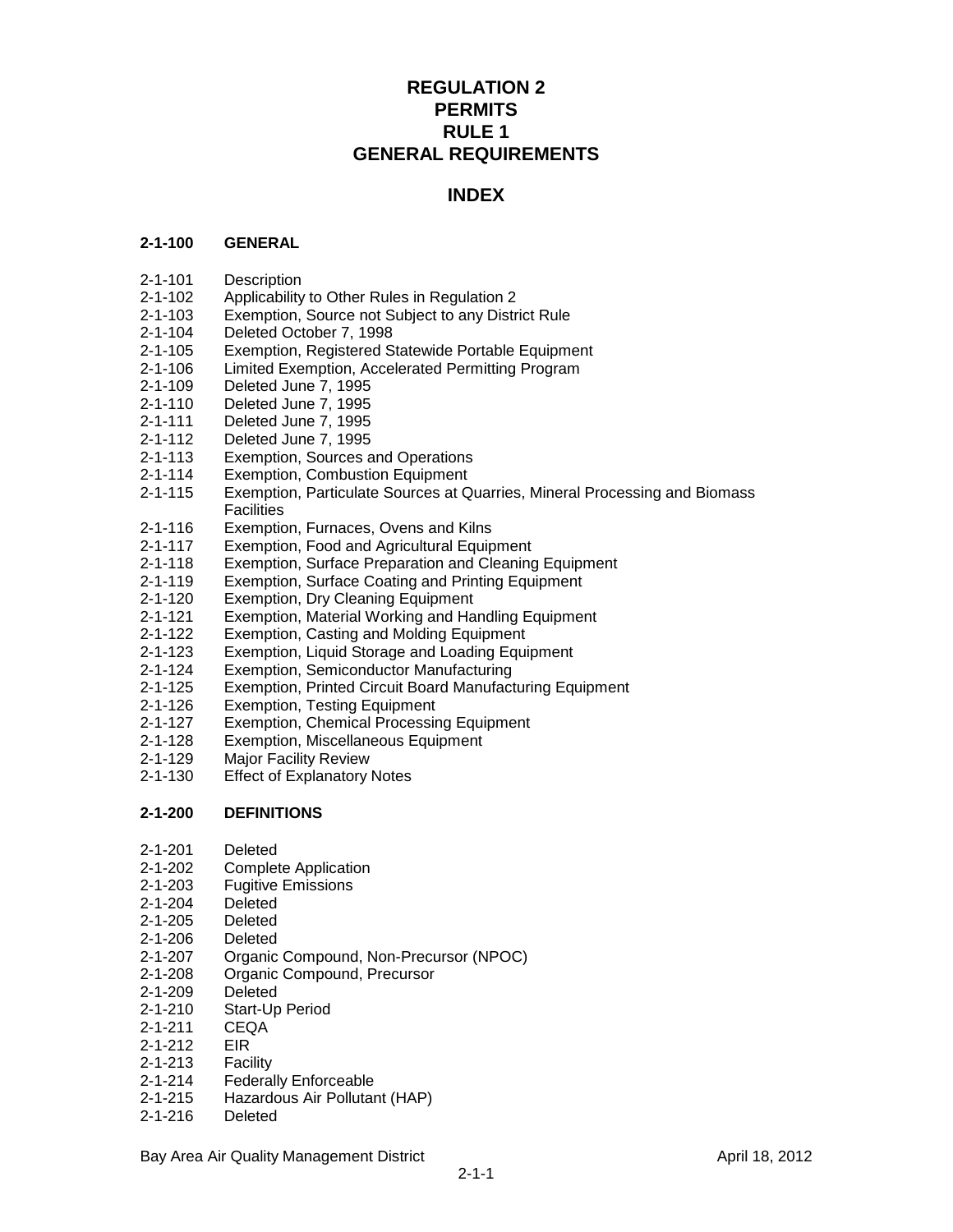- 2-1-217 Potential to Emit
- 2-1-218 Regulated Air Pollutant
- 2-1-219 Deleted
- 2-1-220 Deleted
- 2-1-221 Source
- 2-1-222 Toxic Air Contaminant (TAC)
- 2-1-223 Year
- 2-1-224 Responsible Laboratory Management Practices
- 2-1-225 Deleted
- 2-1-226 Statewide Portable Equipment Registration Program
- 2-1-227 Substantial Use
- 2-1-228 Particulate Matter<br>2-1-229 PM<sub>10</sub>
- 2-1-229<br>2-1-230
- **Functionally Equivalent**
- 2-1-231 Semiconductor Fabrication Area
- 2-1-232 New Source
- 2-1-233 Alter
- 2-1-234 Modified Source
- 2-1-235 Deleted
- 2-1-236 Deleted
- 2-1-237 BACT/TBACT Workbook
- 2-1-238 Clean Air Act
- 2-1-239 Agricultural Source
- 2-1-240 Graphic Arts Operation
- $2 1 241$  PM<sub>2.5</sub>
- 2-1-242 Support Facility

## **2-1-300 STANDARDS**

- 2-1-301 Authority to Construct
- 2-1-302 Permit to Operate
- 2-1-303 Fees
- 2-1-304 Denial, Failure to Meet Emission Limitations
- 2-1-305 Conformance with Authority to Construct
- 2-1-306 Mandated Reductions Not Applicable
- 2-1-307 Failure to Meet Permit Conditions
- 2-1-308 Fugitive Emissions
- 2-1-309 Canceled Application
- 2-1-310 Applicability of CEQA<br>2-1-311 Ministerial Projects
- **Ministerial Projects**
- 2-1-312 Other Categories of Exempt Projects
- 2-1-313 Projects Not Exempt From CEQA Review
- 2-1-314 Case-by-Case CEQA Determinations
- 2-1-315 Denial, Failure to Mitigate Significant Adverse Environmental Impacts
- 2-1-316 New or Modified Sources of Toxic Air Contaminants or Hazardous Air Pollutants
- 2-1-317 Public Nuisance Sources
- 2-1-318 Hazardous Substances
- 2-1-319 Source Expressly Subject to Permitting Requirements
- 2-1-320 Compliance With Material Representations Made In Connection With Permit Applications
- 2-1-321 Compliance With Provisions of State Implementation Plan and Other Requirements of Local, California and Federal Law

## **2-1-400 ADMINISTRATIVE REQUIREMENTS**

- 2-1-401 Persons Affected
- 2-1-402 Applications
- 2-1-403 Permit Conditions
- 2-1-404 Changes in Throughput and Hours of Operation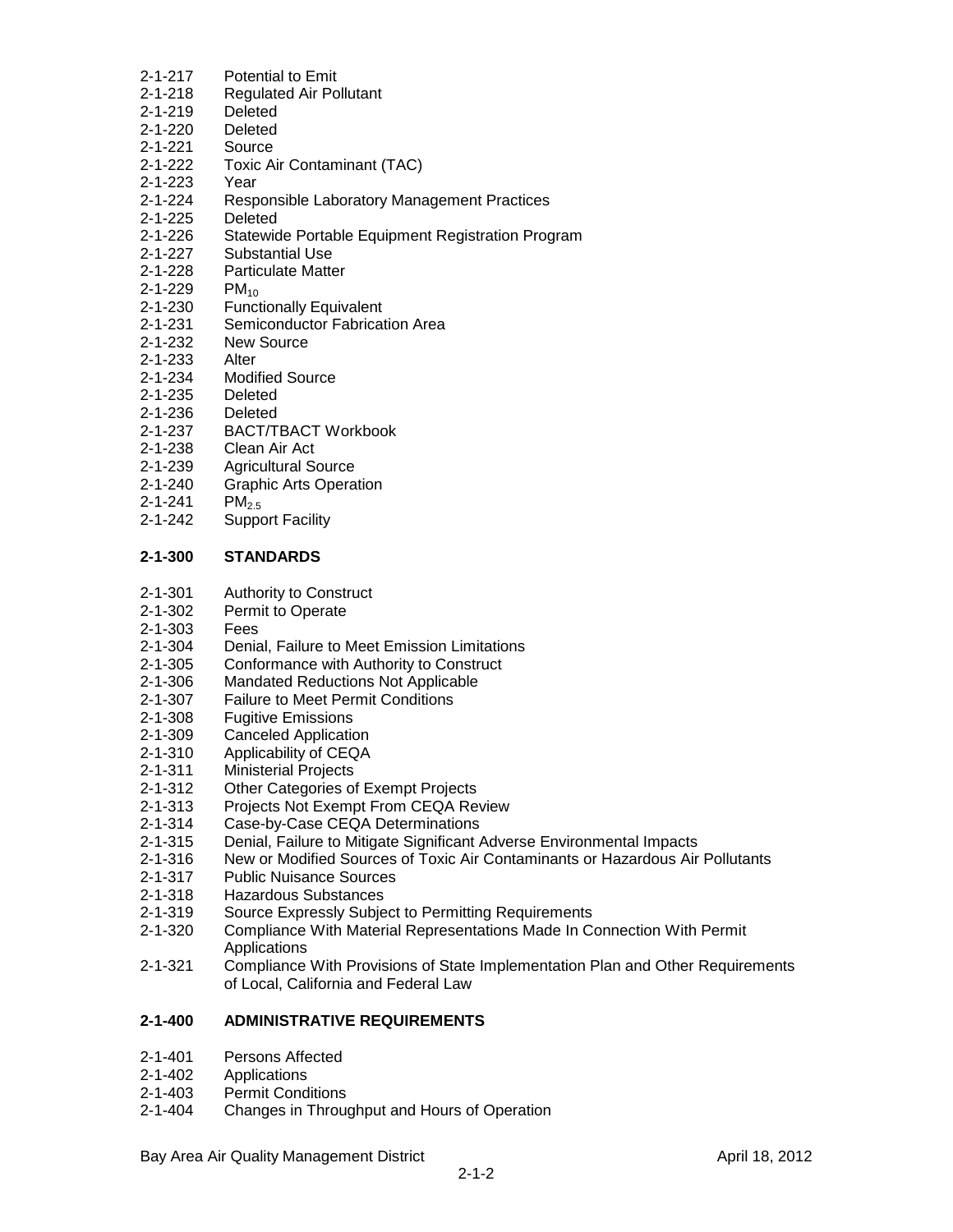- 2-1-405 Posting of Permit to Operate
- 2-1-406 Transfer
- 2-1-407 Authority to Construct Expiration
- 2-1-408 Action on Applications
- 2-1-409 Regulations in Force Govern
- 2-1-410 Appeal
- 2-1-411 Permit to Operate, Final Action
- 2-1-412 Public Notice, Schools
- 2-1-413 Permits for Operation at Multiple Locations Within the District
- 2-1-414 Loss of Exemption, Public Nuisance
- 2-1-415 Source Pre-Certification Procedure
- 2-1-416 Temporary Amnesty for Unpermitted Sources
- 2-1-420 Suspension
- 2-1-421 Appeal from Suspension
- 2-1-422 Revocation
- 2-1-423 Hearings
- 2-1-424 Loss of Exemption
- 2-1-425 Sources of Toxic Air Contaminants
- 2-1-426 CEQA-Related Information Requirements
- 2-1-427 Procedure for Ministerial Evaluations
- 2-1-428 Criteria for Approval of Ministerial Permit Applications<br>2-1-429 Federal Emissions Statement
- **Federal Emissions Statement**
- 2-1-430 Maintenance of the Permit Handbook and BACT/TBACT Workbook
- 2-1-431 Date of Completion
- 2-1-432 Determination of Complete Application

## **2-1-500 MONITORING AND RECORDS**

- 2-1-501 Monitors
- 2-1-502 Burden of Proof

## **2-1-600 MANUAL OF PROCEDURES**

- 2-1-601 Engineering Permitting Procedures
- 2-1-602 CEQA Guidelines
- 2-1-603 Particulate Matter Measurements
- 2-1-604 Determining Compliance with Historical PM<sub>10</sub> and PM<sub>2.5</sub> Emission Limits 2-1-605 Finality of Historical PM<sub>10</sub> and PM<sub>2.5</sub> Regulatory Determinations
- Finality of Historical PM<sub>10</sub> and PM<sub>2.5</sub> Regulatory Determinations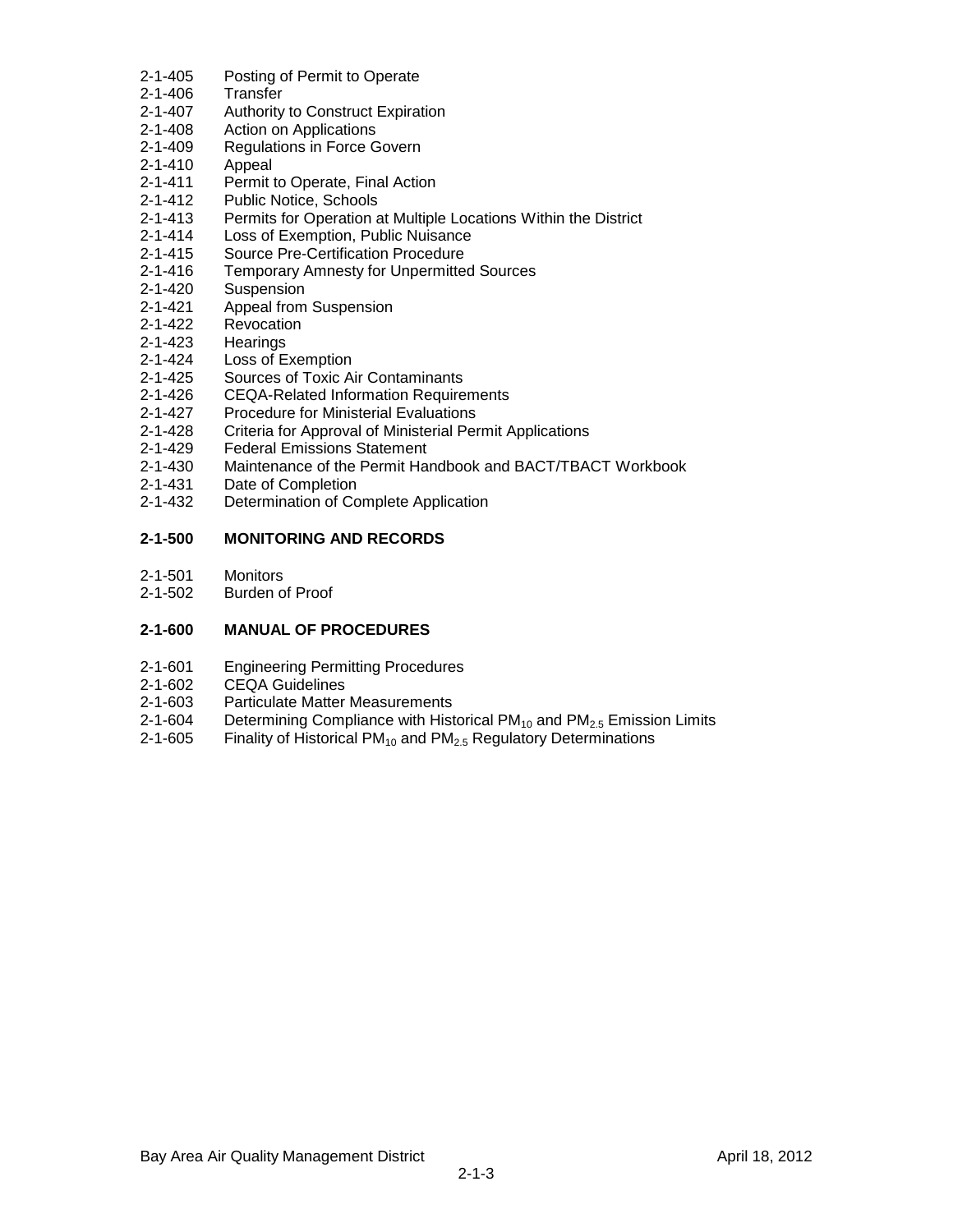# **REGULATION 2 PERMITS RULE 1 GENERAL REQUIREMENTS**

(Adopted January 1, 1980)

#### **2-1-100 GENERAL**

**2-1-101 Description:** The purpose of Regulation 2 is to provide an orderly procedure for the review of new sources of air pollution, and of the modification and operation of existing sources, and of associated air pollution control devices, through the issuance of authorities to construct and permits to operate. The applicability of Regulation 2, Rule 1 is illustrated by Figure 2-1-101, Permit/Exemption Flow Chart. An applicant may choose to obtain a permit to operate for a source that is exempt from permit requirements. In that case, the affected source is deemed to be subject to the requirements of Section 2-1-302 until such time as an application for return to exempt status is approved.

*(Amended 7/17/91; 6/7/95; 5/17/00; 12/21/04)*

**2-1-102 Applicability to Other Rules in Regulation 2:** The provisions of this Rule, including the definitions, shall apply to the other Rules of this Regulation, where applicable, unless superseded by specific provisions in those other Rules.

*(Amended November 3, 1993)*

- **2-1-103 Exemption, Source not Subject to any District Rule:** Any source that is not already exempt from the requirements of Section 2-1-301 and 302 as set forth in Sections 2- 1-105 to 2-1-128, is exempt from Section 2-1-301 and 302 if the source meets all of the following criteria:
	- 103.1 The source is not in a source category subject to any of the provisions of Regulation  $6^{(1)}$ , Regulation  $8^{(2)}$  excluding Rules 1 through 4, or Regulations 9 through 12; and
	- 103.2 The source is not subject to any of the provisions of Sections 2-1-316 through 319; and
	- 103.3 Actual emissions of precursor organic compounds (POC), non-precursor organic compounds (NPOC), nitrogen oxides (NOx), sulfur dioxide  $(SO<sub>2</sub>)$ ,  $PM<sub>2.5</sub>$ ,  $PM<sub>10</sub>$  and carbon monoxide (CO) from the source are each (i) less than 10 pounds per highest day; or (ii) if greater than 10 pounds per highest day, total emissions are less than 150 pounds per year, per pollutant; and
	- 103.4 The source is not an ozone generator (a piece of equipment designed to generate ozone) emitting 1 lb/day or more of ozone. *Note 1: Typically, any source may be subject to Regulation 6, Particulate Matter and Visible Emissions. For the purposes of this section, Regulation 6 applicability shall be limited to the following types of sources that emit PM2.5 and PM10: combustion source; material handling/processing; sand, gravel or rock processing; cement, concrete and asphaltic concrete production; tub grinder; or similar PM2.5 and PM10-emitting sources, as deemed by the APCO. Note 2: If an exemption in a Regulation 8 Rule indicates that the source is subject to Regulation 8, Rules 1 through 4, then the source must comply with all applicable provisions of Regulation 8, Rules 1 through 4, to qualify for this exemption.*

*(Adopted 6/7/95; Amended 5/17/00; 12/21/04)*

## **2-1-104 Deleted October 7, 1998**

**2-1-105 Exemption, Registered Statewide Portable Equipment:** Equipment that complies with all applicable requirements of and is registered under the Statewide Portable Equipment Registration Program (California Code of Regulations Title 13, Division 3, Chapter 3, Article 5) is exempt from the requirements of Sections 2-1-301 and 302. If the equipment ceases to qualify for this exemption for any reason (for example, if it remains at any fixed location for more than twelve months or otherwise ceases to be portable as defined by the Program), the equipment shall be subject to the requirements of Regulation 2 as if it were a new source.

*(Adopted 6/7/95; Amended 10/7/98; 5/17/00)* **2-1-106 Limited Exemption, Accelerated Permitting Program:** Unless subject to any of the provisions of Sections 2-1-316 through 319 or to any New Source Performance Standard, any new source or modification or alteration of an existing source is exempt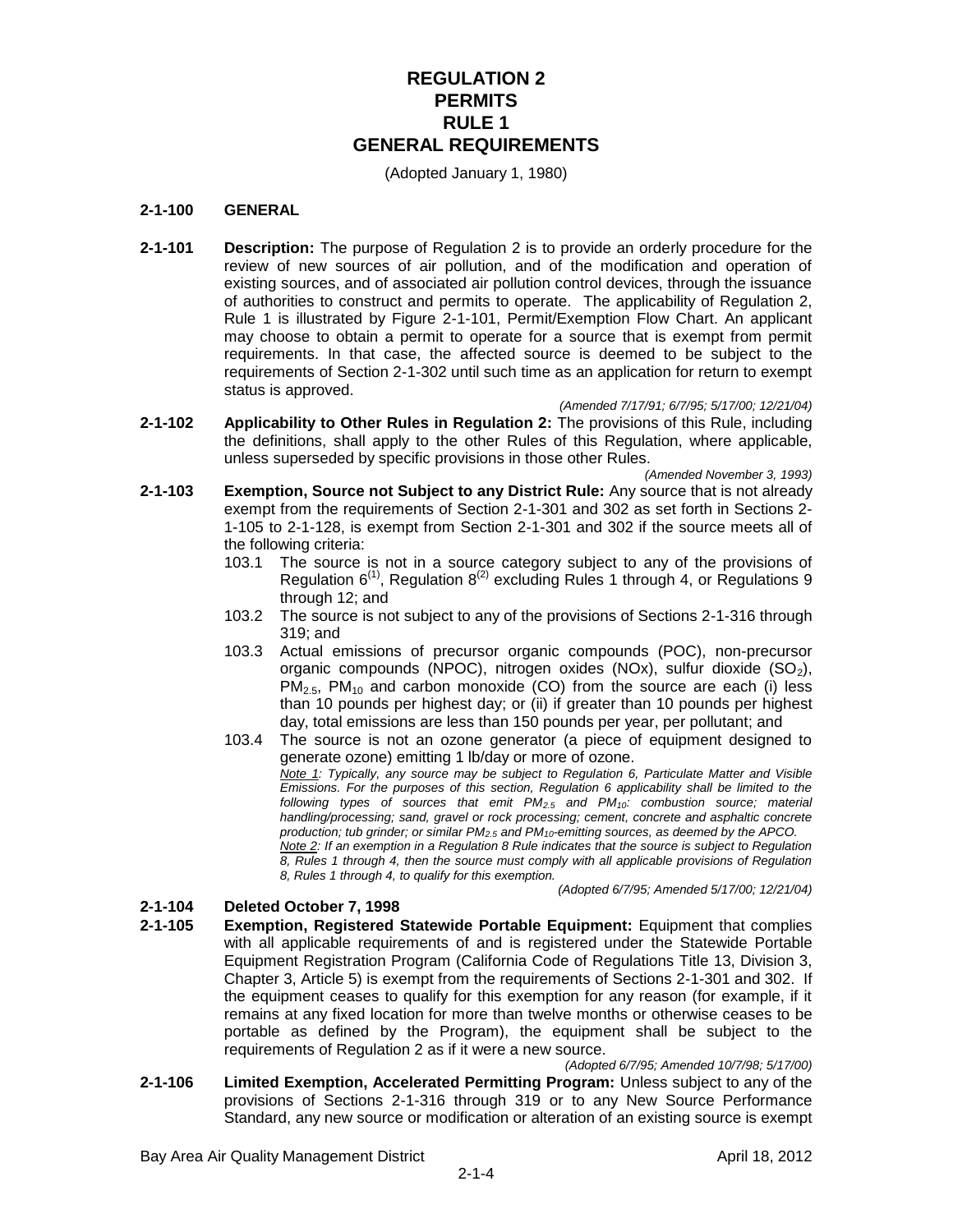from the Authority to Construct requirements of Section 2-1-301 if it has received a temporary Permit to Operate under the Accelerated Permitting Program set forth in Section 2-1-302.2.

*(Adopted 6/7/95; Amended 10/7/98; 5/17/00; 6/15/05; \_\_/\_\_/12)*

- **2-1-109 Deleted June 7, 1995**
- **2-1-110 Deleted June 7, 1995**
- **2-1-111 Deleted June 7, 1995**
- **2-1-112 Deleted June 7, 1995**

### **2-1-113 Exemption, Sources and Operations:**

- 113.1 The following sources and operations are exempt from the requirements of Sections 2-1-301 and 302, in accordance with the California Health and Safety Code:
	- 1.1 Single and multiple family dwellings used solely for residential purposes.
	- 1.2 Agricultural sources with actual emissions of each regulated air pollutant, excluding fugitive dust, less than 50 tons per year, except for large confined animal facilities subject to Regulation 2, Rule 10.
	- 1.3 Any vehicle. Equipment temporarily or permanently attached to a vehicle is not considered to be a part of that vehicle unless the combination is a vehicle as defined in the Vehicle Code. Specialty vehicles may include temporarily or permanently attached equipment including, but are not limited to, the following: oil well production service unit; special construction equipment; and special mobile equipment.
	- 1.4 Tank vehicles with vapor recovery systems subject to state certification, in accordance with the Health and Safety Code.
- 113.2 The following sources and operations are exempt from the requirements of Sections 2-1-301 and 302:
	- 2.1 Road construction, widening and rerouting.
	- 2.2 Restaurants, cafeterias and other retail establishments for the purpose of preparing food for human consumption.
	- 2.3 Structural changes which do not change the quality, nature or quantity of air contaminant emissions.
	- 2.4 Any abatement device which is used solely to abate equipment that does not require an Authority to Construct or Permit to Operate.
	- 2.5 Architectural and industrial maintenance coating operations that are exclusively subject to Regulation 8, Rules 3 or 48, because coatings are applied to stationary structures, their appurtenances, to mobile homes, to pavements, or to curbs. This does not apply to coatings applied by the manufacturer prior to installation, nor to the coating of components removed from such structures and equipment.
	- 2.6 Portable abatement equipment exclusively used to comply with the tank degassing or vacuum truck control requirements of Regulation 8, Rules 5, 40 or 53.
	- 2.7 Equipment that transports, holds or stores California Public Utilities Commission regulated natural gas, excluding drivers.
	- 2.8 Deleted May 17, 2000
	- 2.9 Deleted May 17, 2000
	- 2.10 Deleted May 17, 2000
	- 2.11 Teaching laboratories used exclusively for classroom experimentation and/or demonstration.
	- 2.12 Laboratories located in a building where the total laboratory floor space within the building is less than 25,000 square feet, or the total number of fume hoods within the building is less than 50, provided that Responsible Laboratory Management Practices, as defined in Section 2-1-224, are used. Buildings connected by passageways and/or corridors shall be considered as separate buildings, provided that structural integrity could be maintained in the absence of the passageways and/or corridors and the buildings have their own separate and independently operating HVAC and fire suppression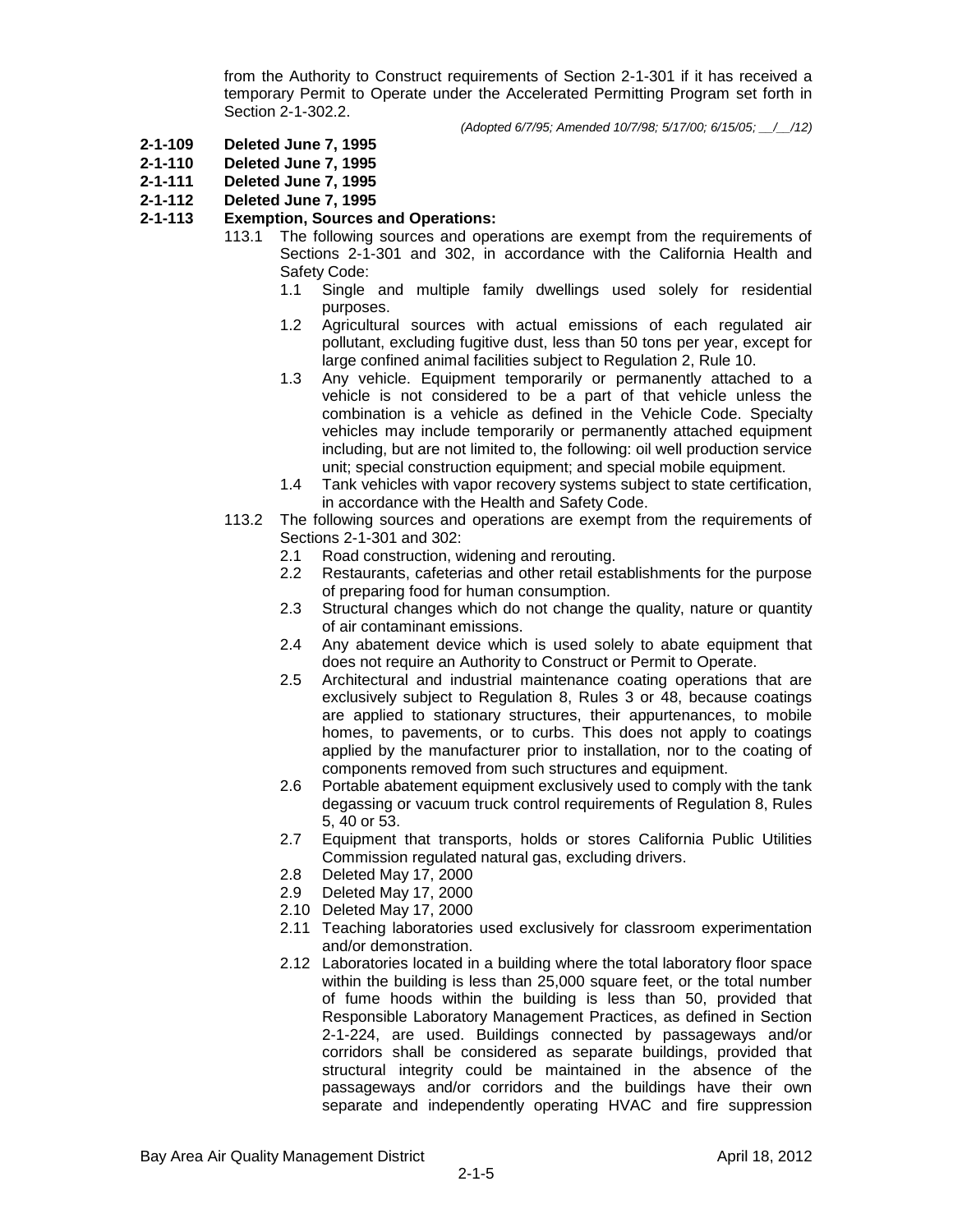systems. For the purposes of this subsection, teaching laboratories that are exempt per Section 2-1-113.2.11 are not included in the floor space or fume hood totals. In addition, laboratory units for which the owner or operator of the source can demonstrate that toxic air contaminant emissions would not occur, except under accidental or upset conditions, are not included in the floor space or fume hood totals.

- 2.13 Maintenance operations on natural gas pipelines and associated equipment, provided that emissions from such operations consist solely of residual natural gas that is vented after the equipment is isolated or shut down.
- 2.14
- 2.15 Asbestos and asbestos containing material renovation or removal conducted in compliance with Regulation 11, Rule 2 and Regulation 3.
- 2.16 Closed landfills that have less than 1,000,000 tons of decomposable solid waste in place and that do not have an operating landfill gas collection system.
- 2.17 Closed landfills that have not accepted waste for at least 30 years and that never had a landfill gas collection system.
- 2.18 Construction of a building or structure that is not itself a source requiring a permit.
- 2.19 Vacuum trucks subject to Regulation 8, Rule 53 and processing regulated material as defined in that rule.
- *(Adopted 10/19/83; Amended 7/17/91; 6/7/95; 5/17/00; 11/15/00; 5/2/01; 7/19/06; 4/18/12)* **2-1-114 Exemption, Combustion Equipment:** The following equipment is exempt from the requirements of Sections 2-1-301 and 302, only if the source does not emit pollutants other than combustion products, and those combustion products are not caused by the combustion of a pollutant generated from another source, and the source does not require permitting pursuant to Section 2-1-319.
	- 114.1 Boilers, Heaters, Steam Generators, Duct Burners, and Similar Combustion Equipment:
		- 1.1 Any of the above equipment with less than 1 million BTU per hour rated heat input.
		- 1.2 Any of the above equipment with less than 10 million BTU per hour rated heat input if fired exclusively with natural gas (including compressed natural gas), liquefied petroleum gas (e.g. propane, butane, isobutane, propylene, butylenes, and their mixtures), or any combination thereof.
	- 114.2 Internal Combustion Engines and Gas Turbines:
		- 2.1 Internal combustion (IC) engines and gas turbines with a maximum output rating less than or equal to 50 hp.
		- 2.2 Internal combustion (IC) engines and gas turbines used solely for instructional purposes at research, teaching, or educational facilities.
		- 2.3 Portable internal combustion engines which are at a location for less than 72 consecutive hours.
		- 2.4 Any engine mounted on, within, or incorporated into any vehicle, train, ship, boat, or barge used to provide propulsion for the vehicle, train, ship, boat, or barge.
		- 2.5 Any engine mounted on, within, or incorporated into any vehicle, train, ship, boat, or barge used to provide propulsion for the vehicle, train, ship, boat, or barge and which is also used to supply mechanical or electrical power to ancillary equipment (e.g., crane, drill, winch, etc.) which is affixed to or is a part of the vehicle, train, ship, boat, or barge. *(Adopted 10/19/83; Amended 7/17/91; 6/7/95; 5/17/00; 8/1/01)*
- **2-1-115 Exemption, Particulate Sources at Quarries, Mineral Processing and Biomass Facilities:** The following potential  $PM_{2.5}$  and  $PM_{10}$  sources are exempt from the requirements of sections 2-1-301 and 302, provided that the source does not require permitting pursuant to Section 2-1-319.
	- 115.1 Sources located at quarrying; mineral or ore handling or processing; concrete production; asphaltic concrete production; marine bulk transfer stations; concrete or asphaltic concrete recycling; vehicle shredding; glass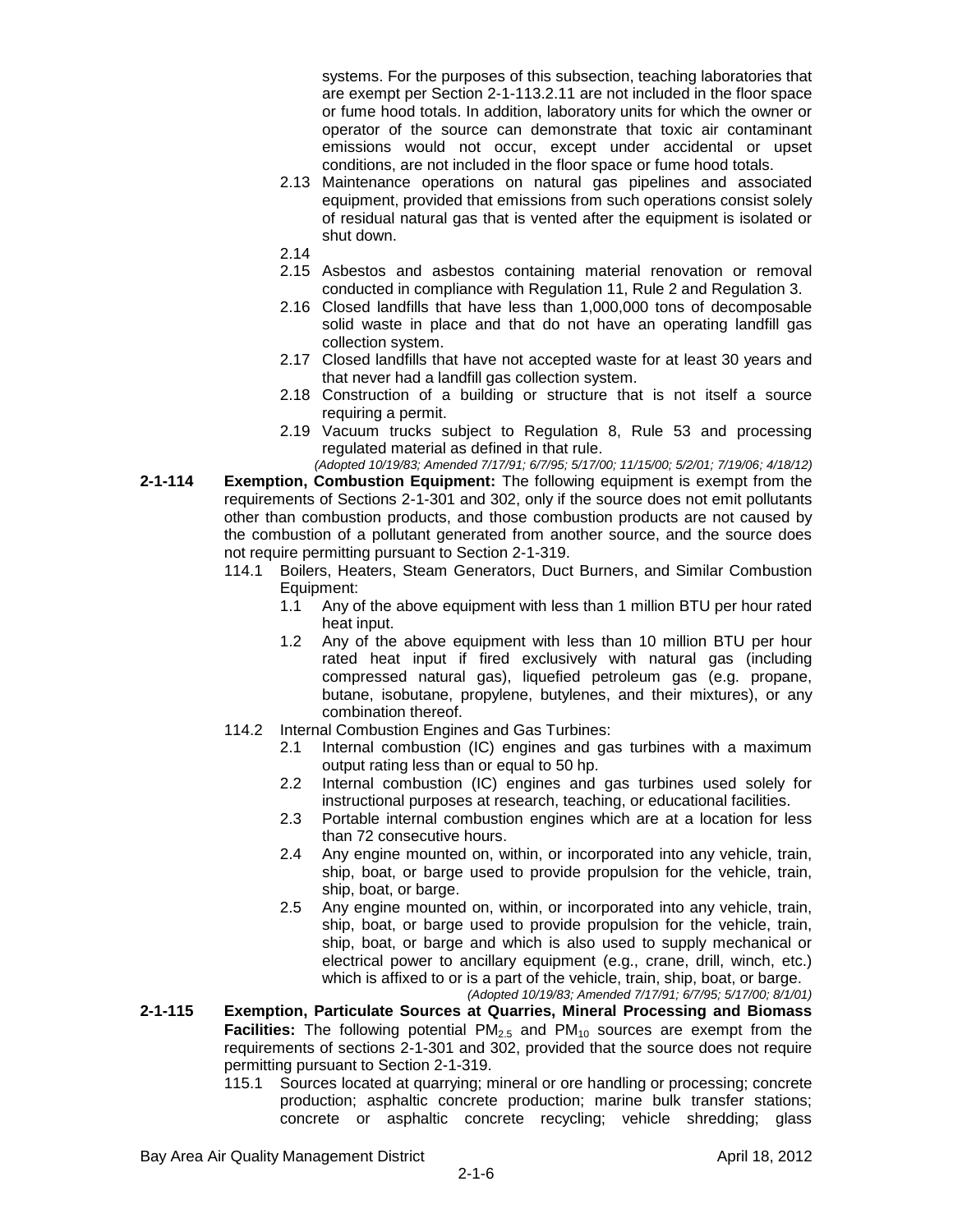manufacturing; handling or processing of cement, coke, lime, flyash, fertilizer, or catalyst; or other similar facility which meets one of the following:

- 1.1 Mixer and other ancillary sources at concrete or aggregate product production facilities with a maximum rated production capacity less than 15 cubic yards (yd<sup>3</sup>) per hour;
- 1.2 Other source at a facility with a maximum throughput less than 5000 tons per year;
- 1.3 Operating, loading and unloading a crusher or grinder which processes exclusively material with a moisture content greater than or equal to 20 percent by weight;
- 1.4 Operating, loading and unloading the following sources which process exclusively material with a moisture content greater than or equal to 5 percent by weight:
	- 1.4.1 Screen or other size classification;
	- 1.4.2 Conveyor, screw, auger, stacker or bucket elevator;
	- 1.4.3 Grizzly, or other material loading or unloading;
	- 1.4.4 Storage silos;
	- 1.4.5 Storage or weigh hopper/bin system.
- 1.5 Haul or access roads;
- 1.6 Drilling or blasting.
- 115.2 Sources located at biomass recycling, composting, landfill, POTW, or related facilities, including, but not limited to, the following:
	- 2.1 Tub grinder powered by a motor with a maximum output rating less than 10 horsepower;
	- 2.2 Hogger, shredder or similar source powered by a motor with a maximum output rating less than 25 horsepower;
	- 2.3 Other biomass processing/handling sources at a facilities with a total throughput less than 500 tons per year.
	- 2.4 Composting and other biomass processing/handling sources that primarily process green materials or animal waste products derived from agricultural operations, provided these operations are located at a facility that: processes less than 500 tons per year of material from non-agricultural operations, produces no more than 2500 cubic yards per year of compost for non-agricultural use, and satisfies the emissions limitations in Regulation 2-1-113.1.2.

*(Amended 6/7/95; 5/17/00)*

- **2-1-116 Exemption, Furnaces, Ovens and Kilns:** The following equipment is exempt from the requirements of Sections 2-1-301 and 302, provided that the source does not require permitting pursuant to Section 2-1-319.
	- 116.1 Porcelain enameling furnaces, porcelain enameling drying ovens, vitreous enameling furnaces or vitreous enameling drying ovens.
	- 116.2 Crucible furnaces, pot furnaces, induction furnaces, cupolas, electric arc furnaces, reverbatories, or blast furnaces with a capacity of 1000 lbs or less each.
	- 116.3 Crucible furnaces, pot furnaces, or induction furnaces for sweating or distilling that process 100 tons per year of all metals or less.
	- 116.4 Drying or heat-treating ovens with less than 10 million BTU per hour capacity provided that a) the oven does not emit pollutants other than combustion products and b) the oven is fired exclusively with natural gas (including compressed natural gas), liquefied petroleum gas (e.g. propane, butane, isobutane, propylene, butylenes, and their mixtures), or any combination thereof.
	- 116.5 Ovens used exclusively for the curing of plastics which are concurrently being vacuum held to a mold, or for the softening and annealing of plastics.
	- 116.6 Ovens used exclusively for the curing of vinyl plastisols by the closed mold curing process.
	- 116.7 Ovens used exclusively for curing potting materials or castings made with epoxy resins.
	- 116.8 Kilns used for firing ceramic ware, heated exclusively by natural gas, liquefied petroleum gas, electricity or any combination thereof.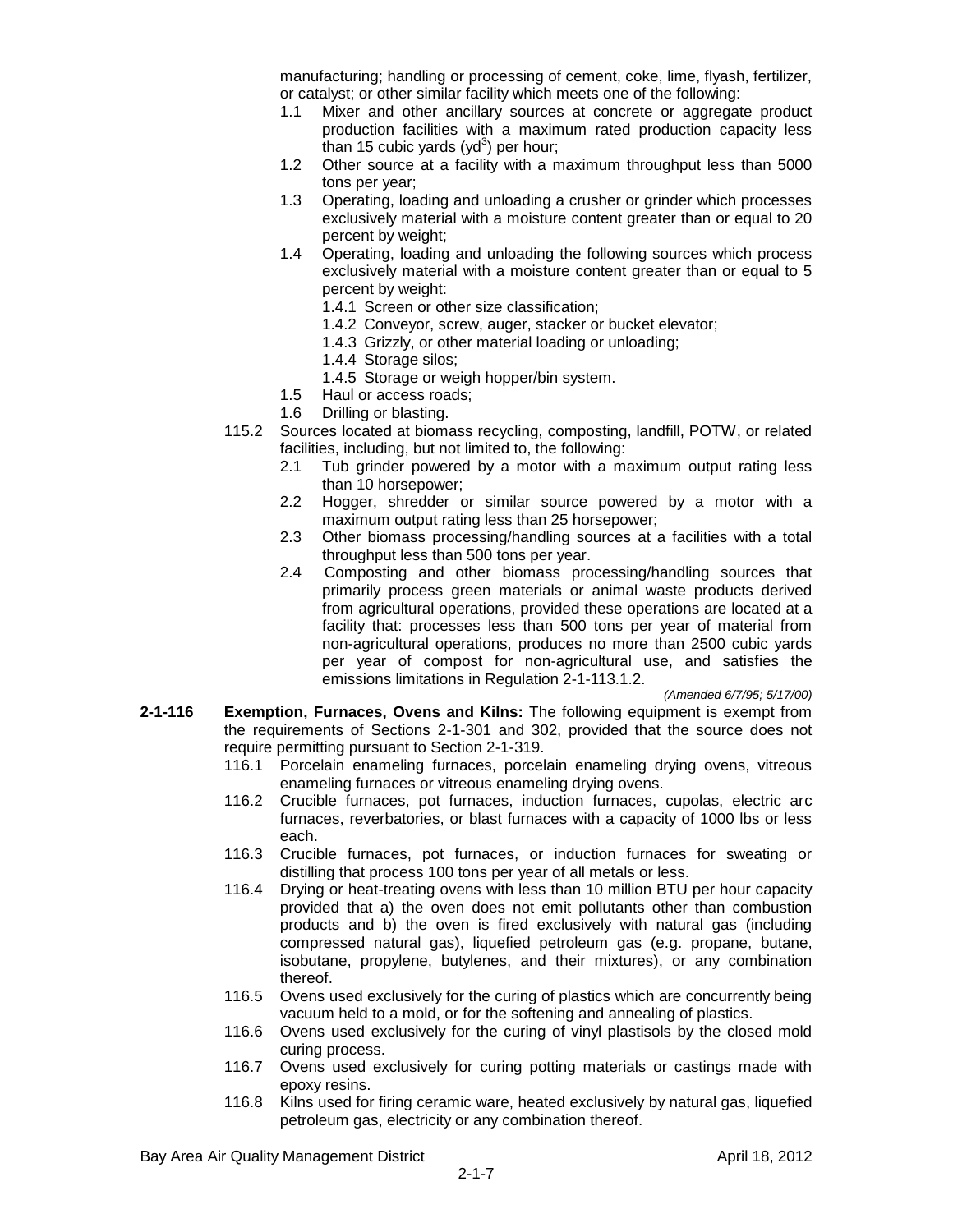- 116.9 Parts cleaning, bake-off, and similar ovens that meet both of the following:
	- 9.1 Oven is equipped with a secondary combustion chamber or abated by a fume incinerator; and
		- 9.2 Internal oven volume is 1 cubic yard or less.
- 116.10 Electric ovens used exclusively for curing or heat-treating where no significant off-gassing or evaporation of any air contaminants occurs.

*(Adopted 10/19/83; Amended 7/17/91; 6/7/95; 5/17/00)*

- **2-1-117 Exemption, Food and Agricultural Equipment:** The following equipment is exempt from the requirements of Sections 2-1-301 and 302, provided that the source does not require permitting pursuant to Section 2-1-319.
	- 117.1 Smokehouses or barbecue units in which the maximum horizontal inside cross sectional area does not exceed 20 square feet.
	- 117.2 Equipment at facilities other than restaurants, cafeterias or other retail operations, which is used to dry, cook, fry, bake, or grill less than 1000 tons per year of food products.
	- 117.3 Any oven with a total production of yeast leavened bakery products of less than 10,000 pounds per operating day, averaged over any period of seven consecutive days, and which is heated either electrically or exclusively by natural gas firing with a maximum capacity of less than 10 million BTU per hour.
	- 117.4 Equipment used exclusively to grind, blend, package, or store tea, cocoa, spices, or coffee.
	- 117.5 Equipment used to dry, mill, grind, blend, or package less than 1000 tons per year of dry food products such as seeds, grains, corn, meal, flour, sugar, and starch.
	- 117.6 Equipment used to convey, transfer, clean, or separate less than 1000 tons per year of dry food products or waste from food production operations.
	- 117.7 Storage equipment or facilities containing dry food products; which are not vented to the outside atmosphere, or which handle less than 1000 tons per year.
	- 117. 8 Coffee, cocoa and nut roasters with a roasting capacity of less than 15 pounds of beans or nuts per hour; and any stoners or coolers operated in conjunction with these roasters.
	- 117.9 Containers, reservoirs, tanks, or loading equipment used exclusively for the storage or loading of beer, wine or other alcoholic beverages.
	- 117.10 Fermentation tanks for beer or wine. Fermentation tanks used for the commercial production of yeast for sale are not exempt.
	- 117.11 Brewing operations at facilities producing less than 3 million gallons per year of beer.
	- 117.12 Fruit sulfuring operations at facilities producing less than 10 tons per year of sulfured fruits and vegetables.

*(Adopted 10/19/83; Amended 4/16/86; 7/1791; 6/7/95; 5/17/00)*

- **2-1-118 Exemption, Surface Preparation and Cleaning Equipment:** The following equipment is exempt from the requirements of Sections 2-1-301 and 302, provided that the source does not require permitting pursuant to Section 2-1-319.
	- 118.1 Permanent abrasive blasting source, as defined by Regulation 12, Rule 4, that has a confined volume less than 100 cubic feet  $(\text{ft}^3)$  and is abated by a particulate filter.
	- 118.2 Blast cleaning equipment using a suspension of abrasive in water.
	- 118.3 Portable abrasive blasting equipment used on a temporary basis within the District.
	- 118.4 Equipment, including solvent cold cleaners using an unheated solvent mixture for surface preparation, cleaning, wipe cleaning, fluxing or stripping by use of solutions with a VOC content less than or equal to 50 grams per liter  $(0.42 \text{ lb/gal})$ .
	- 118.5 Equipment using a heated solvent mixture for steam cleaning, surface preparation, fluxing, stripping, wipe cleaning, washing or drying products, provided that a) only solutions containing less than 2.5 percent VOC (wt) are used; and b) any combustion sources used in the process are exempt under Section 2-1-114.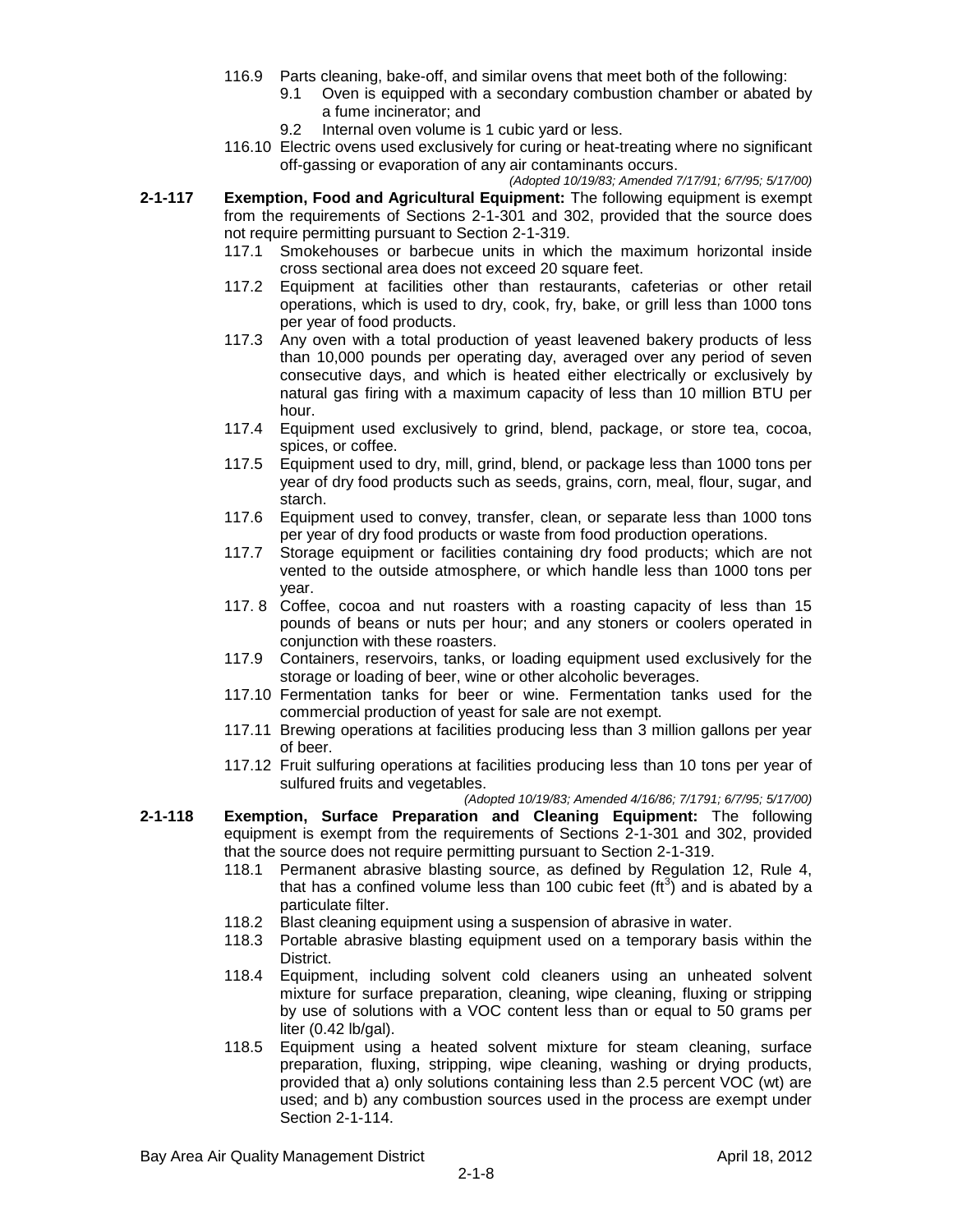- 118.6 Equipment or operations which use unheated solvent and which contain less than 1 gallon of solvent or have a liquid surface area of less than 1 ft<sup>2</sup>. This exemption does not apply to solvent stations at semiconductor manufacturing operation fabrication areas or aerospace stripping operations.
- 118.7 Deleted December 21, 2004
- 118.8 Batch solvent recycling equipment where all of the following apply:
	- 8.1 Recovered solvent is used primarily on site (more than 50% by volume); and
	- 8.2 Maximum heat input (HHV) is less than 1 million BTU per hour; and
	- 8.3 Batch capacity is less than 150 gallons.
- 118.9 Wipe cleaning at a facility that meets one of the following:
	- 9.1 net cleanup solvent usage less than 20 gallons per year from all wipe cleaning operations; or
	- 9.2 emission to the atmosphere of less than 150 pounds per year of uncontrolled VOC from all wipe cleaning operations.

At a facility with total wipe cleaning emissions greater than 150 lb/yr, wipe cleaning operations may be grouped per Section 2-1-401.4.

- 118.10 Any solvent cleaning or surface preparation source which employs only nonrefillable hand held aerosol cans.
- 118.11 Spray gun cleaning performed in compliance with Regulation 8, provided the cleaning is associated with a source, such as a spray booth, subject to the requirements of Section 2-1-301 and 302.
- *(Adopted 10/19/83; Amended 4/16/86; 8/2/89; 7/17/91; 6/7/95; 5/17/00; 12/21/04)* **2-1-119 Exemption, Surface Coating and Printing Equipment:** The following equipment and operations are exempt from the requirements of Sections 2-1-301 and 302, provided that the source does not require permitting pursuant to Section 2-1-319.
	- 119.1 Any powder coating operation, or radiation cured coating operation where ultraviolet or electron beam energy is used to initiate a reaction to form a polymer network.
	- 119.2 Any coating, adhesive, dipping, laminating, screening, masking, electrodeposition, resist application, or similar source or operation at any facility that is not operated or conducted as part of a graphic arts operation, which:
		- 2.1 Consumes a total of less than 30 gallons of coating, adhesive, laminate or resist per year on a facility wide basis, or emits less than 150 pounds per year of uncontrolled VOC on a facility wide basis, resulting from the application of these materials; or
		- 2.2 Uses exclusively materials that contain less than one percent VOC (wt).

At a facility with emissions from these sources or operations of greater than 150 lb/yr, these sources or operations may be grouped per Section 2-1-401.3.

- 119.3 Any coating source which employs only non-refillable hand held aerosol cans.
- 119.4 An oven associated with an exempt coating source, provided that the oven is electrically heated, or the oven is fired exclusively with natural gas, liquefied petroleum gas (e.g. propane, butane, isobutane, propylene, butylenes, and their mixtures) and the maximum firing rate is less than 10 million BTU per hour.
- 119.5 Any graphic arts operation that emits less than 400 pounds of uncontrolled VOC emissions per month on a facility-wide basis.
- *(Adopted 10/19/83; Amended 4/16/86; 7/17/91; 6/7/95; 5/17/00; 12/21/04; 11/19/08)* **2-1-120 Exemption, Dry Cleaning Equipment:** Any dry cleaning facility which uses (gross consumption) less than 200 gallons of petroleum solvent or any other nonhalogenated solvent in any single year is exempt from the requirements of Sections 2-1-301 and 302, provided that the source does not require permitting pursuant to Section 2-1-319; the facility is in compliance with the registration requirement in Regulation 8, Rule 17, Section 404; and the equipment does not use solvent that contains perchloroethylene or more than 1% by weight of any other halogenated compound.

*(Adopted 10/19/83; Amended 7/17/91; 6/7/95; 5/17/00; 3/4/09)*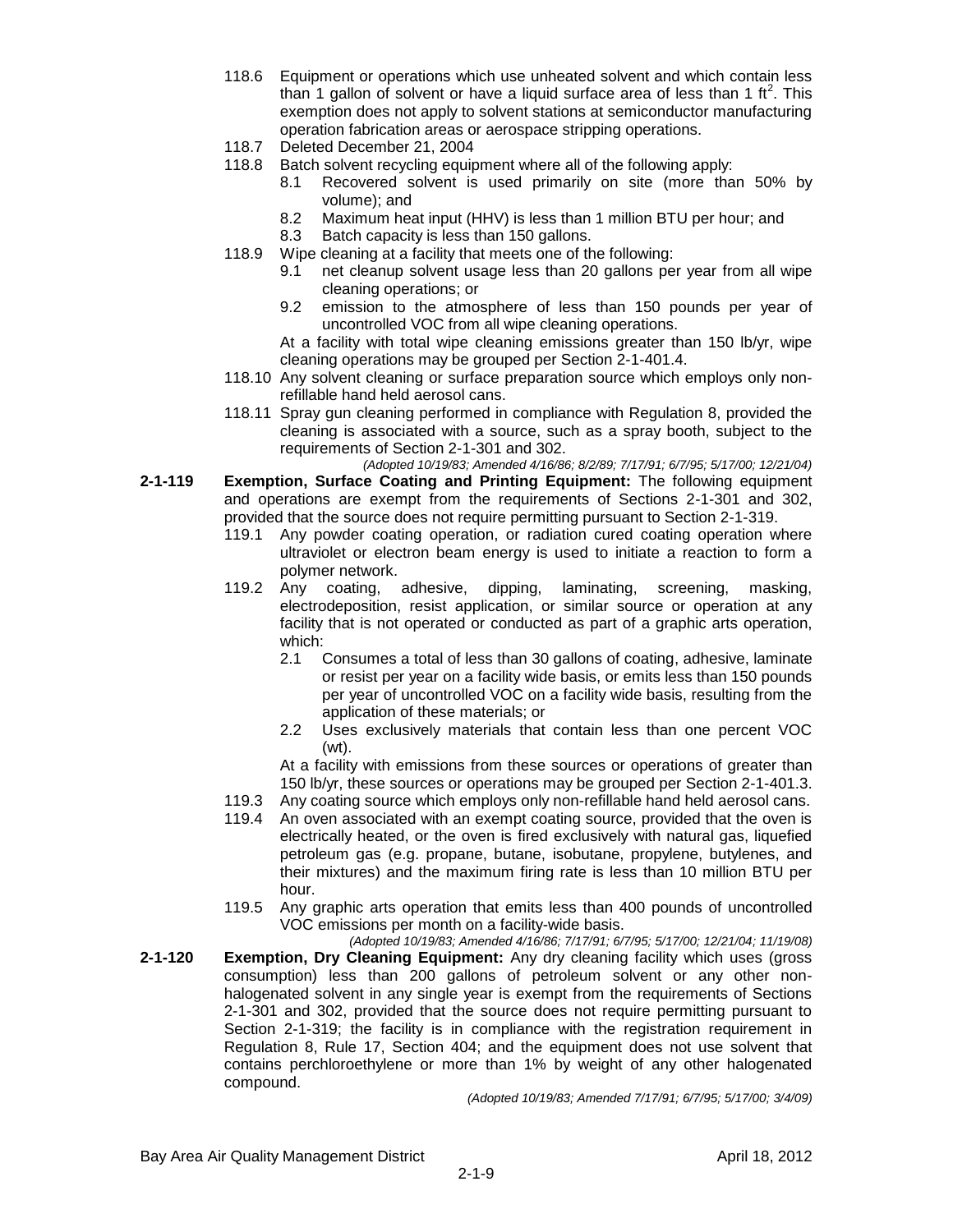- **2-1-121 Exemption, Material Working and Handling Equipment:** The following equipment is exempt from the requirements of Sections 2-1-301 and 302, provided that the source does not require permitting pursuant to Section 2-1-319.
	- 121.1 Equipment used for buffing, carving, cutting, drilling, grinding, machining, planing, routing, sanding, sawing, shredding, stamping or turning of wood, ceramic artwork, ceramic precision parts, leather, metals, plastics, rubber, fiberboard, masonry, glass, silicon, semiconductor wafers, carbon or graphite, provided that organic emissions from the use of coolant, lubricant, or cutting oil are 5 ton/yr or less.
	- 121.2 Equipment used for pressing or storing sawdust, wood chips or wood shavings.
	- 121.3 Equipment used exclusively to mill or grind coatings and molding compounds in a paste form provided the solution contains less than one percent VOC (wt).
	- 121.4 Tumblers used for the cleaning or deburring of metal products without abrasive blasting.
	- 121.5 Batch mixers with a rated working capacity of 55 gallons or less.
	- 121.6 Mixing equipment provided no material in powder form is added and mixture contains less than one percent VOC (wt).
	- 121.7 Equipment used exclusively for the mixing and blending of materials at ambient temperature to make water based adhesives.
	- 121.8 Equipment used exclusively for the mixing and packaging of lubricants or greases.
	- 121.9 Presses used exclusively for extruding metals, minerals, plastics or wood.
	- 121.10 Presses used for the curing of rubber products and plastic products. The use of mold release products or lubricants is not exempt unless the VOC content of these materials is less than or equal to 1 percent, by weight, or unless the total facility-wide uncontrolled VOC emissions from the use of these materials are less than 150 lb/yr.
	- 121.11 Platen presses used for laminating.
	- 121.12 Roll mills or calendars for rubber or plastics.
	- 121.13 Equipment used exclusively for forging, pressing, rolling, stamping or drawing metals or for heating metals immediately prior to forging, pressing, rolling, stamping or drawing, provided that: (1) maximum fuel use rate is less than 10 million BTU/hr; (2) no lubricant with an initial boiling point less than 400 $\degree$ F is used; and (3) organic emissions are 5 ton/yr or less.
	- 121.14 Atmosphere generators used in connection with metal heat treating processes.
	- 121.15 Equipment used exclusively for the sintering of glass or metals.
	- 121.16 Equipment used exclusively for the melting or applying of wax containing less than one percent VOC (wt).
	- 121.17 Equipment used exclusively for conveying and storing plastic pellets.
	- 121.18 Solid waste transfer stations that receive or load out a total of all material less than 50 tons/day.
	- 121.19 Inactive solid waste disposal sites which do not have an operating landfill gas collection system.

#### *(Adopted 10/19/83; Amended 7/17/91; 6/7/95; 5/17/00)*

- **2-1-122 Exemption, Casting and Molding Equipment:** The following equipment is exempt from the requirements of Sections 2-1-301 and 302, provided that the source does not require permitting pursuant to Section 2-1-319.
	- 122.1 Molds used for the casting of metals.
	- 122.2 Foundry sand mold forming equipment to which no heat is applied, except processes utilizing organic binders yielding in excess of 0.25% free phenol by weight of sand.
	- 122.3 Shell core and shell-mold manufacturing machines.
	- 122.4 Equipment used for extrusion, compression molding and injection molding of plastics. The use of mold release products or lubricants is not exempt unless the VOC content of these materials is less than or equal to 1 percent, by weight, or unless the total facility-wide uncontrolled VOC emissions from the use of these materials are less than 150 lb/yr.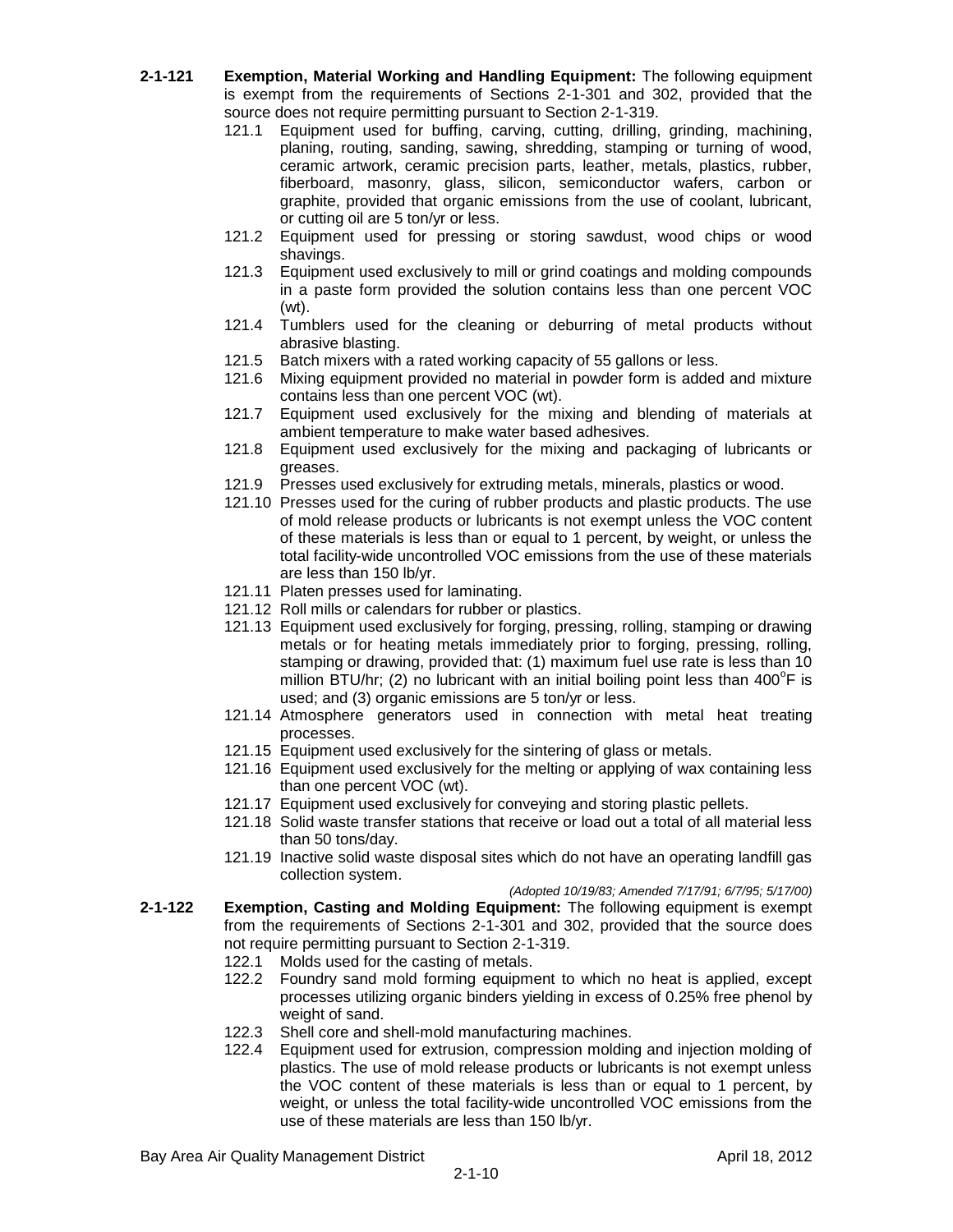122.5 Die casting machines.

- **2-1-123 Exemption, Liquid Storage and Loading Equipment:** The following equipment is exempt from the requirements of Sections 2-1-301 and 302, provided that the source does not require permitting pursuant to Section 2-1-319.
	- 123.1 Storage tanks and storage vessels having a capacity of less than 260 gallons.
	- 123.2 Tanks, vessels and pumping equipment used exclusively for the storage or dispensing of any aqueous solution which contains less than 1 percent (wt) organic compounds. Tanks and vessels storing the following materials are not exempt.
		- 2.1 Sulfuric acid with an acid strength of more than 99.0% by weight.
		- 2.2 Phosphoric acid with an acid strength of more than 99.0% by weight.
		- 2.3 Nitric acid with an acid strength of more than 70.0% by weight.
		- 2.4 Hydrochloric acid with an acid strength of more than 30.0% by weight.
		- 2.5 Hydrofluoric acid with an acid strength of more than 30.0% by weight.
		- 2.6 More than one liquid phase, where the top phase contains more than one percent VOC (wt).
	- 123.3 Containers, reservoirs, tanks or loading equipment used exclusively for:
		- 3.1 Storage or loading of liquefied gases.
		- 3.2 Storage or loading of organic liquids or mixtures containing organic liquids; where the initial boiling point of the organics is greater than  $302^{\circ}$ F and exceeds the actual storage temperature by at least 180 $^{\circ}$ F. This exemption does not apply to the storage or loading of asphalt or asphalt emulsion with a sulfur content equal to or greater than 0.5 wt%.
		- 3.3 The storage or loading of petroleum oils with an ASTM D-93 (PMCC) flash point of 130°F or higher, when stored or loaded at a temperature at least  $36^{\circ}$ F below the flash point.
		- 3.4 The storage or loading of lubricating oils.
		- 3.5 The storage of fuel oils with a gravity of 40 API or lower and having a capacity of 10,000 gallons or less.
		- 3.6 The storage or loading of liquid soaps, liquid detergents, tallow, or vegetable oils, waxes or wax emulsions.
		- 3.7 The storage of asphalt or asphalt emulsion with a sulfur content of less than 0.5 wt%. This does not include the storage of asphalt cutback with hydrocarbons having an initial boiling point of less than 302 $\mathrm{^oF}.$
		- 3.8 The storage of wine, beer or other alcoholic beverages.
		- 3.9 The storage of organic salts or solids in an aqueous solution or suspension, provided that no liquid hydrocarbon layer forms on top of the aqueous phase.
		- 3.10 The storage or loading of fuel oils with a gravity of 25 API or lower.
		- 3.11 The storage and/or transfer of an asphalt-water emulsion heated to 150°F or less.
	- 123.4 Tank seal replacement. For any tank subject to Regulation 8, Rule 5, any new seal must comply with the applicable provisions of Regulation 8, Rule 5, and the District must receive written notification of the tank source number and seal type at least three days prior to the installation.

*(Adopted 10/19/83; Amended 7/11/84; 7/17/91; 6/7/95; 5/17/00)* **2-1-124 Exemption, Semiconductor Manufacturing**: Semiconductor fabrication area(s) at a facility which complies with all of the following are exempt from the requirements of Sections 2-1-301 and 302, provided that the source does not require permitting pursuant to Section 2-1-319.

- 124.1 Net solvent usage is less than 20 gallons of VOC per year on a facility wide basis; or uncontrolled VOC emissions to the atmosphere resulting from the usage of solvent are less than 150 pounds per year of VOC on a facility wide basis, and
- 124.2 Maskant and/or coating usage is less than 30 gallons per year, on a facility wide basis; or uncontrolled VOC emissions from the application of maskant and coatings are less than 150 pounds per year on a facility wide basis.

*(Adopted 10/19/83; Amended 1/9/85; 4/16/86; 7/17/91; 6/7/95; 10/20/99; 5/17/00)*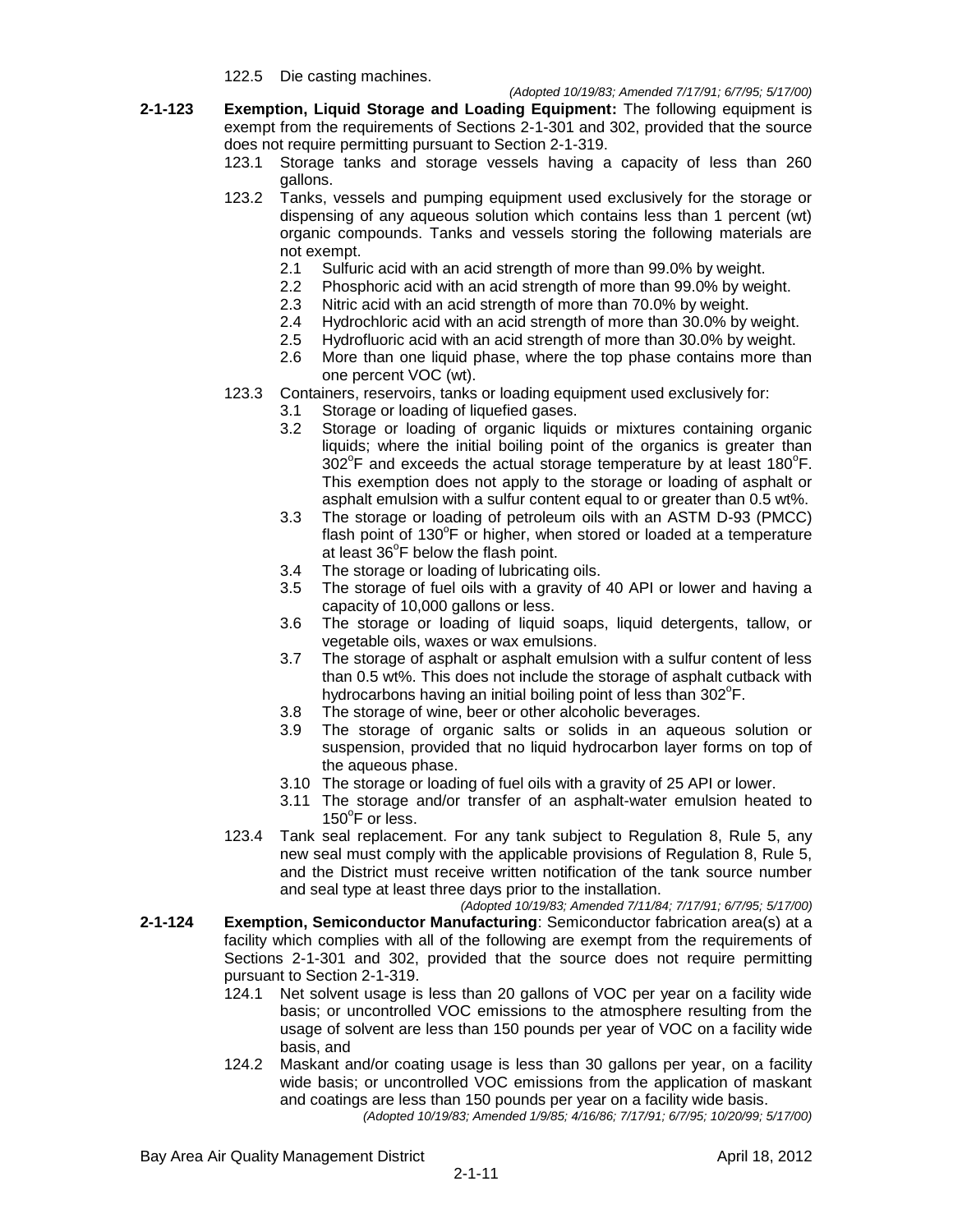- **2-1-125 Exemption, Printed Circuit Board Manufacturing Equipment:** The following equipment is exempt from the requirements of Sections 2-1-301 and 302, provided that the source does not require permitting pursuant to Section 2-1-319.
	- 125.1 Equipment used exclusively for:
		- 1.1 Plating of printed circuit boards.
		- 1.2 Buffing, polishing, carving, cutting, drilling, machining, routing, sanding, sawing, surface grinding or turning of printed circuit boards.
		- 1.3 Soldering. This section does not exempt fluxing and finger cleaning (see Section 2-1-118.4).
- *(Adopted 10/19/83; Amended 7/17/91; 6/7/95; 5/17/00)* **2-1-126 Exemption, Testing Equipment:** The following equipment is exempt from the requirements of Sections 2-1-301 and 302, provided that the source does not require permitting pursuant to Section 2-1-319.
	- 126.1 Equipment used for hydraulic or hydrostatic testing.
	- 126.2 Bench scale laboratory equipment or processes used exclusively for chemical or physical analyses or experimentation, quality assurance and quality control testing, research and development, or similar bench scale equipment, excluding pilot plants.
	- 126.3 Equipment used for inspection of metal products.

*(Adopted 10/19/83; Amended 7/17/91; 6/7/95; 5/17/00)*

- **2-1-127 Exemption, Chemical Processing Equipment:** The following equipment is exempt from the requirements of Sections 2-1-301 and 302, provided that the source does not require permitting pursuant to Section 2-1-319.
	- 127.1 Equipment used exclusively for the dyeing or stripping (bleaching) of textiles provided that only solutions containing less than one percent VOC (wt) are used.
	- 127.2 Photographic process equipment by which an image is reproduced upon material sensitized to radiant energy.
	- 127.3 Containers, reservoirs, or tanks used exclusively for electrolytic plating with, or electrolytic polishing of, or electrolytic stripping of the following metals: aluminum, brass, bronze, cadmium, copper, iron, nickel, tin, zinc and precious metals.
	- 127.4 Containers, reservoirs, or tanks used exclusively for etching (not chemical milling), except where ammonia or ammonium-based etchants are used.

*(Adopted 10/19/83; Amended 7/17/91; 6/7/95; 5/17/00)*

- **2-1-128 Exemption, Miscellaneous Equipment:** The following equipment is exempt from the requirements of Sections 2-1-301 and 302, provided that the source does not require permitting pursuant to Section 2-1-319.
	- 128.1 Comfort air conditioning or comfort ventilating systems which are not designed to remove air contaminants generated by or released from specific units of equipment.
	- 128.2 Refrigeration units except those used as, or in conjunction with, air pollution control equipment.
	- 128.3 Vacuum producing devices in laboratory operations which are used exclusively in connection with other equipment which is exempted by this Rule, and vacuum producing devices which do not remove or convey air contaminants from another source.
	- 128.4 Water cooling towers and water cooling ponds not used for evaporative cooling of process water, or not used for evaporative cooling of water from barometric jets or from barometric condensers.
	- 128.5 Natural draft hoods, natural draft stacks or natural draft ventilators.
	- 128.6 Vacuum cleaning system used exclusively for industrial commercial or residential housekeeping purposes.
	- 128.7 Equipment used to liquefy or separate oxygen, nitrogen or the rare gases from the air.
	- 128.8 Equipment used exclusively to compress or hold dry natural gas, excluding drivers.
	- 128.9 Equipment used exclusively for bonding lining to brake shoes.
	- 128.10 Equipment used exclusively for the manufacture of water emulsions of waxes, greases or oils.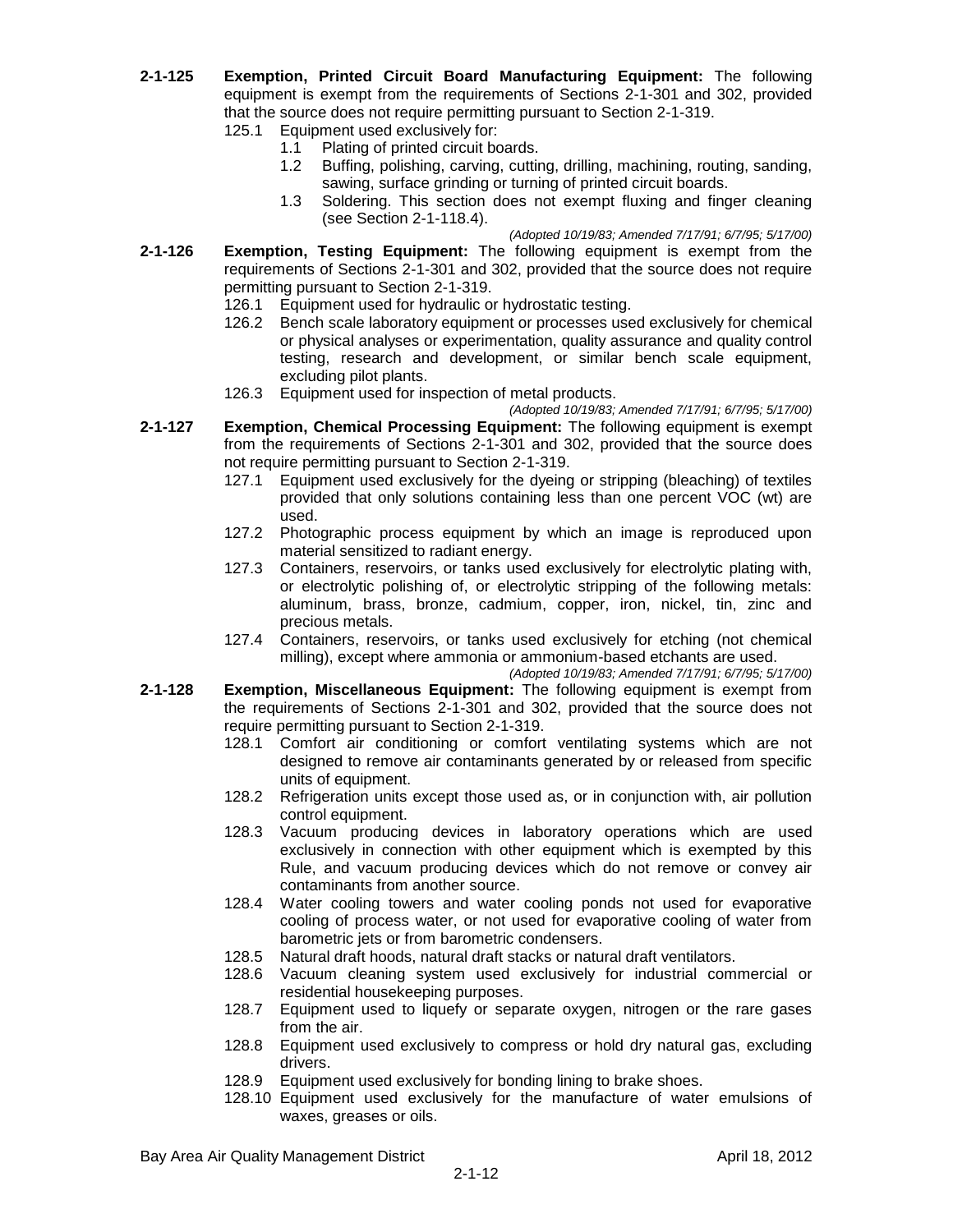- 128.11 Brazing, soldering or welding equipment.
- 128.12 Pharmaceutical manufacturing equipment with annual VOC emissions less than 150 pounds per source. Material working and handling equipment such as mills, grinders, blenders, granulators, tablet presses, capsule fillers, packagers, and conveyors are only exempt if the source also processes less than 100 tons per year of pharmaceutical products.
- 128.13 Equipment used exclusively to blend or package cosmetics.
- 128.14 Any wastewater (oil-water) separator, as defined in Regulation 8, Rule 8, which processes less than 200 gallons per day of waste water containing organic liquids.
- 128.15 Exploratory drilling activities for methane recovery at waste disposal sites, for natural gas or for oil. Production wells for the above operations are not exempt.
- 128.16 Passive aeration of soil, only if:
	- 16.1 The duration of the passive aeration operation will not exceed three months, and
	- 16.2 The soil is not being used as a cover material at a landfill.
- 128.17 Ozone generators which produce less than 1 pound per day of ozone.
- 128.18 Any source or operation which exclusively uses consumer products regulated by the California Air Resources Board (California Code of Regulations Title 17, Article 2, Sections 94507-94517).
- 128.19 Any source or operation deemed by the APCO to be equivalent to a source or operation which is expressly exempted by Sections 2-1-113 through 128.
- 128.20 Wastewater pumping stations where no treatment is performed, excluding any drivers.
- 128.21 Modification, replacement, or addition of components that have only fugitive emissions during routine operation (e.g. valves, flanges, pumps, compressors, relief valves, process drains) at existing permitted equipment at petroleum refineries, chemical plants, bulk terminals or bulk plants, provided that:
	- 21.1 the modification, replacement or addition of the components will not result in any increase in emissions of any source at the facility (other than the fugitive emissions from the components being modified, replaced or added) in such a manner as to result in a modification of such source as defined in Section 2-1-234 (e.g., through debottlenecking of a source);
	- 21.2 the total allowable fugitive emissions from all additional components installed pursuant to this exemption at a given process unit during any consecutive twelve month period do not exceed 10 lb/day (or, for components that are not associated with a process unit, the total allowable fugitive emissions from all additional components installed at the facility that are not associated with a process unit during any twelve-month period do not exceed 10 lb/day), based on the maximum fugitive emissions rate allowed under District regulations;
	- 21.3 the components installed satisfy the "typical control technology" listed in the BACT/TBACT Workbook;
	- 21.4 the components meet applicable requirements of Regulation 8 rules; and
	- 21.5 fugitive emissions from the components are included when calculating emissions from the equipment on which the components are installed for purposes of applying District regulations to that equipment (e.g., BACT and offsets requirements).
- 128.22 Fuel cells that use phosphoric acid, molten carbonate, proton exchange membrane, solid oxide or equivalent technologies.
- 128.23 Structure demolition that does not involve asbestos or asbestos containing materials.
- *(Adopted 10/19/83; Amended 7/16/86; 7/17/91; 6/7/95; 5/17/00; 11/15/00; 12/21/04)* **2-1-129 Major Facility Review:** Notwithstanding the exemptions listed in this section, every source exempted by this Rule shall be included in any application for a synthetic minor or major facility review permit required by Regulation 2, Rule 6.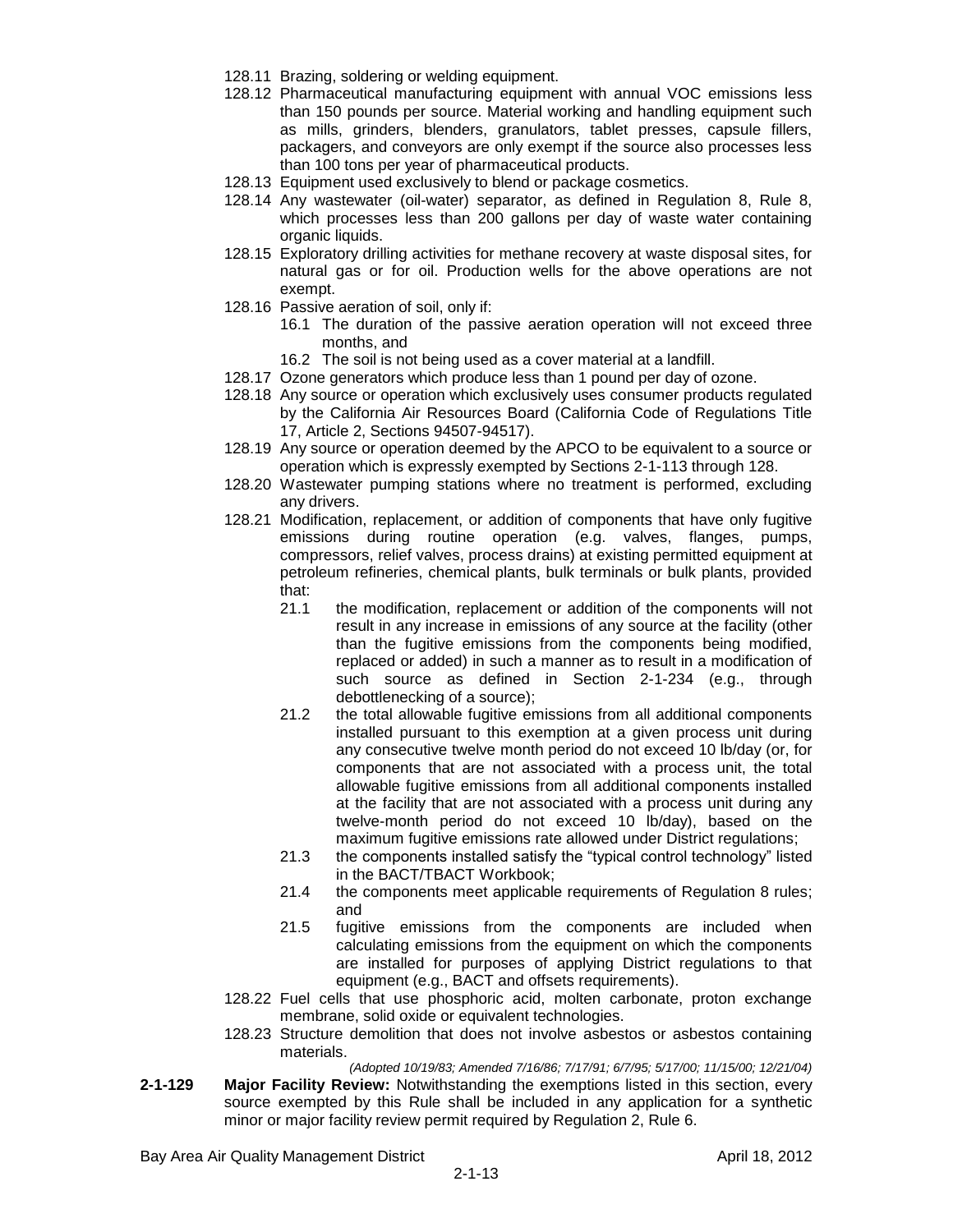**2-1-130 Effect of Explanatory Notes:** The explanatory notes that are included in italics following certain provisions in Regulation 2 are intended to help readers better understand the regulatory context of these provisions. They are not intended to be binding as regulatory requirements. Where such notes are provided, it is the text of the regulatory provision itself, and not the text of the notes, that establishes the binding legal requirements of the provision.

### **2-1-200 DEFINITIONS**

- **2-1-201** [Deleted \_\_\_ 2012.]
- **2-1-202 Complete Application:** An application that contains all of the information required under Regulation 2-1-402.

*(Amended 7/17/91; 11/20/91; 5/17/00; 12/21/04)*

**2-1-203 Fugitive Emissions:** Fugitive emissions are all emissions from unintended openings in process equipment, emissions occurring from miscellaneous activities relating to the operation of a facility, and those emissions which could not reasonably pass through a stack, chimney, vent or other functionally equivalent opening.

*(Adopted October 19, 1983)*

- **2-1-204** [Deleted \_\_, 2012]
- **2-1-205** [Deleted \_\_, 2012]
- **2-1-206** [Deleted \_\_, 2012]
- **2-1-207 Organic Compound, Non-Precursor (NPOC):** The following are considered nonprecursor organic compounds:

methane; ethane; methylene chloride (dichloromethane); 1,1,1 trichloroethane (methyl chloroform); 1,1,2-trichloro-1,2,2-trifluoroethane (CFC–113); trichlorofluoromethane (CFC–11); dichlorodifluoromethane (CFC–12); chlorodifluoromethane (HCFC–22); trifluoromethane (HFC–23); 1,2-dichloro 1,1,2,2-tetrafluoroethane (CFC–114); chloropentafluoroethane (CFC–115); 1,1,1-trifluoro 2,2-dichloroethane (HFC–123); 1,1,1,2 tetrafluoroethane (HFC–134a); 1,1-dichloro 1-fluoroethane (HCFC–141b); 1 chloro 1,1-difluoroethane (HCFC–142b); 2-chloro-1,1,1,2-tetrafluoroethane (HCFC–124); pentafluoroethane (HFC–125); 1,1,2,2-tetrafluoroethane (HFC– 134); 1,1,1-trifluoroethane (HFC–143a); 1,1-difluoroethane (HFC–152a); parachlorobenzotrifluoride (PCBTF); cyclic, branched, or linear completely methylated siloxanes; acetone; perchloroethylene (tetrachloroethylene); 3,3 dichloro-1,1,1,2,2-pentafluoropropane (HCFC–225ca); 1,3-dichloro-1,1,2,2,3 pentafluoropropane (HCFC–225cb); 1,1,1,2,3,4,4,5,5,5-decafluoropentane (HFC 43–10mee); difluoromethane (HFC–32); ethylfluoride (HFC–161); 1,1,1,3,3,3-hexafluoropropane (HFC–236fa); 1,1,2,2,3-pentafluoropropane (HFC–245ca); 1,1,2,3,3-pentafluoropropane (HFC–245ea); 1,1,1,2,3 pentafluoropropane (HFC–245eb); 1,1,1,3,3-pentafluoropropane (HFC– 245fa); 1,1,1,2,3,3-hexafluoropropane (HFC–236ea); 1,1,1,3,3 pentafluorobutane (HFC–365mfc); chlorofluoromethane (HCFC–31); 1 chloro-1-fluoroethane (HCFC–151a); 1,2-dichloro-1,1,2-trifluoroethane (HCFC–123a); 1,1,1,2,2,3,3,4,4-nonafluoro-4-methoxy-butane  $(C_4F_9OCH_3$  or HFE–7100); 2-(difluoromethoxymethyl)-1,1,1,2,3,3,3-heptafluoropropane  $((CF<sub>3</sub>)<sub>2</sub>CFCF<sub>2</sub>OCH<sub>3</sub>);$  1-ethoxy-1,1,2,2,3,3,4,4,4-nonafluorobutane  $(C_4F_9OC_2H_5$  or HFE–7200); 2-(ethoxydifluoromethyl)-1,1,1,2,3,3,3heptafluoropropane  $((CF_3)_2CFCF_2OC_2H_5)$ ; methyl acetate, 1,1,1,2,2,3,3heptafluoro-3-methoxy-propane  $(n-C_3F_7OCH_3,$  HFE–7000), 3-ethoxy-1,1,1,2,3,4,4,5,5,6,6,6-dodecafluoro-2-(trifluoromethyl) hexane (HFE–7500), 1,1,1,2,3,3,3-heptafluoropropane (HFC 227ea), methyl formate (HCOOCH3), (1) 1,1,1,2,2,3,4,5,5,5-decafluoro-3-methoxy-4-trifluoromethyl-pentane (HFE– 7300); propylene carbonate; dimethyl carbonate; and perfluorocarbon compounds which fall into these classes:

(i) Cyclic, branched, or linear, completely fluorinated alkanes;

(ii) Cyclic, branched, or linear, completely fluorinated ethers with no unsaturations;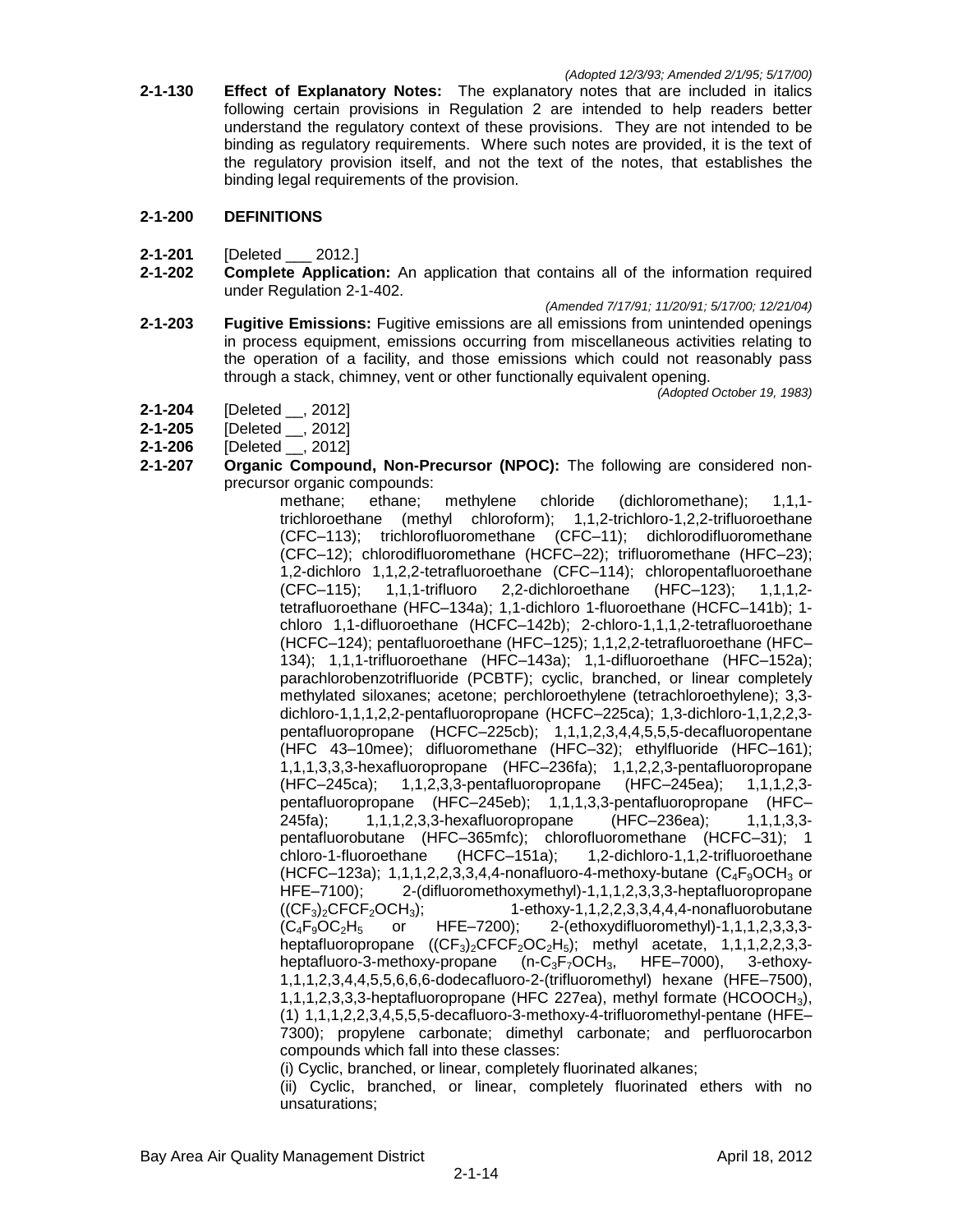(iii) Cyclic, branched, or linear, completely fluorinated tertiary amines with no unsaturations; and

(iv) Sulfur containing perfluorocarbons with no unsaturations and with sulfur bonds only to carbon and fluorine.

In addition, any compound designated as having a negligible contribution to photochemical reactivity by the U.S. Environmental Protection Agency as published in the Federal Register shall be considered a Non-Precursor Organic Compound.

*(Amended 7/17/91; 6/15/94)*

- **2-1-208 Organic Compound, Precursor (POC):** Any organic compound as defined in Regulation 1-233, excepting the non-precursor organic compounds as defined in Section 2-1-207. *(Adopted 3/17/82; Amended 7/17/91)*
- **2-1-209** [Deleted \_\_, 2012]

- *(Adopted 3/17/82, Amended 10/19/83; 12/21/04)* **2-1-210 Start-Up Period:** The period of time between initial operation and the issuance or denial of a permit to operate of a source or facility.
	- *(Adopted October 19, 1983)*
- **2-1-211 CEQA:** The California Environmental Quality Act, Public Resources Code Section 21000 *et seq*.

*(Adopted July 17, 1991)*

**2-1-212 EIR:** Environmental Impact Report, as defined in Public Resources Code Section 21061.

#### *(Adopted 7/17/91; Amended 5/17/00)*

**2-1-213 Facility:** Any source, building, structure or installation that emits or may emit any air pollutant; or any aggregation of such sources, buildings, structures or installations that are (i) located on one or more contiguous or adjacent properties; (ii) are under common ownership or control; and (iii) are considered to be in the same major industrial grouping (identified by the first two digits of the applicable code in *The Standard Industrial Classification Manual*). For purposes of this definition, a Support Facility as defined in Section 2-1-242 is considered to be in the same major industrial grouping as the facility it supports, regardless of what code may nominally apply under *The Standard Industrial Classification Manual*. .

*(Adopted 11/3/93; Amended 12/21/04)*

- **2-1-214 Federally Enforceable:** All limitations and conditions that are enforceable by the Administrator of the U. S. EPA, including but not limited to (i) requirements developed pursuant to 40 CFR Parts 60 (NSPS), 61 (NESHAPS), 63 (HAP), 70 (State Operating Permit Programs) and 72 (Permits Regulation, Acid Rain); (ii) requirements contained in the State Implementation Plan (SIP) that are applicable to the District; (iii) District regulations approved pursuant to 40 CFR Part 51, Subpart I (NSR); (iv) requirements in any operating permit issued under an EPA-approved program that is a part of the SIP and expressly requires adherence to any permit issued under such program, including requirements of any District permit condition (excluding conditions that are not enforceable by the Administrator of the U.S. EPA); and (v) requirements in federal consent decrees that are enforceable by the Administrator of the U.S. EPA.
- *(Adopted November 3, 1993)* **2-1-215 Hazardous Air Pollutant (HAP):** Any pollutant that is listed pursuant to Section 112(b) of the federal Clean Air Act.

#### *(Adopted 11/3/93; Amended 5/17/00)*

- **2-1-216** [Deleted / /2012]
- **2-1-217 Potential to Emit:** The maximum capacity of a source or facility to emit a pollutant based on its physical and operational design. Any physical or operational limitation on the capacity of the source or facility to emit a pollutant, including air pollution control equipment and restrictions on hours of operation or on the type or amount of material combusted, stored, or processed, shall be treated as a part of its design only if the limitation, or the effect it would have on emissions, is enforceable by the District or EPA. A source or facility that exceeds an enforceable limitation is considered to have a potential to emit that is unconstrained by any such exceeded limit.

*(Adopted 11/3/93; Amended 5/17/00)*

**2-1-218 Regulated Air Pollutant:** Except for purposes of major facility review in connection with Regulation 2, Rule 6, for which the definition in Section 2-6-222 applies, a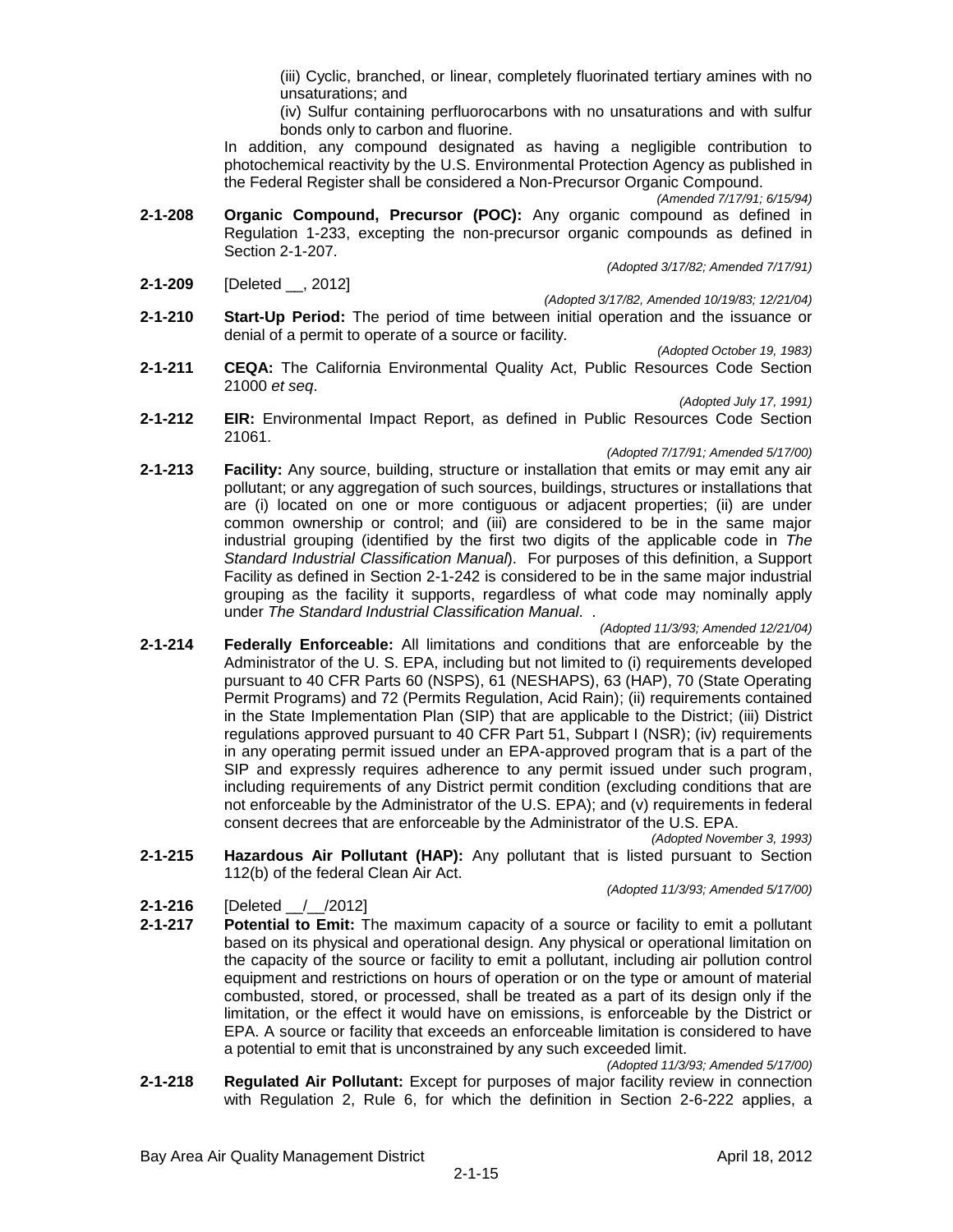regulated air pollutant is any air pollutant that is subject to a regulation adopted by or implemented by the District.

*(Adopted 11/3/93; Amended 5/17/00)*

- **2-1-219** [Deleted \_\_, 2012]
- **2-1-220** [Deleted \_\_, 2012]
- **2-1-221 Source:** Any article, machine, equipment, operation, contrivance or related groupings of such which may produce and/or emit air pollutants.

*(Adopted June 7, 1995)*

**2-1-222 Toxic Air Contaminant (TAC):** An air pollutant that may cause or contribute to an increase in mortality or in serious illness or that may pose a present or potential hazard to human health. For the purposes of this rule, TACs consist of the substances listed in Table 2-5-1 of Regulation 2, Rule 5.

*(Adopted 6/7/95; Amended 5/17/00; 6/15/05)*

**2-1-223 Year, Month and Day:** Unless otherwise specified by regulation or by permit condition, a year shall be any rolling 12-month period, a month shall be a calendar month, and a day shall be a calendar day.

*(Adopted June 7, 1995)*

- **2-1-224 Responsible Laboratory Management Practices:** For the purposes of meeting the laboratory exemption of Section 2-1-113.2.12, Responsible Laboratory Management Practices include all of the following measures for minimizing the emissions of toxic air contaminants:
	- 224.1 Open container procedures involving materials that contain volatile toxic air contaminants (TACs) shall be avoided where feasible.
	- 224.2 Open container storage of volatile hazardous chemical wastes shall be avoided.
	- 224.3 Training for laboratory employees handling hazardous materials shall include information about minimizing the emissions of volatile TACs. These employees shall be directed to avoid open container procedures involving volatile TACs where feasible, and to avoid open container storage of hazardous chemical waste.
	- 224.4 Fume hoods shall be posted with notices reminding employees to avoid open container procedures using volatile TACs where feasible. Laboratories shall be inspected periodically, but not less than annually, to confirm that these notices are present.
	- 224.5 Laboratory fume hoods shall be monitored periodically to assure proper face velocity.
	- 224.6 Evaporation of any hazardous chemical waste containing TACs as a means of disposal shall be expressly forbidden.

*(Adopted June 7, 1995)*

- **2-1-225** [Deleted \_\_, 2012]
- **2-1-226 Statewide Portable Equipment Registration Program**: A uniform system for statewide registration and regulation of portable internal combustion and associated equipment, implemented by the Air Resources Board pursuant to Section 41750 et seq. of the Health and Safety Code.

*(Adopted October 7, 1998)*

**2-1-227 Substantial Use**: Substantial use of an Authority to Construct consists of one or more of the following: purchase or acquisition of the equipment that constitutes the source; ongoing construction activities other than grading or installation of utilities or foundations; a contract or commitment to complete construction of the source within two years.

*(Adopted October 7, 1998)*

**2-1-228 Particulate Matter (PM):** Any airborne finely divided solid or liquid material with an aerodynamic diameter smaller than 100 microns.

*(Adopted October 7, 1998)*

- **2-1-229 PM10:** Particulate matter with aerodynamic diameter smaller than or equal to a nominal 10 microns.  $PM_{10}$  emissions shall include gaseous emissions from a source or activity that condense to form particulate matter at ambient temperatures. *(Adopted October 7, 1998)*
- **2-1-230 Functionally Equivalent:** Performing the same, or equivalent, function as the object of comparison. A functionally equivalent replacement source performs the same function for the process as the source being replaced, although emissions and other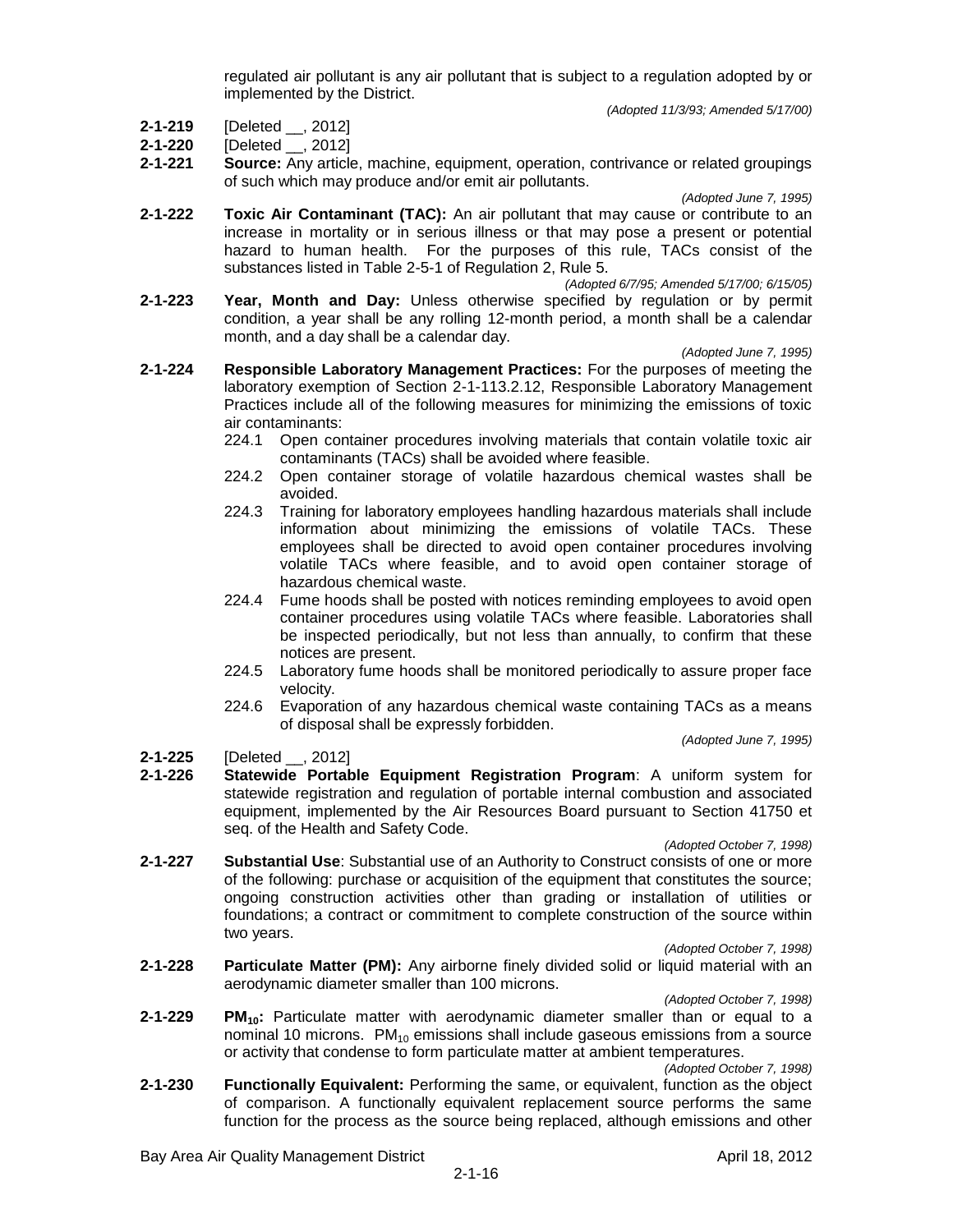characteristics may differ. A replacement that performs additional functions is not considered to be functionally equivalent.

*(Adopted October 7, 1998)*

**2-1-231 Semiconductor Fabrication Area:** A physically identifiable area in a semiconductor manufacturing facility where one or more specific operations in the fabrication of semiconductors or related solid state devices occurs and the equipment used to perform those operations. The semiconductor fabrication area shall not include crystal growth, circuit separation, or encapsulation. All semiconductor fabrication equipment may be grouped into a single fabrication area, or multiple fabrication areas may be established to correspond to product lines or clean room environments.

*(Adopted October 20, 1999)*

- **2-1-232 New Source:** Any source that has not been in existence before, including any source that meets at least one of the following criteria (except sources that lose a permit exemption or exclusion in accordance with Regulation 2-1-424:
	- 232.1 Any source constructed or proposed to be constructed after March 7, 1979, but which never had a valid District authority to construct or permit to operate.
	- 232.2 Any source which was not in operation for a period of one year or more and did not hold a valid District permit to operate during this period of nonoperation, occurring after March 7, 1979.
	- 232.3 Any relocation of an existing source to a non-contiguous property, except for a portable source.
	- 232.4 Any replacement of a source, including an identical replacement of a source, occurring after March 7, 1979, regardless of when the original source was constructed.
	- 232.5 Any replacement of an identifiable source within a group of sources permitted together under a single source number for the purpose of District permitting convenience.
	- 232.6 "Rebricking" of a glass furnace where changes to the furnace design result in a change in heat generation or absorption.

*(Adopted May 17, 2000)*

**2-1-233 Alter:** To make any physical change, change in the method of operation, or other similar change at an existing source that may affect air pollutant emissions and that does not qualify as a modification under the criteria set forth in Section 2-1-234. The APCO may impose permit conditions in an authority to construct or permit to operate for an alteration to ensure that the change authorized by the authority to construct or permit to operate will not result in a modification under Section 2-1-234.

*(Adopted 5/17/00; Amended 11/15/00)*

- **2-1-234 Modify:** To make any physical change, change in method of operation, change in throughput or production, or other similar change at an existing source, that results in an increase in daily or annual emissions that is either of the following:
	- 234.1 Increase in Potential To Emit: An increase in the source's potential to emit, determined according to the definition in Section 2-2-217 and in keeping with the following principles.
		- 1.1 Any legally enforceable limitation on a source's operations that has the effect of limiting emissions may be taken into account in determining a source's potential to emit, as provided for in Section 2- 2-217. Such limits may include direct limitations on the source's emissions and surrogate limits on operating conditions such as production rate or capacity that have the effect of limiting emissions. An hourly emissions limit may be multiplied by 24 to determine daily potential to emit and a daily emissions limit may be multiplied by 365 to determine annual potential to emit, unless the source cannot operate at its full permitted limit for 24 hours per day or 365 days per year or there is some other reason why short-term permit limits do not accurately represent longer-term potential to emit. A permit limit that applies to combined emissions from multiple sources does not establish an individual source's potential to emit, unless the limit imposes an effective, legally enforceable limitation specifically on the emissions from the individual source.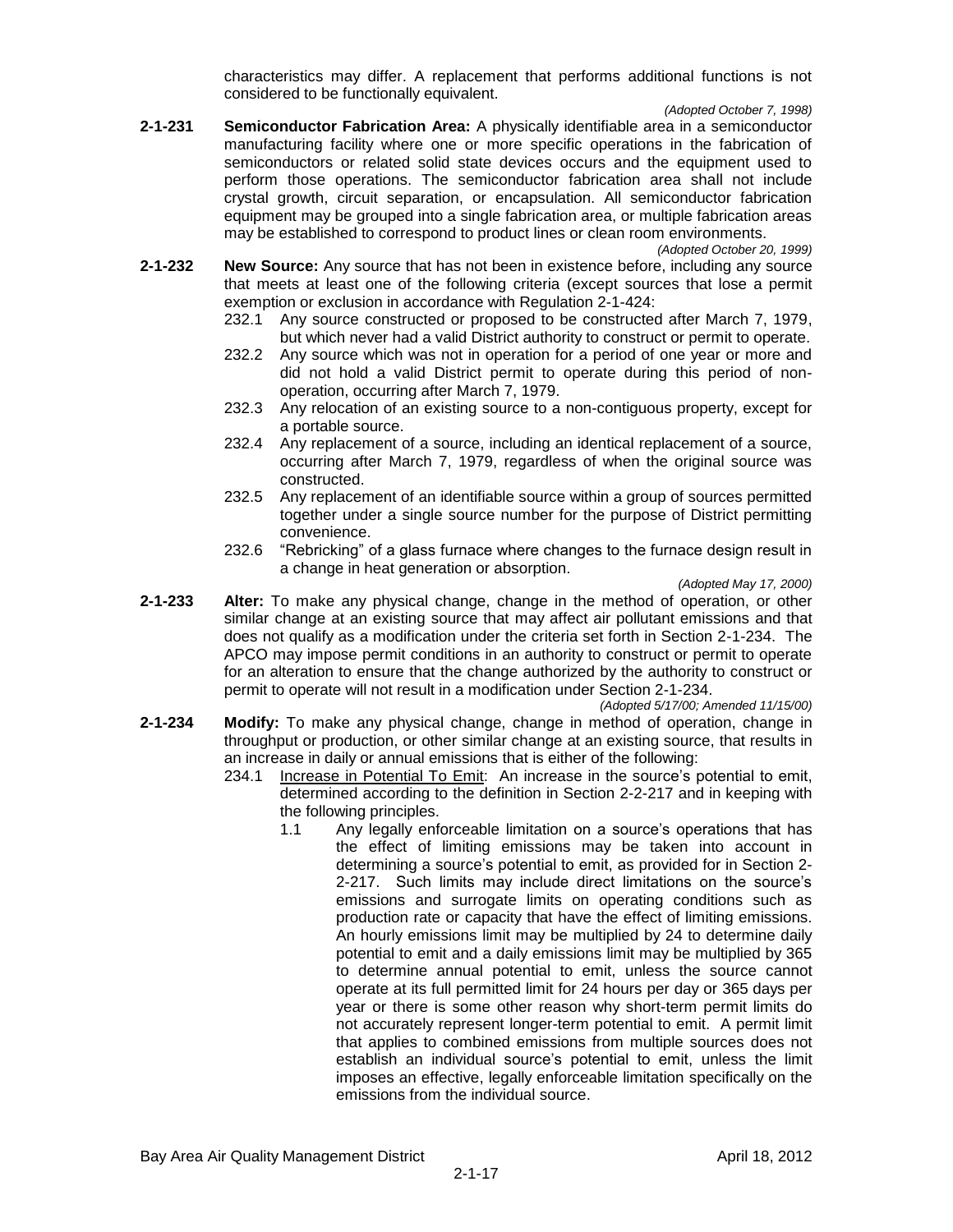- 1.2 For sources whose emissions are not limited by any legally enforceable limitation (or that cannot physically operate to the full extent of such limitation), the source's potential to emit shall be determined by the source's actual physical ability to emit air pollution. A source's potential to emit shall be determined by the most relevant and reliable technical information available regarding the source's operation, which may include design information, engineering specifications, or other information. A source's potential to emit shall take into account any limitation on the effective capacity of the source as a result of the capacity of any upstream or downstream process that acts as a "bottleneck" (i.e., a limit on the ability of the source to operate at maximum capacity).
- 1.3 For emissions toxic air contaminants and hazardous air pollutants, a change is not a modification unless the increase in the source's potential to emit results in an increase in cancer risk (as defined in Regulation 2-5-206) greater than 1.0 in a million (10<sup>-6</sup>) or an increase in chronic hazard index (as defined in Regulation 2-5-208) greater than 0.20. An increase in emissions of less than the trigger levels specified in Table 2-5-1 in Regulation 2, Rule 5 shall be presumed not to cause an increase in cancer risk of greater than 1.0 in a million or an increase in chronic hazard index of greater than 0.20.
- 234.2 Increase Over Actual Emissions Baseline: An increase that is a "major modification" under either of the following definitions:
	- 2.1 Non-Attainment NSR Pollutants: For NOx, VOC,  $PM_{2.5}$ , and SO<sub>2</sub>, a "major modification" as defined in 40 C.F.R. section  $51.165(a)(1)(v)(A)$ - $(C)$ ;
	- 2.2 Other Federal NSR Pollutants: For other pollutants, a "major modification" as defined in 40 C.F.R. section 166(b)(2)(i)-(iii).

*(Adopted 5/17/00; Amended 11/15/00; 6/15/05)*

- **2-1-235** [Deleted, \_\_\_ 2012]
- **2-1-236** [Deleted, \_\_\_ 2012]
- **2-1-237 BACT/TBACT Workbook:** District guidelines setting forth emission limitations and/or control technologies constituting BACT and TBACT for a number of source types or categories.

*(Adopted June 15, 2005)*

**2-1-238 Clean Air Act:** The federal Clean Air Act, as amended in 1990, including the implementing regulations.

*(Adopted June 15, 2005)*

- **2-1-239 Agricultural Source:** A source of air pollution, or group of sources, used in the production of crops, or the raising of fowl or animals located on contiguous property under common ownership or control that meets any of the following criteria:
	- 239.1 Is a confined animal facility as defined under Regulation 2, Rule 10;
	- 239.2 Is an internal combustion engine used in the production of crops or the raising of fowl or animals, including, but not limited to, an engine subject to Article 1.5 (commencing with Section 41750) of Chapter 3 of Part 4 of Division 26 of the California Health and Safety Code, except an engine that is used to propel implements of husbandry as that term is defined in Section 36000 of the Vehicle Code, as that section existed on January 1, 2003;
	- 239.3 Is a Major Facility, as that term is defined in Regulation 2, Rule 6, or that is a source that is otherwise subject to regulation by the District pursuant to Division 26 of the California Health and Safety Code or the federal Clean Air Act (42 U.S.C. Sec. 7401 eq.).

*(Adopted July 19, 2006)*

**2-1-240 Graphic Arts Operation:** Any gravure, flexographic printing, digital printing, screen printing, letterpress, and lithographic printing operation; any associated coating laminating, and adhesive operation to produce a printed product; and the use of solvents for any surface preparation and cleanup for any operation stated above.

*(Adopted November 19, 2008)*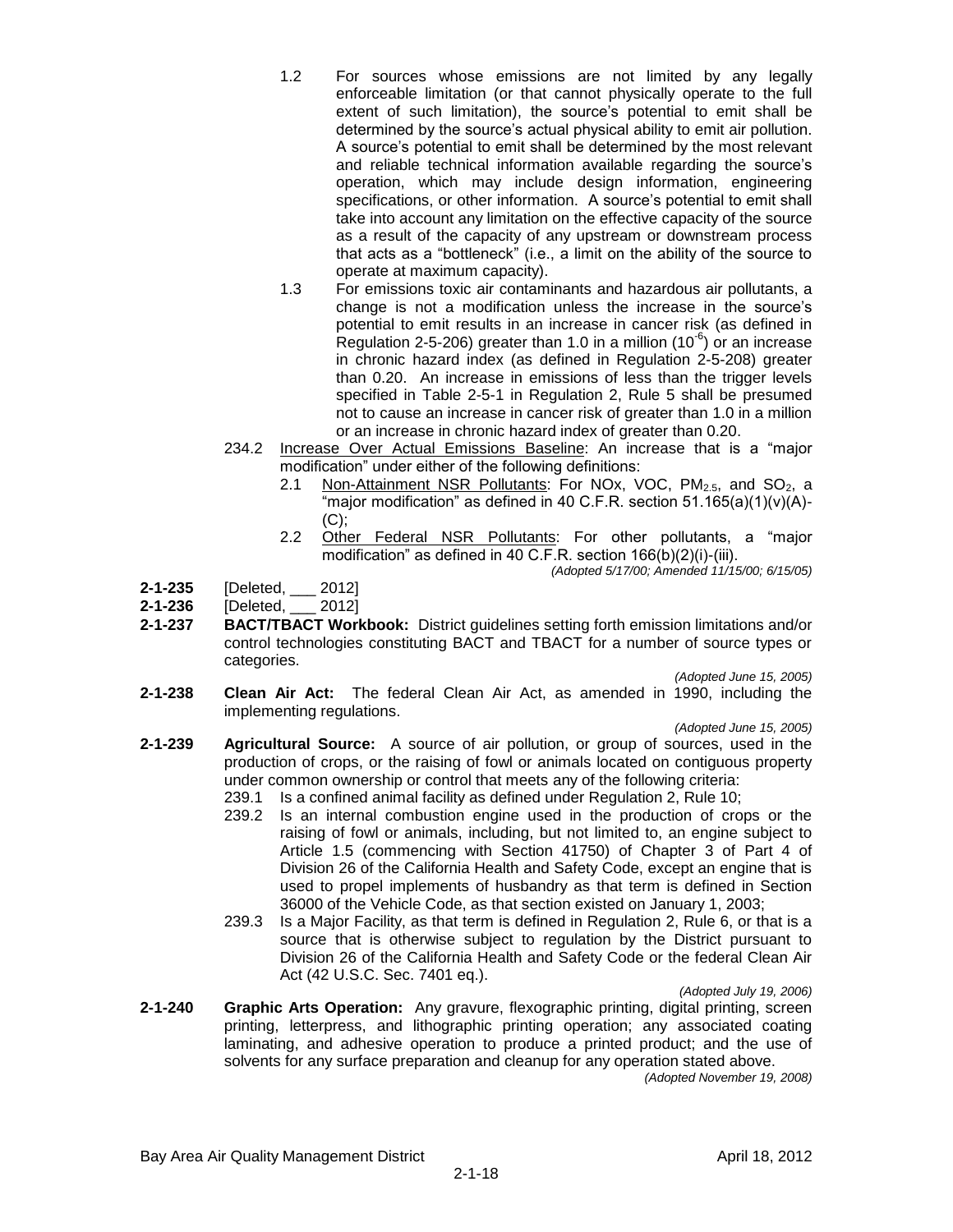- **2-1-241 PM2.5:** Particulate matter with aerodynamic diameter smaller than or equal to a nominal 2.5 microns.  $PM_{2.5}$  emissions shall include gaseous emissions from a source or activity that condense to form particulate matter at ambient temperatures.
- **2-1-242 Support Facility:** A facility that conveys, stores, or otherwise assists in the production of the principal product of another facility. Per Section 2-1-213, a support facility is considered part of the principal facility that it supports for permitting purposes under Regulation 2.

## **2-1-300 STANDARDS**

**2-1-301 Authority to Construct:** Any person who, after July, 1972, puts in place, builds, erects, installs, modifies, modernizes, alters or replaces any article, machine, equipment or other contrivance, the use of which may cause, reduce or control the emission of air contaminants, shall first secure written authorization from the APCO in the form of an authority to construct. Routine repairs, maintenance, or cyclic maintenance that includes replacement of components with identical components is not considered to be an alteration, modification or replacement for the purpose of this Section unless the APCO determines the changes to be non-routine. The use or operation of the source shall initiate the start-up period in accordance with Section 2- 1-411.

#### *(Amended 3/17/82; 10/19/83; 7/17/91; 5/17/00)*

- **2-1-302 Permit to Operate:** Before any person, as described in Section 2-1-401, uses or operates any article, machine, equipment or other contrivance, the use of which may cause, reduce or control the emission of air contaminants, such person shall first secure written authorization from the APCO in the form of a permit to operate.
	- 302.1 Permit to Operate, MFR: Any facility subject to the requirements of Regulation 2, Rule 6, Major Facility Review, shall comply with the permitting requirements included in that Rule in addition to securing a permit to operate under this Rule.
	- 302.2 Permit to Operate, Accelerated Permitting Program: Unless subject to any of the provisions of Sections 2-1-316 through 319 or to any New Source Performance Standard, a temporary permit to operate may be obtained to authorize operation of a new source or a modification or alteration of an existing source under this Section pending full review for the following categories of operation:
		- 2.1 A new source or a modification of an existing source if the following conditions are satisfied:
			- 1.1 The source will not have the potential to emit POC, NPOC, NOx,  $SO_2$ ,  $PM_{2.5}$ ,  $PM_{10}$ , or CO in an amount of 10 pounds or more on any day, determined without taking into account the effect of any abatement device or equipment; or the source has been pre-certified under Section 2-1-415; and
			- 1.2 The source will not have the potential to emit toxic air contaminants in an amount that exceeds any of the trigger levels set forth in Table 2-5-1 of Regulation 2, Rule 5, determined without taking into account the effect of any abatement device or equipment; and
			- 1.3 The source is not subject to the public notice requirements of Section 2-1-412.
		- 2.2 An abatement device that is a replacement for an existing abatement device, provided that the replacement will not increase the potential to emit any regulated air pollutant from the abatement device and the source(s) whose emissions it abates.

2.3 An alteration of an existing source, as defined in Section 2-1-233.

An applicant seeking a permit for a new, modified or altered source that is in any of the preceding categories may apply for a temporary permit to operate under the Accelerated Permitting Program by submitting (i) a permit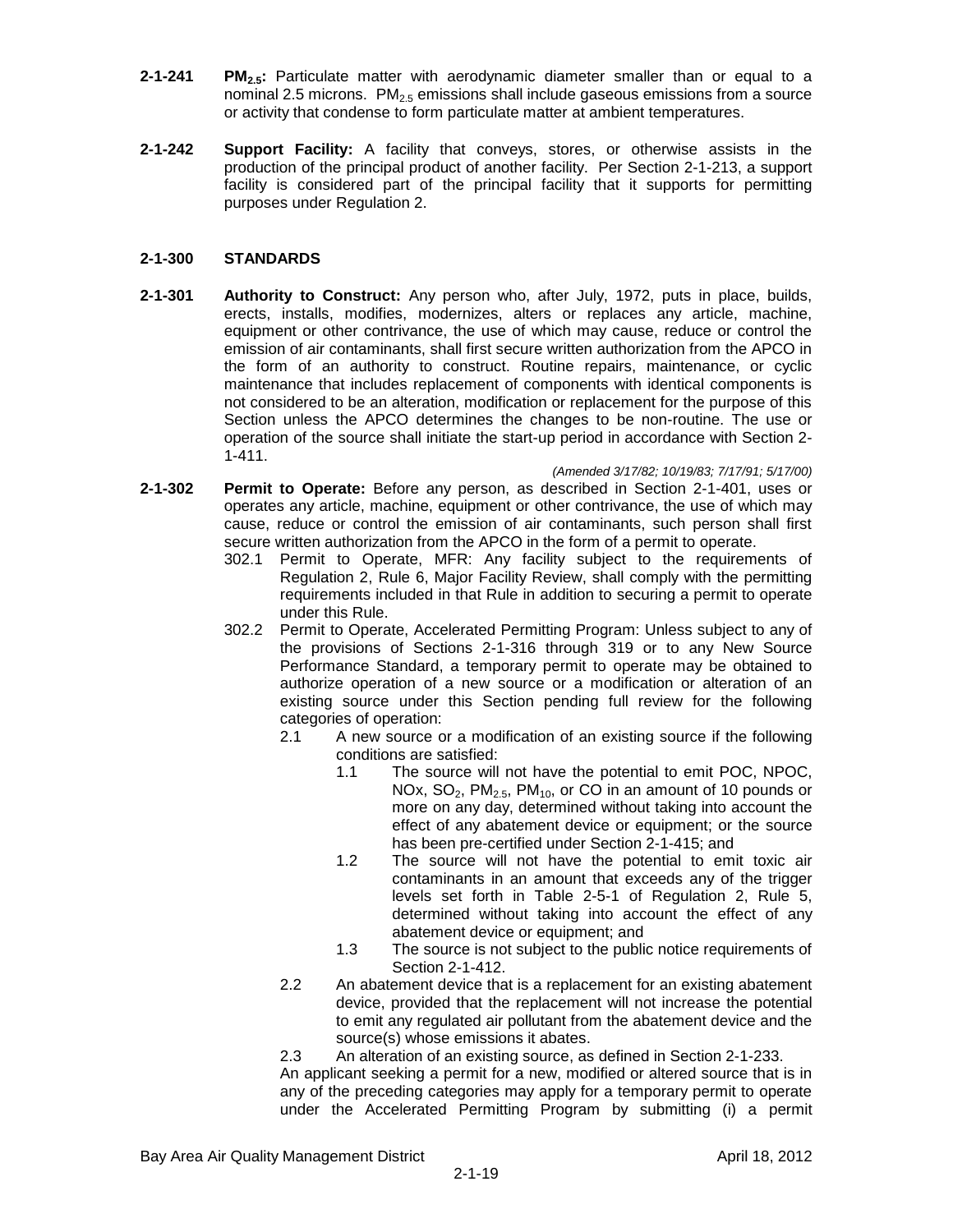application form and source data form(s) properly filled out with all required information; (ii) payment of applicable fees (the minimum permit fee required to install and operate each source); (iii) a statement explaining which of the categories in subsections 2.1 through 2.3 above the source is in; (iv) a certification that the source meets all of the requirements of that category; and (v) certification that the source is not subject to Sections 2-1-316 through 2-1-319 or to any New Source Performance Standard. The APCO shall issue a temporary Permit to Operate upon determining that the application contains all of the elements required by (i)-(v) of the preceding sentence and that the applicant has certified that the source satisfies the requirements of subsections 2.through 2.3 above (whichever is applicable). The owner or operator of the source may commence construction or operation of the source, or of the modification or alteration of the source, immediately upon receipt of the temporary Permit to Operate. The APCO shall complete a full review of the application and take final action in accordance with Section 2-1- 408 within the time period provided for in that section. Any applicable offset requirements under Regulation 2, Rule 2, Sections 302 and 303 shall be satisfied before final permit issuance. The temporary Permit to Operate shall cease to be effective upon final action by the APCO under Section 2-1-408 (or if the permit application is canceled or withdrawn prior to such final action). During periods that the source is operating under the temporary Permit to Operate, the operator shall keep records sufficient to demonstrate that emissions do not exceed applicable qualifying levels for the Accelerated Permitting Program as set forth in subsections 2.1 and 2.2 above.

- 302.3 Permit to Operate, Temporary Operation: A temporary permit may be obtained to allow an operator to test equipment, processes, or new formulations. A temporary permit may also be obtained for a temporary source which replaces critical equipment during scheduled maintenance. The APCO may issue a non-renewable temporary Permit to Operate a temporary operation at any source, subject to the following:
	- 3.1 The proposed operation will comply with all requirements of Regulation 1 and Regulations 5 through 12.
	- 3.2 The permit shall expire 3 months after issuance.
	- 3.3 The operator shall provide offsets, at a ratio of 1.15 to 1, for all increased emissions of  $NO_x$ , POC,  $SO_2$ , PM<sub>2.5</sub>, and PM<sub>10</sub> resulting from the use of the temporary permit.
	- 3.4 The operator shall certify that the temporary operation is for one of the following purposes:
		- 4.1 Equipment testing
		- 4.2 Process testing, including new formulations
		- 4.3 Temporary replacement of an existing permitted source with an identical or functionally equivalent source
	- 3.5 The operator shall comply with the provisions of Regulation 2-2-301, except that the cost-effectiveness analysis shall consider the short duration of the operation.

*(Amended 11/3/93; 6/7/95; 10/7/98; 11/15/00)*

- **2-1-303 Fees:** Persons subject to this Regulation shall pay the fees required, as set forth in Regulation 3.
- **2-1-304 Denial, Failure to Comply With Applicable Requirements:** The APCO shall deny an authority to construct or a permit to operate if the APCO finds that the subject of the application would not or does not comply with any emission limitations or other regulations of the District (including but not limited to the BACT and offsets requirements in Regulations 2-2-301 through 2-2-303), or with applicable permit conditions or federal or California laws or regulations, or if any required fees have not been paid. Such denial shall not be based solely on the type of construction or design of equipment.

*(Amended March 17, 1982)*

**2-1-305 Conformance with Authority to Construct:** A person shall not put in place, build, erect, install, modify, modernize, alter or replace any article, machine, equipment, or other contrivance for which an authority to construct has been issued except in a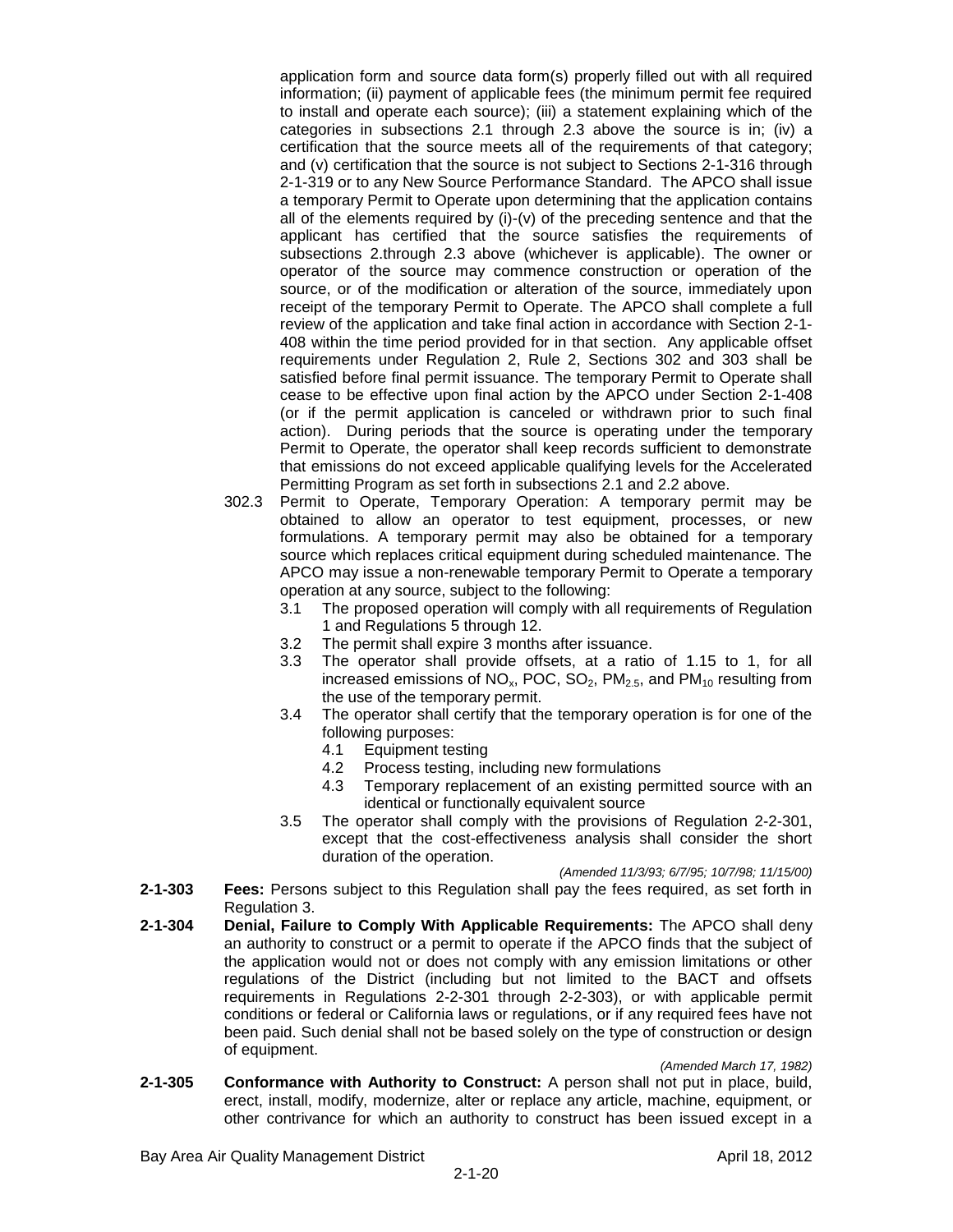manner substantially in conformance with the authority to construct. If the APCO finds, prior to the issuance of a permit to operate, that the subject of the application was not built substantially in conformance with the authority to construct, the APCO shall deny the permit to operate.

#### *(Amended December 21, 2004)*

- **2-1-306 Mandated Reductions Not Applicable:** Emission reductions resulting from requirements of federal, state or District laws, rules or regulations shall not be banked or allowed as emission offsets or emission reduction credits unless a complete application for such banking or emission reduction credits was filed with the District at least 90 days prior to the adoption date of such laws, rules or regulations. Only emission reduction credits exceeding the emission reductions required by measures described in the Air Quality Management Plan or required by permits or orders; and reductions achieved by measures not specified in the Air Quality Management Plan shall be banked or allowed as emission offsets or emission reduction credits. *(Amended 10/7/81; 7/17/91; 6/15/94)*
- **2-1-307 Failure to Meet Permit Conditions:** A person shall not operate any article, machine, equipment or other contrivance, for which an authority to construct or permit to operate has been issued, in violation of any permit condition imposed pursuant to Section 2-1-403.

*(Adopted 3/17/82; Amended 7/17/91)*

- **2-1-308 Fugitive Emissions:** Fugitive emissions shall be included as emissions from a facility as required under this Regulation.
- *(Adopted 10/19/83; Amended 7/17/91)* **2-1-309 Canceled Application:** The APCO may cancel an application for an authority to construct and a permit to operate if, within 90 days after the application was deemed incomplete, the applicant fails to furnish the requested information or pay all appropriate fees. The 90 day period may be extended for an additional 90 days upon receipt of a written request from the applicant and written approval thereof by the APCO. The APCO shall notify the applicant in writing of a cancellation, and the reasons therefore. A cancellation shall become effective 10 days after the applicant has been notified. The cancellation shall be without prejudice to any future applications.

*(Adopted April 6, 1988)*

- **2-1-310 Applicability of CEQA:** Except for permit applications which will be reviewed as ministerial projects under Section 2-1-311 or which are exempt from CEQA pursuant to Section 2-1-312, all proposed new and modified sources for which an authority to construct must be obtained from the District shall be reviewed in accordance with the requirements of CEQA.
	- 310.1 For those District permit applications which must be reviewed in accordance with the requirements of CEQA, the District will not normally be a Lead Agency under CEQA. Rather, pursuant to CEQA, the Lead Agency will normally be an agency with general governmental powers, such as a city or county, rather than a special purpose agency such as the District.
	- 310.2 The issuance of an authority to construct and of a permit to operate for the same new or modified source or stationary source are considered to be parts of the same project for the purposes of CEQA.
	- 310.3 The APCO shall not authorize, on an interim basis or otherwise, the installation or operation of any proposed new or modified source, the permitting of which is subject to the requirements of CEQA, until all of the requirements of CEQA have been satisfied.

#### *(Adopted 7/17/91; Amended 10/21/92)*

**2-1-311 Ministerial Projects:** An application for a proposed new or modified source or stationary source will be classified as ministerial and will accordingly be exempt from the CEQA requirement of Section 2-1-310 if the District's engineering evaluation and basis for approval or denial of the permit application for the project is limited to the criteria set forth in Section 2-1-428 of this rule and to the specific procedures, fixed standards and objective measurements set forth in the District's Permit Handbook and BACT/TBACT Workbook. The method for determining whether a given permit application will be classified as ministerial is set forth in Section 2-1-427.

*(Adopted 7/17/91; Amended 10/7/98)*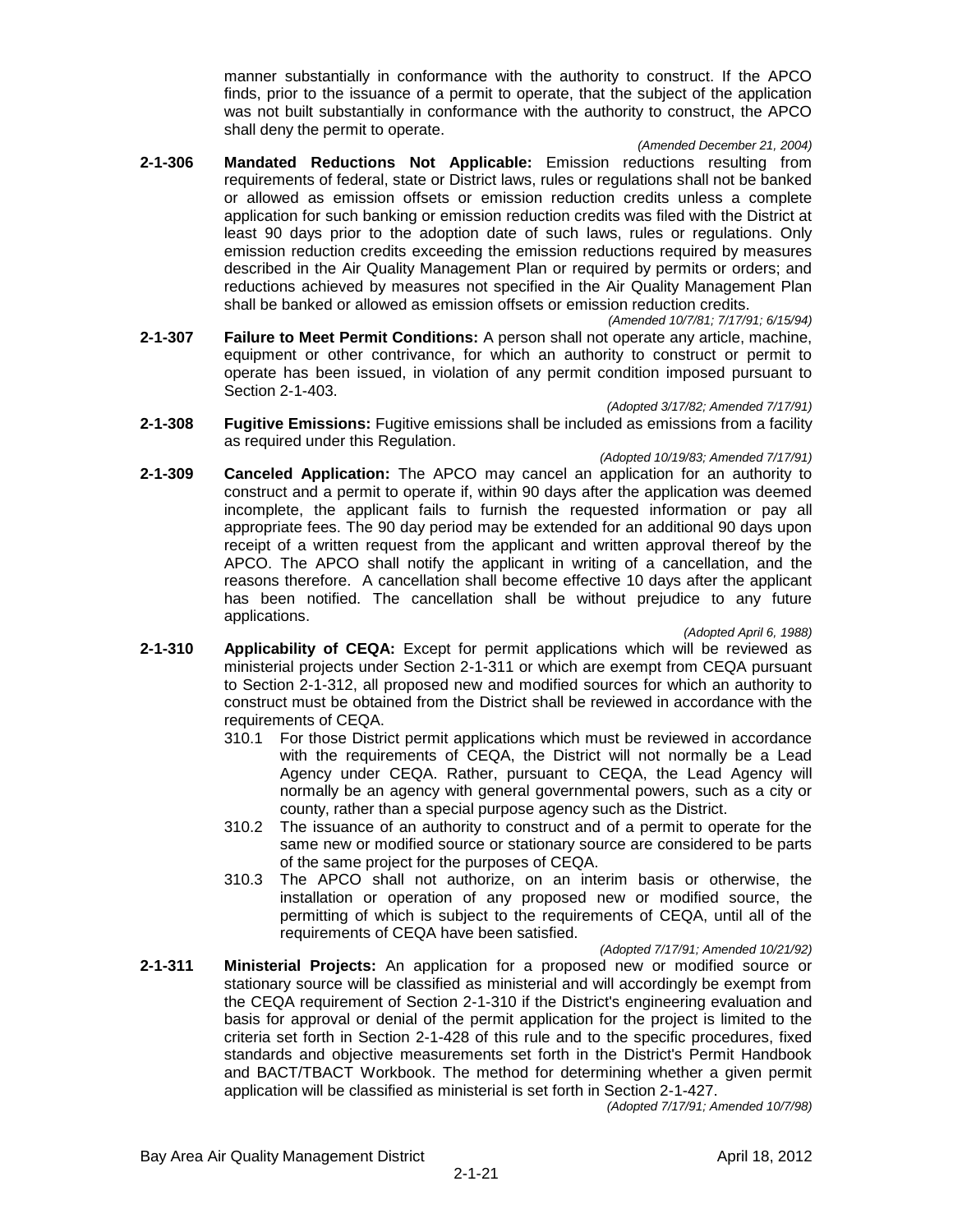- **2-1-312 Other Categories of Exempt Projects:** In addition to ministerial projects, the following categories of projects subject to permit review by the District will be exempt from the CEQA review, either because the category is exempted by the express terms of CEQA (subsections 2-1-312.1 through 312.9) or because the project has no potential for causing a significant adverse environmental impact (subsections 2-1- 312.10 and 312.11). Any permit applicant wishing to qualify under any of the specific exemptions set forth in this Section 2-1-312 must include in its permit application CEQA-related information in accordance with subsection 2-1-426.1. In addition, the CEQA-related information submitted by any permit applicant wishing to qualify under subsection 2-1-312.11 must demonstrate to the satisfaction of the APCO that the proposed project has no potential for resulting in a significant environmental effect in connection with any of the environmental media or resources listed in Section II of Appendix I of the State CEQA Guidelines.
	- 312.1 Applications to modify permit conditions for existing or permitted sources or facilities that do not involve any increases in emissions or physical modifications.
	- 312.2 Permit applications to install air pollution control or abatement equipment.
	- 312.3 Permit applications for projects undertaken for the sole purpose of bringing an existing facility into compliance with newly adopted regulatory requirements of the District or of any other local, state or federal agency.
	- 312.4 Permit applications submitted by existing sources or facilities pursuant to a loss of a previously valid exemption from the District's permitting requirements.
	- 312.5 Permit applications submitted pursuant to the requirements of an order for abatement issued by the District's Hearing Board or of a judicial enforcement order.
	- 312.6 Permit applications relating exclusively to the repair, maintenance or minor alteration of existing facilities, equipment or sources involving negligible or no expansion of use beyond that previously existing.
	- 312.7 Permit applications for the replacement or reconstruction of existing sources or facilities where the new source or facility will be located on the same site as the source or facility replaced and will have substantially the same purpose and capacity as the source or facility replaced.
	- 312.8 Permit applications for cogeneration facilities which meet the criteria of Section 15329 of the State CEQA Guidelines.
	- 312.9 Any other project which is exempt from CEQA review pursuant to the State CEQA Guidelines.
	- 312.10 Applications to deposit emission reductions in the emissions bank pursuant to Regulation 2, Rule 4 or Regulation 2, Rule 9.
	- 312.11 Permit applications for a proposed new or modified source or sources or for process changes which will satisfy the "No Net Emission Increase" provisions of District Regulation 2, Rule 2, and for which there is no possibility that the project may have any significant environmental effect in connection with any environmental media or resources other than air quality. Examples of such projects include, but are not necessarily limited to, the following:
		- 11.1 Projects at an existing stationary source for which there will be no net increase in the emissions of air contaminants from the stationary source and for which there will be no other significant environmental effect;
		- 11.2 A proposed new source or stationary source for which full offsets are provided in accordance with Regulation 2, Rule 2, and for which there will be no other significant environmental effect;
		- 11.3 A proposed new source or stationary source at a small facility for which full offsets are provided from a small facility bank established by the APCO pursuant to Regulation 2-4-414, and for which there will be no other significant environmental effect;
		- 11.4 Projects satisfying the "no net emission increase" provisions of District Regulation 2, Rule 2 for which there will be some increase in the emissions of any toxic air contaminant, but for which the District staff's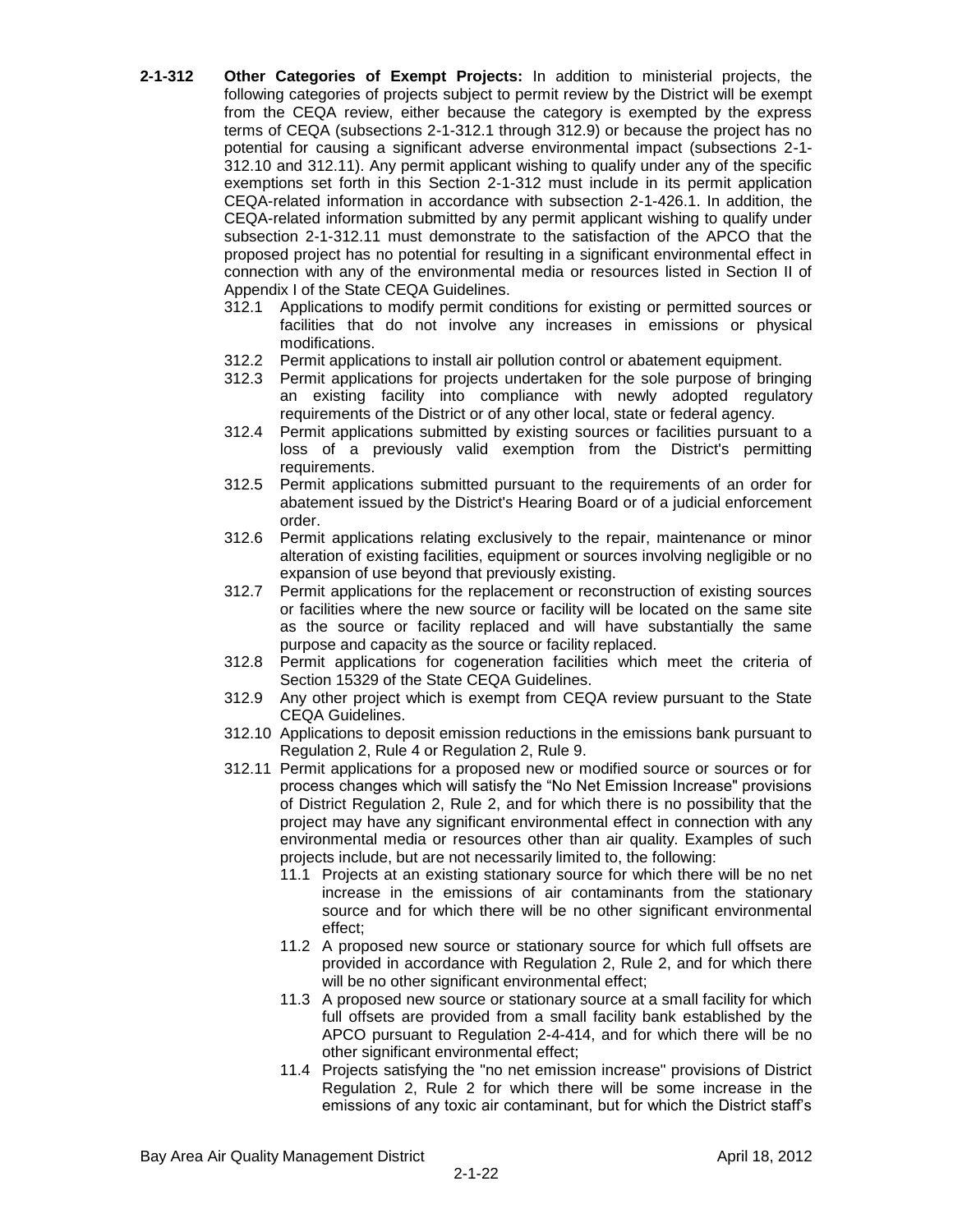health risk screening analysis shows that the project will not result in a cancer risk (as defined in Regulation 2-5-206) greater than 1.0 in a million (10 $^6$ ) and will not result in a chronic hazard index (as defined in Regulation 2-5-208) greater than 0.20, and for which there will be no other significant environmental effect.

- *(Adopted 7/17/91; Amended 5/17/00; 12/21/04; 6/15/05)* **2-1-313 Projects Not Exempt From CEQA Review:** Notwithstanding the exemptions from CEQA review set forth in Section 2-1-312, such exemptions shall not apply to any project covered by the categories set forth in subsections 2-1-312.1 through 312.9 where there is a reasonable possibility that the activity will have a significant effect on the environment due to unusual circumstances, or due to cumulative impacts of successive projects of the same type in the same place over time. Such projects shall be reviewed in accordance with the requirements of CEQA.
- *(Adopted 7/17/91; Amended 6/15/05)* **2-1-314 Case-by-Case CEQA Determinations:** Notwithstanding the requirement of Section 2-1-311, the District shall, for any permit applications which were deemed complete by the District on or before July 17, 1991, review said permit applications on a caseby-case basis in order to determine whether the District's evaluation of the permit application will involve any element of discretion. If as a result of this case-by-casereview, the District determines that the evaluation of the permit application will not involve any element of discretion on its part, then the application may be treated as a ministerial project so long as all of the following conditions are met:
	- 314.1 The District makes a specific written finding to this effect as part of its determination that the permit application is complete;
	- 314.2 The District will merely apply the law to the facts as presented in the permit application; and
	- 314.3 The District's evaluation of the permit application and its decision regarding whether to issue the permit will be limited to the criteria set forth in Section 2- 1-428.

*(Adopted July 17, 1991)*

- **2-1-315 Denial, Failure to Mitigate Significant Adverse Environmental Impacts:** For any application for which the District is a Lead Agency under CEQA, where significant adverse environmental impacts have been identified in the District's review of, or in the course of the public comment period on, said application, the APCO shall deny an authority to construct to such new or modified stationary source, as proposed, unless:
	- 315.1 The applicant agrees to implement or carry out such available alternatives or mitigation measures which would, to the extent feasible, avoid or substantially lessen any such significant adverse environmental impacts as a condition for issuance of an authority to construct; or
	- 315.2 The APCO finds that any such available, feasible alternatives or mitigation measures are within the responsibility and jurisdiction of another public agency, and such measures have been adopted by such other agency, or can and should be adopted by such other agency; or
	- 315.3 The APCO finds that there are no feasible alternatives or measures to substantially mitigate the unavoidable adverse environmental effects associated with the project, but that the benefits of the project outweigh such unavoidable adverse environmental effects, and the APCO states in writing the reasons and overriding considerations to support the issuance of the authority to construct based on the Final EIR and other information in the record notwithstanding the unavoidable adverse environmental effects associated with the project.

#### *(Adopted November 20, 1991)*

- **2-1-316 New or Modified Sources of Toxic Air Contaminants or Hazardous Air Pollutants:** Notwithstanding any exemption contained in Section 2-1-103 or Section 114 through 128, any new or modified source meeting any of the following criteria shall be subject to the requirements of Regulation 2, Rule 1, Section 301 and/or 302.
	- 316.1 If a new or modified source emits one or more toxic air contaminants in quantities that exceed the trigger levels listed in Table 2-5-1 of Regulation 2-5 and the source did not have a valid exemption from Regulation 2-1-302 when the source was constructed or modified, then the source shall be subject to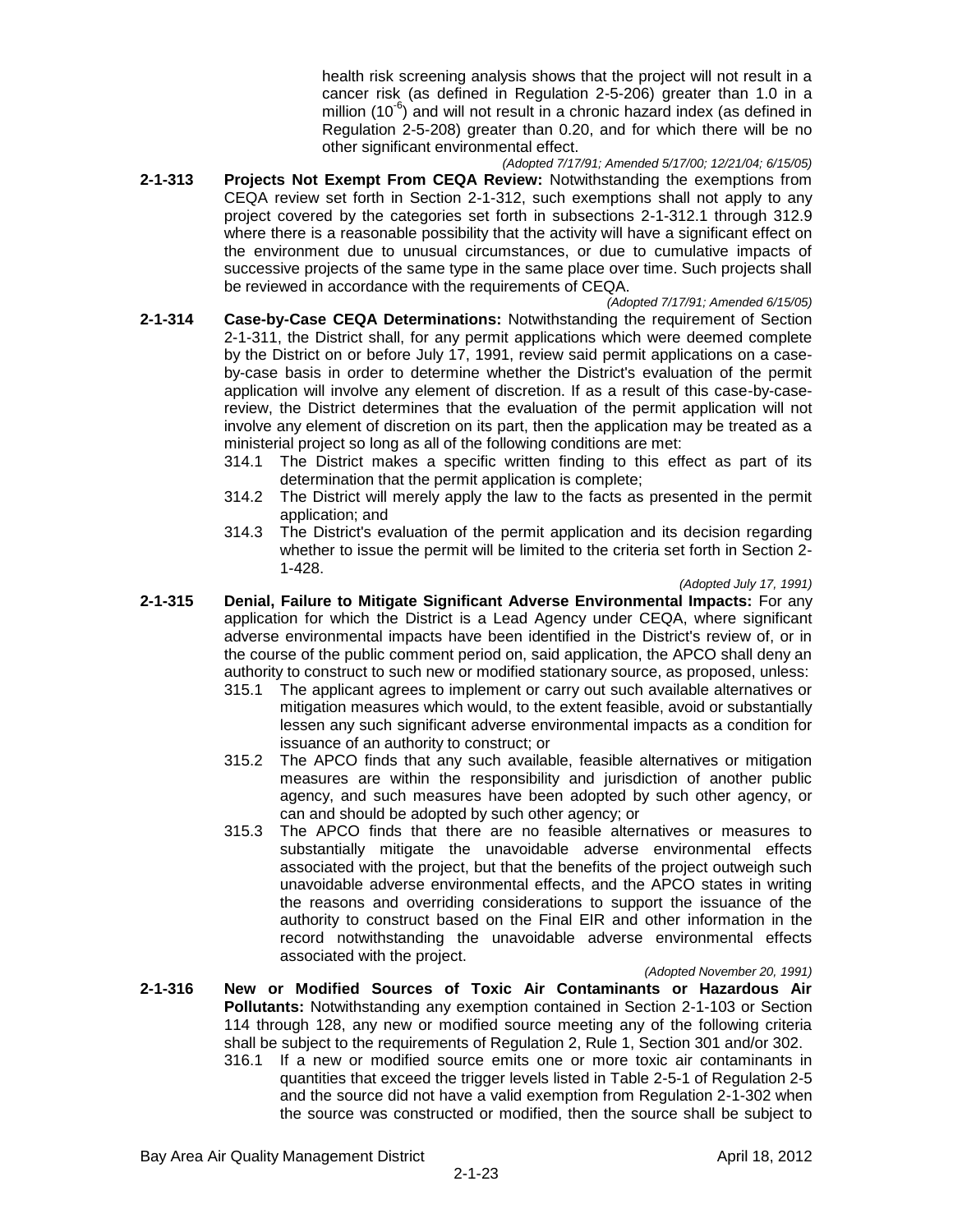the requirements of Sections 2-1-301 and 302, unless the owner or operator of the source can demonstrate to the satisfaction of the APCO that the source:

- 1.1 Will comply with the TBACT requirement of Regulation 2-5-301 (if applicable); and
- 1.2 Will comply with the project risk limits of Regulation 2-5-302 (if applicable).
- 316.2 If a new or modified source, or group of related sources in a proposed construction or modification will emit 2.5 or more tons per year of any single hazardous air pollutant or 6.25 or more tons per year of any combination of hazardous air pollutants, then the source or group of sources shall be subject to the requirements of Sections 2-1-301 and 302.

*(Adopted 4/16/86; Amended 7/17/91;Renumbered and Amended 6/7/95;*

- *Amended 5/17/00; 6/15/05)*
- **2-1-317 Public Nuisance Sources:** Notwithstanding any exemption contained in Section 2-1- 103 or Section 114 through 128, any new or modified source meeting any of the following criteria shall be subject to the requirements of Regulation 2, Rule 1, Section 301 and/or 302. If any exempt source receives two or more public nuisance violations, under Regulation 1, Section 301 or Section 41700 of the California Health & Safety Code, within any consecutive 180-day period, then the source shall be subject to the requirements of Section 2-1-301 and 302. Such a source will be treated as loss of exemption source under Section 2-1-414, and will be subject to the annual permit to operate fee specified in Regulation 3. This section does not apply to a source that is exempt per section 2-1-113.

*(Adopted 6/7/95; Amended 5/17/00)*

- **2-1-318 Hazardous Substances:** Notwithstanding any exemption contained in Section 2-1- 103 or Section 114 through 128, any new or modified source meeting any of the following criteria shall be subject to the requirements of Regulation 2, Rule 1, Section 301 and/or 302. If a new or modified source at a facility in one of the 28 categories listed in Section 169(1) of the Clean Air Act that emits 100 tons per year of any PSD Pollutant as defined in Section 2-2-223, or at a facility not listed in any such category that emits 250 tons per year or more of any PSD Pollutant as defined in Section 2-2- 223, emits any of the following air contaminants in excess of the quantities listed below, then it is subject to the requirements of Sections 2-1-301 and 302.
	- 318.1 0.6 ton per year of lead,
	- 318.2 0.007 ton per year of asbestos (excepting demolition, renovation, and waste disposal),
	- 318.3 0.0004 ton per year of beryllium,
	- 318.4 0.1 ton per year of mercury,
	- 318.5 1 ton per year of vinyl chloride,
	- 318.6 3 tons per year of fluorides,
	- 318.7 7 tons per year of sulfuric acid mist, and
	- 318.8 10 tons per year of reduced sulfur compounds (including hydrogen sulfide).
		- *(Adopted 10/19/83; Renumbered and Amended 6/7/95; Amended 5/17/00)*
- **2-1-319 Source Expressly Subject to Permitting Requirements:** Notwithstanding any exemption contained in Section 2-1-103 or Section 114 through 128, any source meeting any of the following criteria shall be subject to the requirements of Section 2- 1-302:
	- 319.1 The emission rate of any regulated air pollutant from the source is greater than 5 tons per year, after abatement.
	- 319.2 The source is subject to the requirements of Section 2-1-316, 317, or 318.
- *(Adopted May 17, 2000)* **2-1-320 Compliance With Material Representations Made In Connection With Permit Applications:** In addition to the explicit conditions contained in an authority to construct and/or permit to operate, the owner and operator of a source of air pollutant emissions shall operate the source in conformance with any representations made or information submitted to the APCO in connection with the application for such authority to construct and/or permit to operate, provided such representations or information were material to the APCO's decision to issue the authority to construct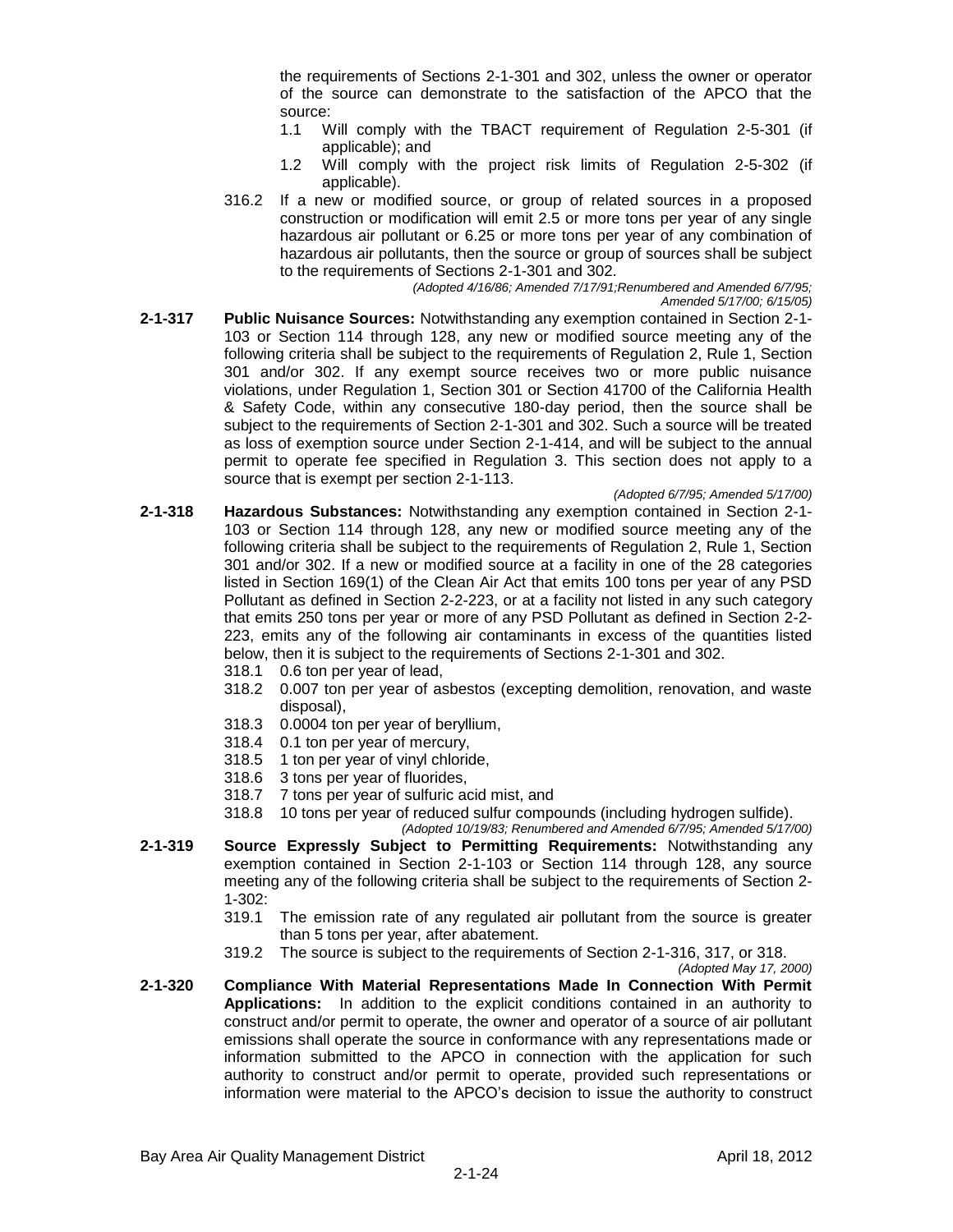and/or permit to operate. Operation of the source not in conformance with such material representations or information shall be a violation of this Regulation.

**2-1-321 Compliance With Provisions of State Implementation Plan and Other Requirements of Local, California and Federal Law:** Issuance of an authority to construct and/or permit to operate for a facility under this Rule shall not relieve the owner and operator of the facility from the responsibility to comply fully with all applicable provisions of the state implementation plan for California and all other requirements under local, California and federal law.

#### **2-1-400 ADMINISTRATIVE REQUIREMENTS**

- **2-1-401 Persons Affected:** Any person who has been granted or requires an authority to construct shall secure a permit to operate. Any person who is not required to obtain an authority to construct and who is required to obtain a permit to operate shall secure a permit to operate. In addition, the following shall apply for a permit to operate for any source which is not subject to an exemption per Sections 2-1-103, 105, or 113 through 2-1-129:
	- 401.1 On or before July 1, 1980, persons who operate a facility causing emissions of 2.5 tons per year or more of a regulated air pollutant.
	- 401.2 On or before July 1, 1980, persons who operate gasoline terminals, bulk plants and facilities that dispense gasoline for sale or dispense more than 60,000 gallons of gasoline per year.
	- 401.3 Persons who operate coating, adhesive, dipping, laminating, printing, screening, masking, electrodeposition, resist application, or similar source or equipment at any facility whose coating, adhesive, dipping, laminating, printing, screening, masking, electrodeposition, resist application, or similar source or equipment consume greater than 30 gallons of coating and emit 150 pounds of VOC per year or more on a facility wide basis, resulting from the applications of coatings. Upon request of the applicant, the APCO may group coating operations which individually emit less than 150 lb/yr into a single facility-wide source, or other convenient grouping.
	- 401.4 Persons who operate surface preparation and cleaning equipment or operations which use unheated solvent solutions containing more than 10 percent VOC and which contain more than 1 gallon of solvent or have a liquid surface area of more than 1 ft.<sup>2</sup>, including wipe cleaning operations with a net solvent usage greater than 20 gallons per year, and that emit 150 pounds of VOC per year or more, on a facility-wide basis. Upon request of the applicant, the APCO may group wipe cleaning operations into a single facility-wide source, or other convenient groupings.
	- 401.5 Persons who plan to modify an existing source or install a new source which qualifies for the Accelerated Permitting Program in Section 2-1-106 shall first submit a complete permit application, in accordance with Section 2-1-302.2.
	- 401.6 Persons who operate a source that is subject to either loss of exemption or exclusion per section 2-1-414 or 2-1-424.
	- 401.7 Persons who operate a source constructed after July 1, 1972.
	- 401.8 On or before July 1, 2005, any person who operates a crematorium for the cremation of human remains.

*(Amended 4/16/86; 1/7/87; 7/17/91; 6/7/95; 10/7/98; 5/17/00; 12/21/04)*

- **2-1-402 Applications:** Every application for an authority to construct or a permit to operate shall be submitted to the APCO on the forms specified, and shall contain all of the following information:
	- 402.1 Sufficient information for the APCO to determine the emissions from the sources that are the subject of the application, and to quantify emissions from the sources of any emission reduction credits that will be relied upon as part of the application.
	- 402.2 Any information requested by the APCO in order to determine the air quality impact from sources that are the subject of the application.
	- 402.3 All applicable fees, as described in Regulation 3.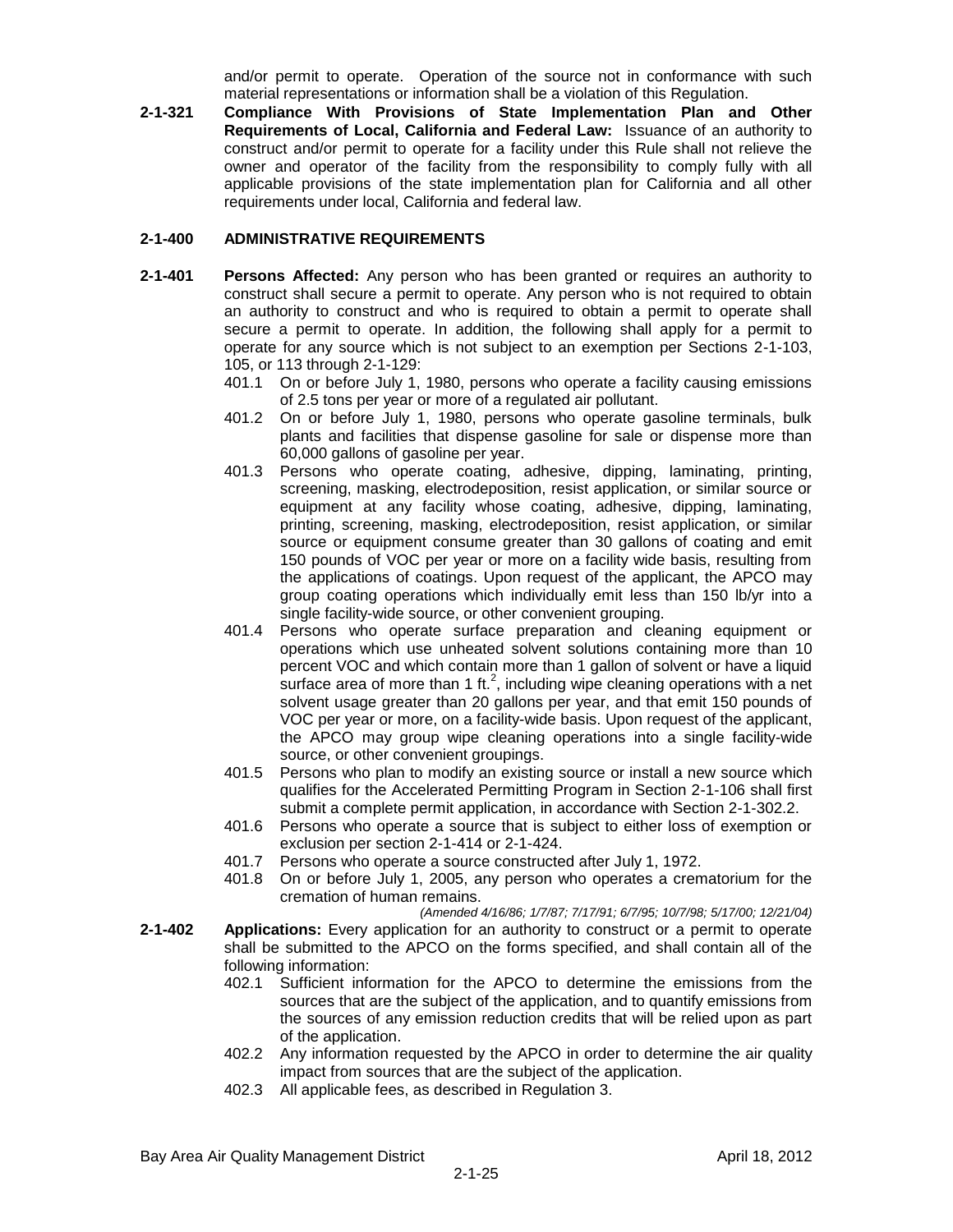- 402.4 If the application is subject to the New Source Review requirements of Regulation 2, Rule 2, all information required under Section 2-2-401.
- 402.5 CEQA-related information that satisfies the requirements of Section 2-1-426.
- 402.6 A certification stating whether the source triggers the requirements of Section 2-1-412.
- 402.7 A specific designation of any information contained in the application that the applicant asserts is trade secret pursuant to Section 6254.7 of the Government Code. The applicant shall submit two copies of each page containing trade secret information. One copy shall be clearly labeled "Trade Secret," and each trade secret item shall be clearly marked. The second copy shall be clearly labeled "Public Copy," and each trade secret item shall be redacted. The applicant shall include, for each item which it asserts to be a trade secret, a statement signed by a responsible representative of the applicant identifying that portion of Government Code Section 6254.7(d) upon which the assertion is based and a brief statement setting forth the basis for this assertion.
- 402.8 Any other information requested by the APCO as necessary to determine whether the new, modified or altered source will comply with applicable regulatory requirements.

The application must contain sufficient information to enable the APCO to make a decision or a preliminary decision on the application and/or on any exemptions authorized by this Regulation. The APCO may consult with appropriate local and regional agencies to determine whether the application conforms with adopted plans and with local permit requirements.

**2-1-403 Permit Conditions:** Except as to permit applications reviewed in accordance with Section 2-1-311, the APCO may impose any permit condition that he deems reasonably necessary to insure compliance with federal or California law or District regulations. For any permit application which was reviewed as a ministerial project in accordance with Section 2-1-311, the APCO shall only impose permit conditions as set forth in the District's Permit Handbook for the type of source being permitted. The APCO may require the installation of devices for measurement or analysis of source emissions or ground-level concentrations of air contaminants.

*(Amended 7/17/91; 10/7/98)*

- **2-1-404 Changes in Throughput and Hours of Operation:** After a permit to operate has been issued, in accordance with subsections 2-1-401.1 through 401.4, changes in hours of operation, fuels, process materials or throughput are allowed only if emissions resulting from such changes are not of such quantity as would cause denial of an authority to construct after an air quality permit analysis made pursuant to the provisions of Rule 2 of this Regulation. "Change" is the use of a process or fuel not used in the prior 12 months, or a throughput level higher than the highest level in the prior 12 months or total monthly operating hours higher than any month in the prior 12 months.
	- 404.1 The holder of a permit to operate shall advise the APCO not more than 30 days after any changes in hours of operation, fuels, process materials or throughput which might increase emissions.
	- 404.2 The APCO shall act to revoke the permit to operate of any person who fails to comply with the requirements of this Section.

*(Amended July 17, 1991)*

**2-1-405 Posting of Permit to Operate:** A copy of the permit to operate, including all relevant permit conditions, shall be accessible to personnel who operate the equipment for which the permit has been issued. These documents shall be included on site in the operator's manual, or shall be accessible to the operators electronically.

*(Amended 5/17/00; 11/15/00)*

- **2-1-406 Transfer:** An authority to construct or a permit to operate shall not be transferable from one facility to another. An authority to construct or a permit to operate shall not be transferable from one person to another without obtaining written permission of the APCO.
- **2-1-407 Authority to Construct Expiration:** An authority to construct shall expire two years after the date of issuance, unless the authority to construct has been renewed. Upon receipt of a written request and any required fees prior to the expiration of the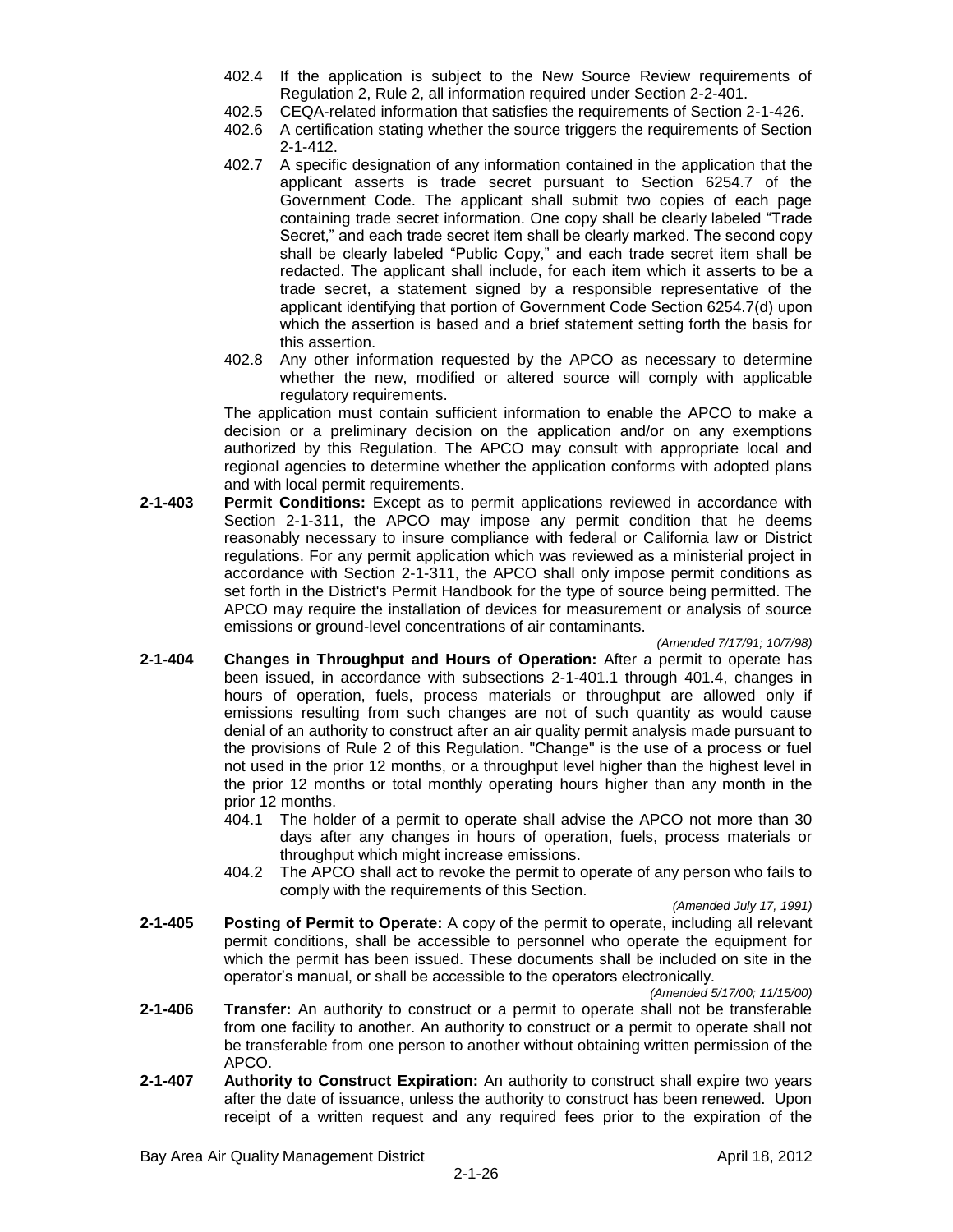authority to construct, the APCO shall renew the authority to construct in writing if the APCO determines that the renewal complies with this section and that the holder of the authority to construct is not violating any provision or condition of the authority. If the APCO does not act on such a request prior to expiration of the authority to construct, the authority shall remain in effect until the APCO has acted to approve or deny the renewal request.

- 407.1 The following requirements shall apply to renewals:
	- 1.1 Except as provided in Sections 2-1-407.2 and 407.3, an authority to construct may be renewed one time for an additional two years.
	- 1.2 Except for renewals pursuant to Section 2-1-407.3, renewal is contingent upon meeting the current BACT and offset requirements of Regulation 2-2-301, 302 and 303.
	- 1.3 Except as provided in Sections 2-1-407.2 and 407.3, an authority to construct that has been renewed shall expire four years after the date of original issuance.
- 407.2 If the authority to construct was issued pursuant to an environmental impact report (EIR) that explicitly covered a construction period longer than four years, the authority to construct shall, upon request by the applicant, be renewed for additional two-year terms throughout the construction period covered by the EIR.
- 407.3 If substantial use of the authority to construct has begun, either during the initial term or during a renewal term, the authority to construct shall, upon request by the applicant, be renewed for additional two-year terms until the permit to operate is issued, or, if a term of less than two years is requested, for such term as is requested.

*(Amended 7/17/91; Amended 10/7/98; 6/1/05)*

- **2-1-408 Action on Applications:** Except for applications subject to Section 2-1-412, the publication and public notice requirements of Section 2-2-404 or Section 2-10-402, or to the provisions of Rule 6 of this Regulation, the APCO shall notify the applicant in writing of approval, approval with conditions, or denial of the application within 35 working days of receipt of a completed application, unless the time is extended with the written consent of the applicant.
	- 408.1 Notwithstanding this 35-working-day limit, the APCO shall not take final action for any project for which an Environmental Impact Report or a Negative Declaration has been prepared until a Final EIR for that project has been certified or a Negative Declaration for that project has been approved, and the APCO has considered the information in that Final EIR or Negative Declaration. For cases in which the 35 working-day time period has elapsed, the APCO shall take final action on the application within 30 days after the certification of the Final EIR or approval of the Negative Declaration. This subsection shall not apply to any project that is exempt from the District's CEQA requirements pursuant to Section 2-1-311 or 2-1-312. Any substantive change to an application which occurs after the evaluation period has commenced shall allow the APCO to start a new completeness review period, and to reset the 35 working-day limit after the application has been deemed complete.
- *(Amended 11/1/89; 7/17/91; 11/20/91; 11/3/93; 6/7/95; 10/7/98; 12/21/04; 7/19/06)* **2-1-409 Regulations in Force Govern:** The decision as to whether an authority to construct shall be granted or denied shall be based on federal, state and District BACT, offset, TBACT, and project risk regulations or standards in force on the date the application is declared by the APCO to be complete.

*(Amended June 15, 2005)*

## **2-1-410 Appeal:** The following actions of the APCO may be appealed:

- 410.1 In accordance with Section 42302 of the Health and Safety Code an applicant for an authority to construct which has been denied may request, within 30 days after receipt of the written notice to deny, the Hearing Board of the District to hold a hearing on whether or not the authority to construct was properly denied.
- 410.2 In accordance with Section 42302.1 of the Health and Safety Code, within 30 days of any decision of the APCO, pertaining to the issuance of an authority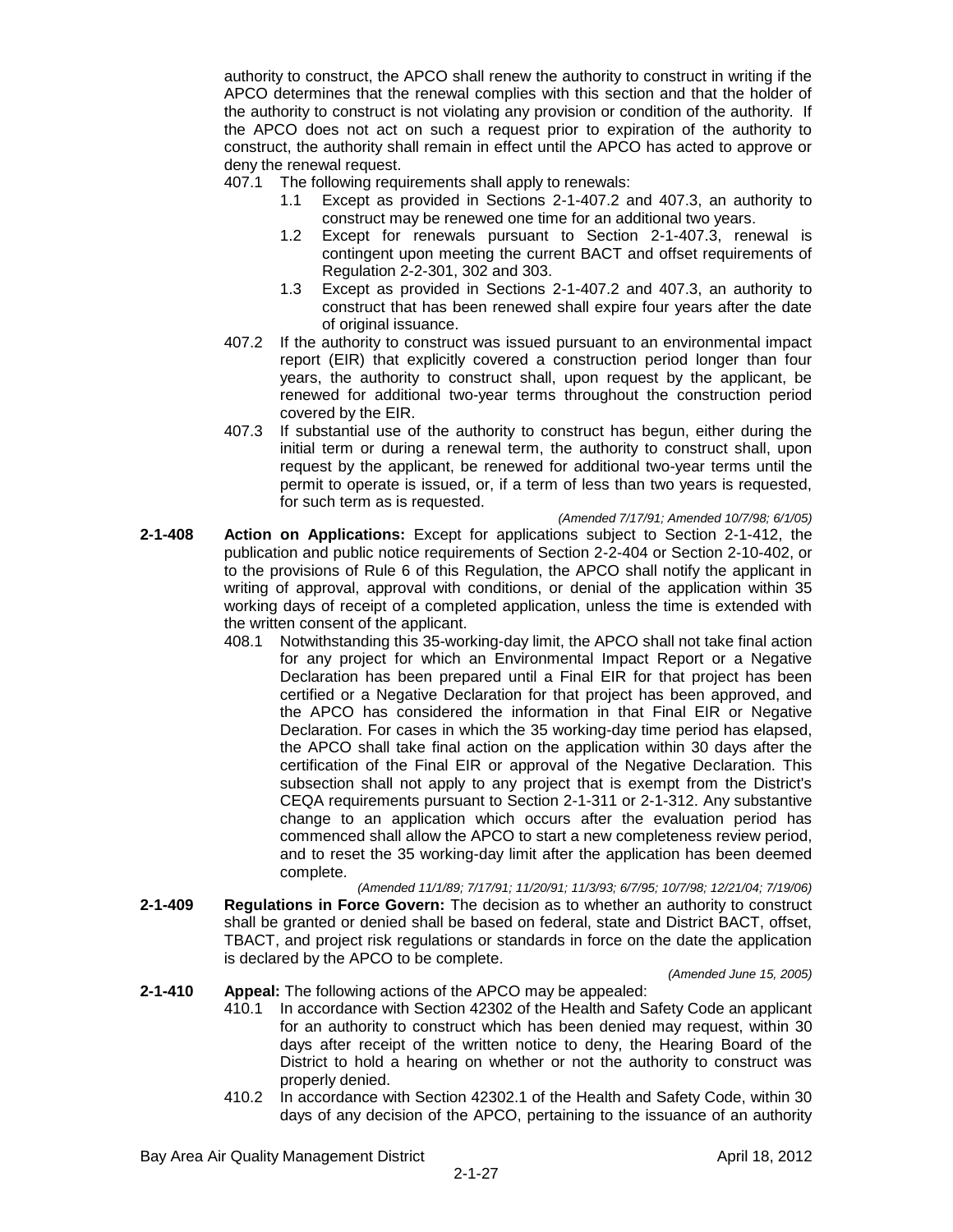to construct, any aggrieved person who, in person or through a representative, appeared, submitted written testimony, or otherwise participated in the action before the District may request the Hearing Board of the District to hold a public hearing to determine whether the authority to construct was properly issued or for an order modifying or reversing that decision. Such appeals shall be filed in writing and contain a summary of the issues to be raised. The Hearing Board shall consider the appeal at a public hearing within 30 days of the filing of the appeal. The Hearing Board may reverse or modify the decision of the APCO if it determines that the decision was erroneous.

410.3 In accordance with Section 40724.6(g) of the Health and Safety Code, a permitholder of a large confined animal facility may appeal any District determination or decision made under Regulation 2, Rule 10, in accordance with Section 2-1-410.2.

#### *(Amended 7/17/91; 11/20/91; 5/17/00; 7/19/06)*

- **2-1-411 Permit to Operate, Final Action:** The APCO shall take final action to approve, approve with conditions, or disapprove a permit to operate a source subject to this rule within 90 days after the initial date of the start-up period of the new or modified source, unless such time period is extended with the written concurrence of the APCO and the applicant. An authority to construct authorizes operation of the source during the start-up period. All conditions, specific or implied, of the authority to construct are in effect during the entire start-up period.
	- 411.1 Notwithstanding the above, final action taken on permits issued pursuant to Rule 6 of this Regulation shall be in accordance with the provisions of Section 2-6-410.
	- 411.2 A permit approved under this section must be signed by the permit holder or by a person authorized to sign on behalf of the permit holder.

#### *(Adopted 10/19/83; Amended 7/17/91; 11/3/93; 10/7/98; 12/21/04)*

- **2-1-412 Public Notice, Schools:** Prior to approving an application for an authority to construct or permit to operate for a new or modified source located within 1000 feet of the outer boundary of a K-12 schoolsite and which results in the increase in emissions of any substance into the ambient air which has been identified by the California Air Resources Board or the APCO as a toxic air contaminant or a hazardous air contaminant or which is on the list required to be prepared pursuant to subdivision (a) of Section 25532 or Section 44321 subsections (a) to (f) inclusive of the Health and Safety Code, the APCO shall:
	- 412.1 Prepare a public notice in which the proposed new or modified source, and the proposed emissions, are fully described.
	- 412.2 Distribute the notice, prepared in accordance with subsection 2-1-412.1 at the expense of the applicant, to the parents or guardians of children enrolled in any school within one-quarter mile of the source and to each address within a radius of 1000 feet of the source. This notice shall be distributed at least 30 days prior to the date final action on the application is to be taken by the APCO. The APCO shall review and consider all comments received during the 30 days after the notice is distributed, and shall include written responses to the comments in the permit application file prior to taking final action on the application.
	- 412.3 Failure of any person to receive the notice shall not affect the validity of the authority to construct or permit to operate issued by the APCO, if the APCO or applicant responsible for giving the notice has made a good faith effort to follow the procedures for giving the notice prescribed by law.

*(Adopted 11/1/89; Amended 10/7/98; 5/17/00)*

**2-1-413 Permits for Operation of Equipment at Multiple Locations Within the District:** Any person required to obtain an authority to construct and/or permit to operate under Sections 2-1-301 and/or 302 for a source that may be operated at multiple locations within the District can apply for a single multiple-location permit that will allow the source to operate anywhere in the District. The APCO shall issue the permit, upon payment of standard filing, initial and permit to operate fees as set forth in Regulation 3, if the source satisfies all of the following requirements: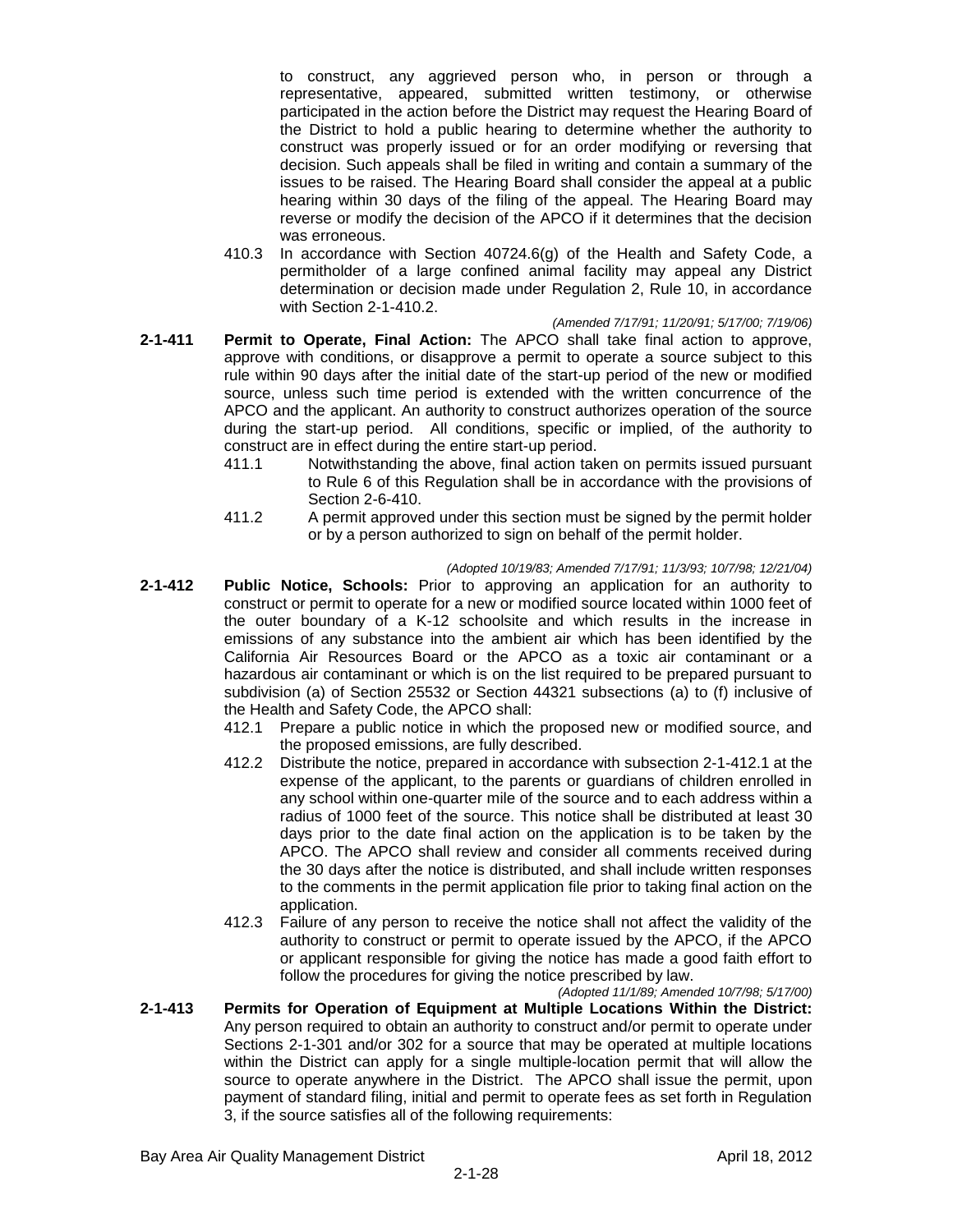- 413.1 The source will not emit more than 10 tons per year of any regulated air pollutant, including POC, CO, NOx,  $PM_{2.5}$ ,  $PM_{10}$ , NPOC or SO<sub>2</sub>. For  $PM_{2.5}$ and  $PM_{10}$ , fugitive particulate emissions from haul road traffic shall not be counted toward the annual limit.
- 413.2 The source will comply with all applicable provisions of Regulation 2, Rule 5.
- 413.3 The source will not be operated within 1000 feet of the outer boundary of any K-12 school site, unless the applicable notice requirements of Health and Safety Code Section 42301.6 have been met.
- 413.4 Operation of the source will not cause a public nuisance per Regulation 1- 301.
- 413.5 The operation must be exempt from CEQA, or must be covered by a chapter in the District's Permit Handbook.
- 413.6 The equipment will not cause a Synthetic Minor Facility to exceed a federally enforceable emission limit.

If the source no longer satisfies any of these requirements, it shall be subject to the requirements of Regulation 2, Rules 1, 2, and 5, as if it were a new source.

*(Adopted June 7, 1995)*

**2-1-414 Loss of Exemption, Public Nuisance:** Any source subject to Section 2-1-317 shall be subject to permit conditions deemed necessary by the District to minimize the potential for future violations. If the owner/operator can demonstrate that the source has neither received a public nuisance violation nor received a confirmed complaint for a two year period after the permit was issued, then the owner/operator may submit a written petition to the APCO to remove the permit requirement. Such a petition is subject to APCO approval.

*(Adopted June 7, 1995)*

- **2-1-415 Source Pre-Certification Procedure:** Any person may submit a written request to pre-certify a source, for the purposes of qualifying the source for the Accelerated Permitting Program. Such a request will be evaluated within 60 days of receipt of the information listed below. The APCO may also independently pre-certify a source. The APCO shall maintain a list of pre-certified equipment, and shall make this list available to industry through the Public Information & Education Division. A precertification request shall include all of the following:
	- 415.1 A complete description of the source, including make, model number, rated capacity and emission calculations at maximum operating rate;
	- 415.2 Applicable BACT requirements;
	- 415.3 Proposed permit conditions governing operation of the source; and
	- 415.4 Applicable fees, as described in Regulation 3, Section 323.

*(Adopted June 7, 1995)*

**2-1-416 Temporary Amnesty for Unpermitted Sources:** The APCO has the authority to declare an amnesty period, during which the District may waive all or part of the penalty fees, including late fees and retroactive permit fees, for sources that are currently operating without valid Permits to Operate.

*(Adopted 6/7/95; 12/21/04)*

- **2-1-420 Suspension:** The APCO may suspend a permit if, within a reasonable time, the holder of the permit willfully fails or refuses to furnish requested information, analyses, plans or specifications relating to emissions from the source for which the permit was issued. The APCO shall serve notice in writing of a suspension, and the reasons therefor, on the holder of the permit. A suspension shall become effective 5 days after notice has been served.
- **2-1-421 Appeal from Suspension:** Within 10 days after the receipt of the notice of suspension, the permit holder may request the Hearing Board to hold a hearing to determine whether or not the permit was properly suspended.
- **2-1-422 Revocation:** The APCO may request the Hearing Board to hold a hearing to determine whether an authority to construct and/or permit to operate should be revoked if it is found that the holder of an authority to construct or permit to operate is violating any applicable order, rule or regulation of the District, or is violating any provision or condition of the authority to construct or permit to operate.

*(Amended May 17, 2000)*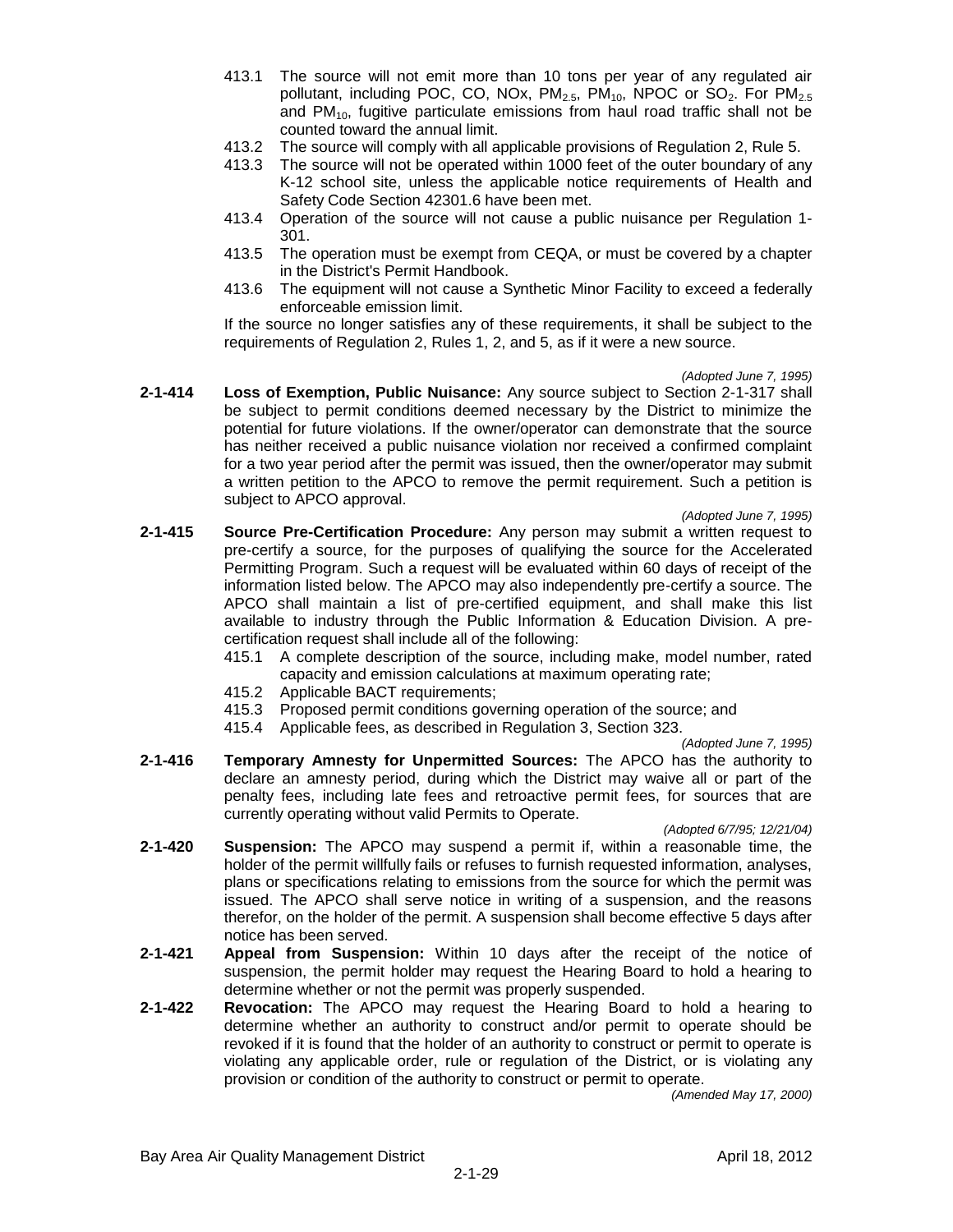**2-1-423 Hearings:** Within 30 days after receipt of requests submitted pursuant to Sections 2- 1-421 and 422, the Hearing Board shall hold a hearing as provided by Section 42308 of the California Health and Safety Code and may take action as authorized by Section 42309 of the California Health and Safety Code.

## *(Amended July 17, 1991)*

- **2-1-424 Loss of Exemption or Exclusion:** Within 90 days of written notification by the APCO of the need for a permit any person who operates a source which does not require a District permit or, for a large confined animal facility subject to Regulation 2, Rule 10 in existence on July 17, 2006, within 180 days of that date, who loses an exemption or exclusion because of changes in federal, California or District laws or regulations shall submit a complete permit application for the subject source, as defined Section 2-1-202. A person who holds a valid permit to operate for the subject source need not reapply.
- *(Adopted 4/16/86; Amended 6/7/95; 10/7/98; 7/19/06)* **2-1-425 Sources of Toxic Air Contaminants:** Any person who does not hold a valid permit to operate in accordance with Section 2-1-401 and emits, in quantities determined to be appropriate by the APCO, any toxic air contaminant, shall within 90 days of written notice by the APCO of the need for a permit to operate, complete a permit application for the subject source, in accordance with the applicable requirements of Section 2-1- 202 or Section 2-1-302.2.

#### *(Amended June 7, 1995)*

- **2-1-426 CEQA-Related Information Requirements:** Unless a project for which an authority to construct is sought is exempt from the District's CEQA requirements pursuant to Section 2-1-311 or 2-1-312 of this Rule, applicants for authorities to construct shall provide, as part of a complete application, the following CEQA-related information:
	- 426.1 A preliminary environmental study which shall describe the proposed project and discuss any potential significant adverse environmental impacts, alternatives to the project, and any necessary mitigation measures to minimize adverse impacts. The preliminary environmental study shall include all activities involved in the project and shall not be limited to those activities affecting air quality. In preparing the preliminary environmental study, the applicant may utilize the Environmental Information Form in Appendix H of the State CEQA Guidelines or an equivalent format specified by the APCO. (see also Appendix G, Significant Effects.) The preliminary environmental study shall list all other local, state and federal governmental agencies that require permits for the project and indicate any environmental documentation required by such agencies; or
	- 426.2 When an agency other than the District is to be the Lead Agency under CEQA, either:
		- 2.1 A Draft or Final Environmental Impact Report prepared by or under the supervision of the Lead Agency; or
		- 2.2 A contract for the preparation of a Draft Environmental Impact Report executed by the Lead Agency together with the Initial Study prepared by the Lead Agency; or
		- 2.3 A Negative Declaration prepared by the Lead Agency; or
		- 2.4 A Notice of Preparation of a Draft EIR prepared by the Lead Agency;
		- 2.5 A copy of the Initial Study prepared by the Lead Agency, or
		- 2.6 A commitment in writing from another agency indicating that it has assumed the role of Lead Agency for the project in question.

*(Adopted 11/20/91; Amended 10/7/98)*

**2-1-427 Procedure for Ministerial Evaluations:** The District shall review each permit application prior to finding that it is complete in order to determine whether its evaluation of the permit application is covered by the specific procedures, fixed standards and objective measurements set forth in the District's Permit Handbook and BACT/TBACT Workbook. If the District determines that its evaluation of the permit application is covered by specific procedures, fixed standards and objective measurements set forth in the District's Permit Handbook and BACT/TBACT Workbook, the District's evaluation of that permit application will be classified as ministerial and the engineering evaluation of the permit application by the District will be limited to the use of said specific procedures, fixed standards and objective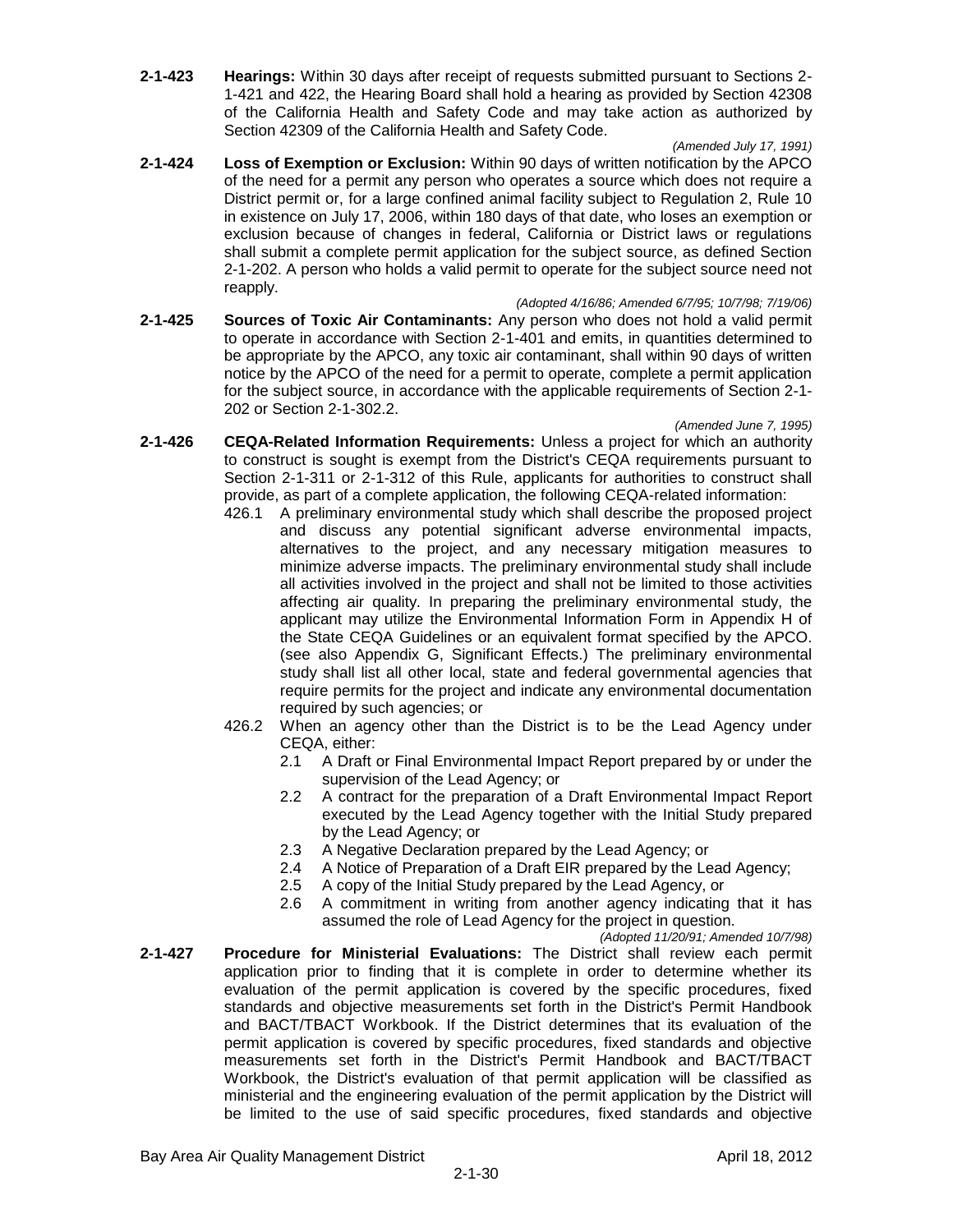measurements. For such projects, the District will merely apply the law to the facts as presented in the permit application, and the District's decision regarding whether to issue the permit will be based only on the criteria set forth in Section 2-1-428 and in the District's Permit Handbook and BACT/TBACT Workbook.

- *(Adopted 11/20/91; Amended 10/7/98)* **2-1-428 Criteria for Approval of Ministerial Permit Applications:** If the District classifies a permit application as ministerial pursuant to Section 2-1-427, and as a result of its evaluation of that permit application, the District determines that all of the following criteria are met, the issuance by the District of an Authority to Construct for the proposed new or modified source will be a mandatory ministerial duty.
	- 428.1 The proposed new or modified source will comply with all applicable provisions of the District's Rules and Regulations and with all applicable provisions of state and federal law and regulations which the District has the duty to enforce;
	- 428.2 The emissions from the proposed project can be calculated using standardized emission factors from published governmental sources, District source test results, established formulas from published engineering and scientific handbooks, material safety data sheets or other similar published literature, manufacturer's warranties or other fixed standards as set forth in the District's Permit Handbook and BACT/TBACT Workbook;
	- 428.3 Where Best Available Control Technology is required, BACT for the proposed new or modified source can be determined based on the latest edition of the ARB's BACT/LAER Clearinghouse, on the District's own compilations of BACT levels for specific types of sources as set forth in the District's Permit Handbook and BACT/TBACT Workbook or on a more stringent BACT level proposed by the project proponent; and
	- 428.4 If the proposed new or modified source involves the shutdown of an existing source, the Reasonably Available Control Technology applicable to the source to be shut down can be determined from existing provisions of the District's Rules and Regulations or from the District's own compilations of BACT levels for specific types of sources as set forth in District's Permit Handbook and BACT/TBACT Workbook.
	- 428.5 For proposed new and modified sources that are subject to Regulation 2, Rule 5, the project meets the project risk requirement of Regulation 2-5-302.
	- 428-6 Where Best Available Control Technology for Toxics (TBACT) is required pursuant to Regulation 2-5-301, TBACT for the proposed new or modified source can be determined based on TBACT determinations in the District's BACT/TBACT Workbook, an EPA MACT standard, a CARB ATCM, or a more stringent TBACT level proposed by the applicant that is applicable to the specific source type or source category being evaluated.

In addition, when the District has issued an authority to construct for a proposed new or modified source as a ministerial project, the issuance of the permit to operate for that source will also be a mandatory ministerial duty if the source will meet all the conditions imposed in connection with the issuance of the authority to construct and all applicable laws, rules and regulations enforced by the District.

*(Adopted 11/20/91; Amended 10/7/98; 6/15/05)* **2-1-429 Federal Emissions Statement:** The owner or operator of any source that emits or may emit oxides of nitrogen or volatile organic compounds shall provide the APCO with a written statement, in such form as the APCO prescribes, showing actual emissions of oxides of nitrogen and volatile organic compounds from that source. At a minimum the emission statement shall contain all of the information contained in the Air Resources Board's Emission Inventory Turn Around Document as described in Instructions for the Emission Data System Review and Update Report. The statement shall also contain a certification by a responsible official of the company or facility that the information contained in the statement is accurate to the best knowledge of the individual certifying the statement. Effective November 1, 1994, the statement shall be submitted to the District each year with the annual permit renewal. The APCO may waive this requirement for any class or category of sources that emit less that 25 tons per year of oxides of nitrogen and volatile organic compounds, each taken separately, if the District provides the Air Resources Board with emission inventories of sources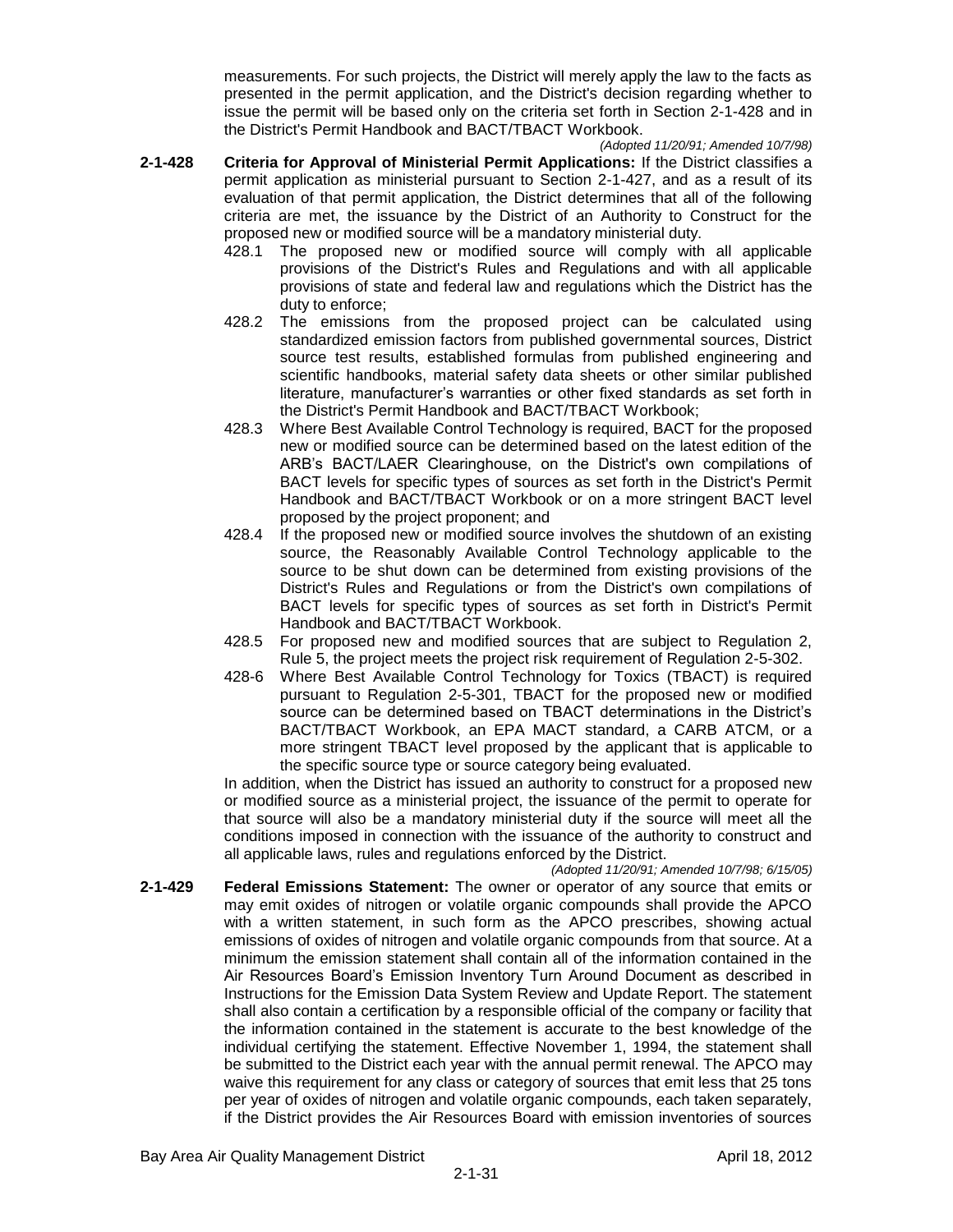emitting greater than 10 tons per year of either oxides of nitrogen or volatile organic compounds based on the use of emission factors acceptable to the Air Resources Board and the U.S. Environmental Protection Agency (EPA). A current list of classes and categories of stationary sources for which this requirement has been waived by the APCO will be kept by the District and made available upon request. Also, for purposes of reporting emission data to the Air Resources Board and to the EPA, the District will provide calendar year and peak ambient ozone season data determined through weighted averaging of current and prior year (if available) company/facility reported certified information. This Section is required by the provisions of Section 182(a)(3)(B) of the Clean Air Act.

- *(Adopted 11/4/92; Amended 6/15/94; 6/7/95; 12/21/04)* **2-1-430 Maintenance of the Permit Handbook and BACT/TBACT Workbook:** The APCO shall publish and maintain the Permit Handbook and BACT/TBACT Workbook as needed to reflect the current procedure for review and issuance of permits, and the most recent determination of BACT/TBACT for a given source category.
- *(Adopted October 7, 1998)* **2-1-431 Date of Completion:** The APCO shall deem an application to be complete on the date that the information and fees required to complete the application were received by the District.

#### *(Adopted May 17, 2000)*

**2-1-432 Determination of Complete Application:** Except for an application which is subject to the publication and public comment requirements of Section 2-2-404, the APCO shall determine whether an application for an authority to construct is complete not later than 15 working days following receipt of the application, or after a longer time period agreed upon by both the applicant and the APCO. If the APCO determines that the application is not complete, the applicant shall be notified in writing of the decision, specifying the information that is required. Upon receipt of any resubmittal of the application a new 15 working day period to determine completeness shall begin. For an application which is subject to the publication and public comment requirements of Section 2-2-404 or Section 2-10-402, the completeness review period(s) shall be 30 days. The application shall be deemed complete on the date of receipt of all information required for completeness. Upon determination that the application is complete, the APCO shall notify the applicant in writing. If applicable, such written notification shall include the District's determination that its evaluation of the application will be covered by the specific procedures, fixed standards and objective measurements set forth in the District's Permit Handbook and that the District's evaluation of that permit application will be classified as ministerial and will accordingly be exempt from CEQA review. Thereafter only information regarding offsets, or information to clarify, correct or otherwise supplement the information submitted in the application may be requested.

*(Adopted 12/ 21/04; Amended 6/19/06)*

## **2-1-500 MONITORING AND RECORDS**

- **2-1-501 Monitors:** Continuous emission monitors required pursuant to Section 2-1-403 shall comply with the provisions of Volume V of the Manual of Procedures.
- *(Adopted March 17, 1982)* **2-1-502 Burden of Proof:** Any person asserting that a source is exempt from the requirements of Regulation 2, Rule 1, Section 301 and/or 302, shall, upon the request of the APCO, provide substantial credible evidence proving to the APCO that the source meets all requirements necessary to qualify for the exemption.

*(Adopted May 17, 2000)*

## **2-1-600 MANUAL OF PROCEDURES**

**2-1-601 Engineering Permitting Procedures:** The specific procedures for the engineering evaluation of particular types of sources as well as specific fixed standards and objective measurements upon which the District will rely in its evaluation of ministerial permit applications are set forth in the District's Permit Handbook and BACT/TBACT Workbook.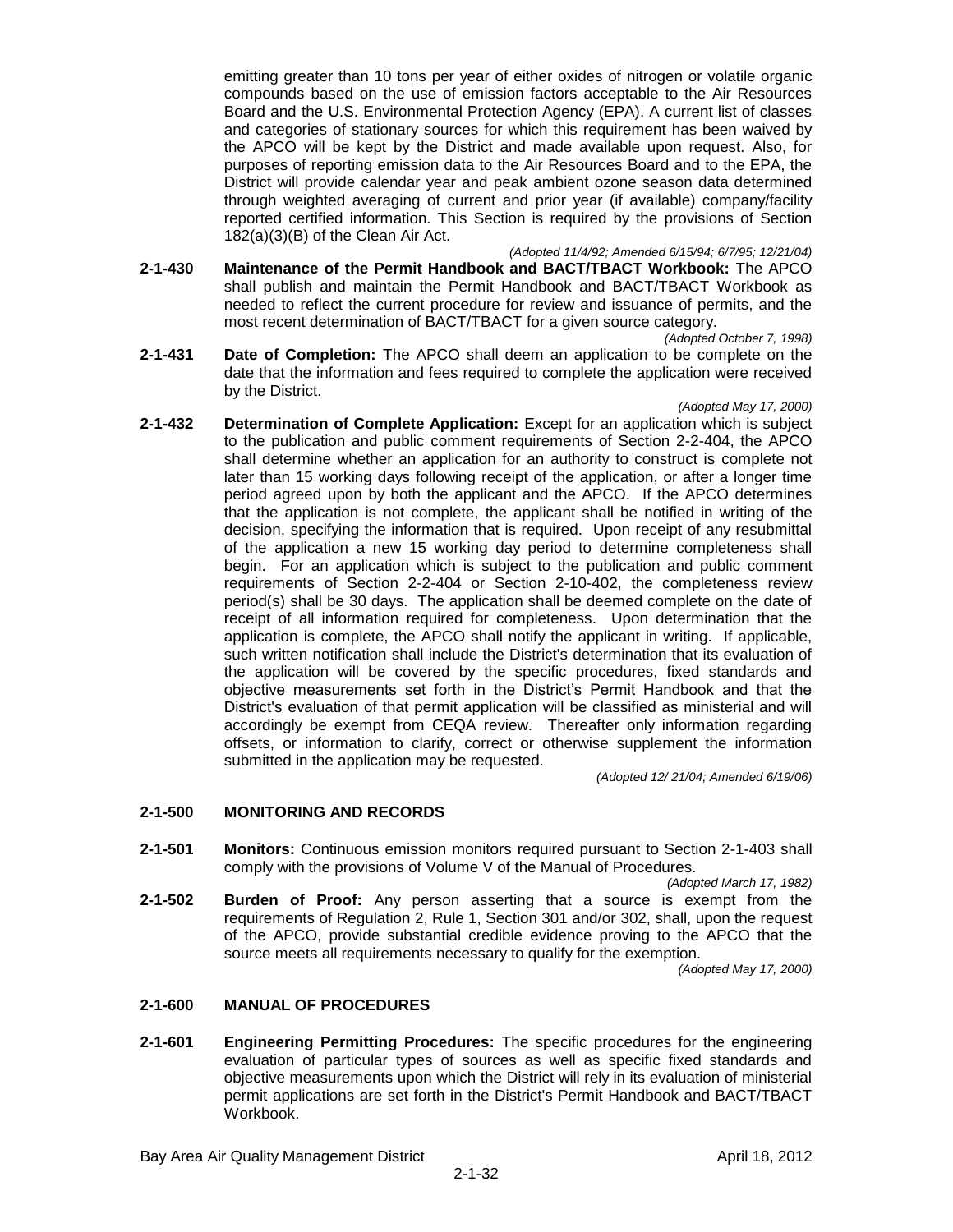**2-1-602 CEQA Guidelines:** The District's Guidelines for Environmental Processes under CEQA for those cases in which the District assumes the role of Lead Agency are set forth in Volume VII to the District's Manual of Procedures and in the Permit Handbook.

#### *(Adopted 11/20/91; Amended 6/7/95)*

- **2-1-603 Particulate Matter Measurements:** PM<sub>2.5</sub> and PM<sub>10</sub> shall be measured as prescribed in EPA Methods 201A and 202 (for measurements of emissions from specific sources) and in 40 C.F.R. Parts 50, 53 and 58 (for measurements of ambient concentrations). If such test methods cannot be used because the physical characteristics of the emissions being measured render such methods inappropriate (e.g., because of the emissions' high moisture content or high temperature), then another appropriate test method may be used upon prior written approval of the APCO.
- *(Adopted \_\_\_\_\_\_\_\_\_\_)* **2-1-604 Determining Compliance With Historical PM<sup>10</sup> and PM2.5 Emission Limits:** For purposes of determining a source's compliance with any  $PM_{10}$  or  $PM_{2.5}$  emission limit established as a permit condition pursuant to Regulation 2 prior to *<insert effective date of regulation>*, the condensable portion of the source's  $PM_{10}$  or  $PM_{2.5}$  emissions shall not be included, unless there is an affirmative indication that such condensable portion was intended to be included at the time the permit condition was adopted.

*(Adopted \_\_\_\_\_\_\_\_\_\_)*

**2-1-605 Finality of Historical PM<sup>10</sup> and PM2.5 Regulatory Determinations:** Regulatory determinations regarding the applicability of or compliance with any of the requirements of Regulation 2 made before *<insert effective date of regulation>* shall be final and shall not be shall not become invalid because they did not take into account the condensable portion of a source's  $PM_{2.5}$  or  $PM_{10}$  emissions. Such historical determinations include (but are not limited to) prior determinations whether BACT and offsets requirements apply, prior determinations of the amount of a facility's cumulative increase, and prior determinations whether Title V permit requirements applied to a facility's operation. All such determinations made on or after *<insert effective date of regulation>* shall include the condensable portion per the requirements of Sections 2-1-229 and 2-1-241, including (but not limited to) determinations regarding whether an existing facility's ongoing operations are subject to any applicable operating requirements such as Title V Major Facility Review requirements.

*(Adopted \_\_\_\_\_\_\_\_\_\_)*